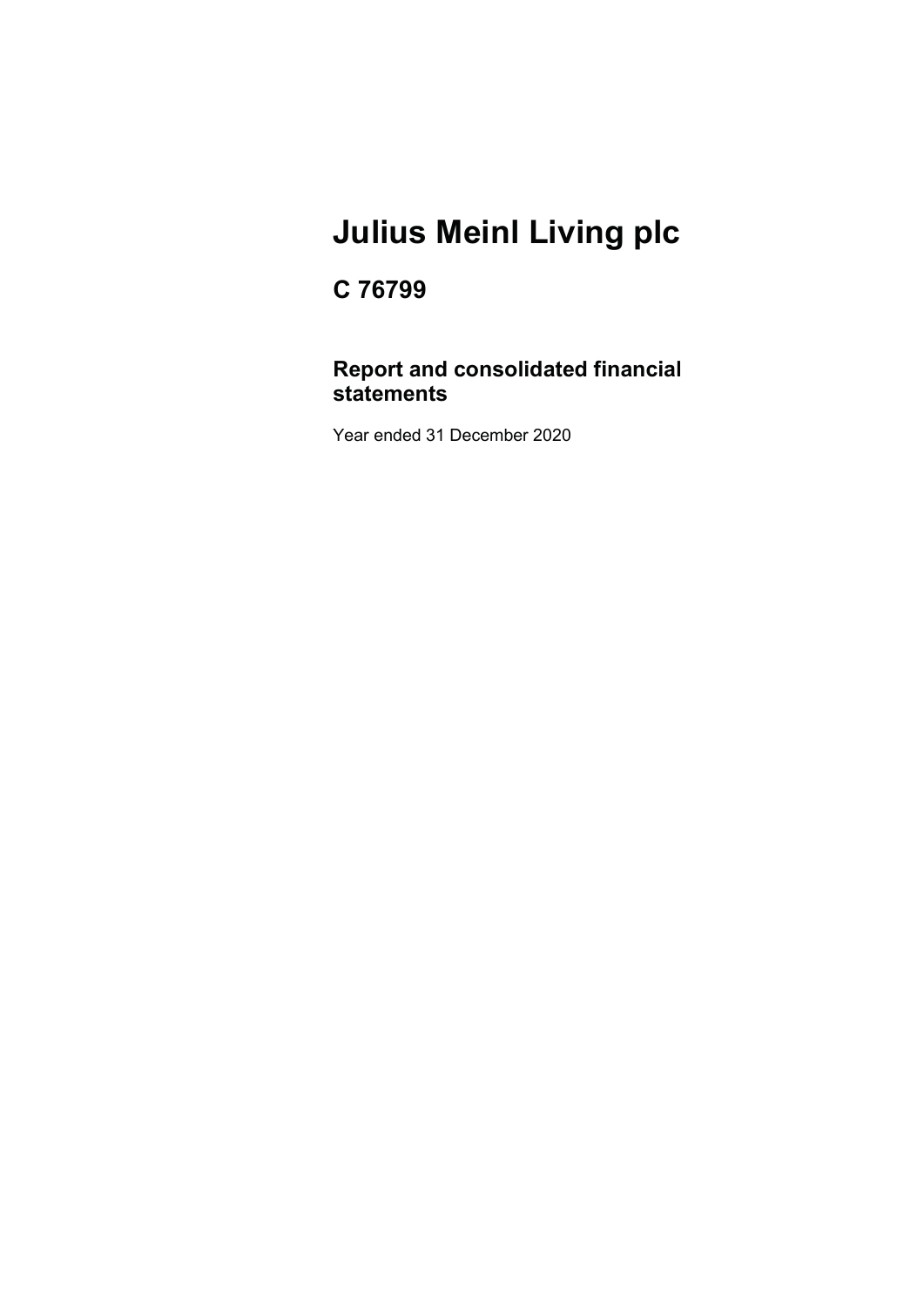# **Contents**

| <b>Pages</b> |  |
|--------------|--|
|              |  |

| Directors, officer and other information             |           |
|------------------------------------------------------|-----------|
| Directors' report                                    | $2 - 5$   |
| Statement of directors' responsibilities             | 6         |
| Consolidated statement of total comprehensive income | 7         |
| Consolidated statement of financial position         | $8 - 9$   |
| Consolidated statement of changes in equity          | 10        |
| Consolidated statement of cash flows                 | 11        |
| Notes to the consolidated financial statements       | $12 - 49$ |
| Independent auditor's report                         | $50 - 53$ |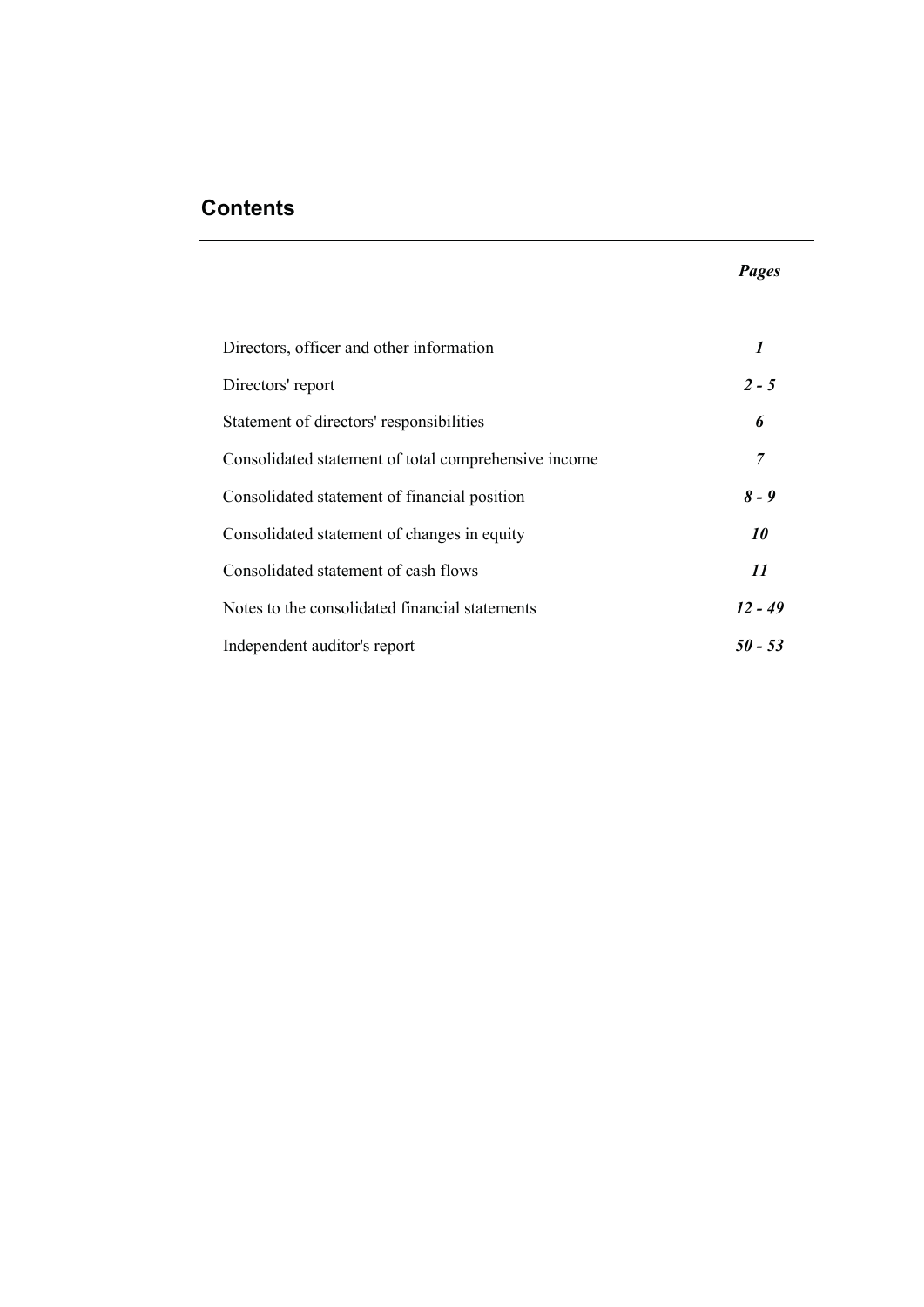# Directors, officer and other information

| Directors:                      | Edward Camilleri<br>Nadine Elisabeth Gilles<br>Nicholas Hill<br>Peter Weinzierl<br>Erik Webb Dempsey (appointed 10 March 2020)<br>Julius Max Franz Christian Meinl (appointed 30 March<br>2020)<br>Edward Carbone (resigned 13 March 2020) |
|---------------------------------|--------------------------------------------------------------------------------------------------------------------------------------------------------------------------------------------------------------------------------------------|
| Secretary:                      | Michael Scicluna                                                                                                                                                                                                                           |
| Registered office:              | Office 16<br>Verdala Business Centre<br>Level 1<br><b>LM</b> Complex<br><b>Brewery Street</b><br>Zone 3, Central Business District<br>Birkirkara CBD 3040<br>Malta                                                                         |
| Country of<br>incorporation:    | Malta                                                                                                                                                                                                                                      |
| Company registration<br>number: | C 76799                                                                                                                                                                                                                                    |
| Auditor:                        | <b>Grant Thornton</b><br><b>Fort Business Centre</b><br>Triq L-Intornjatur, Zone 1<br><b>Central Business District</b><br>Birkirkara CBD 1050<br>Malta                                                                                     |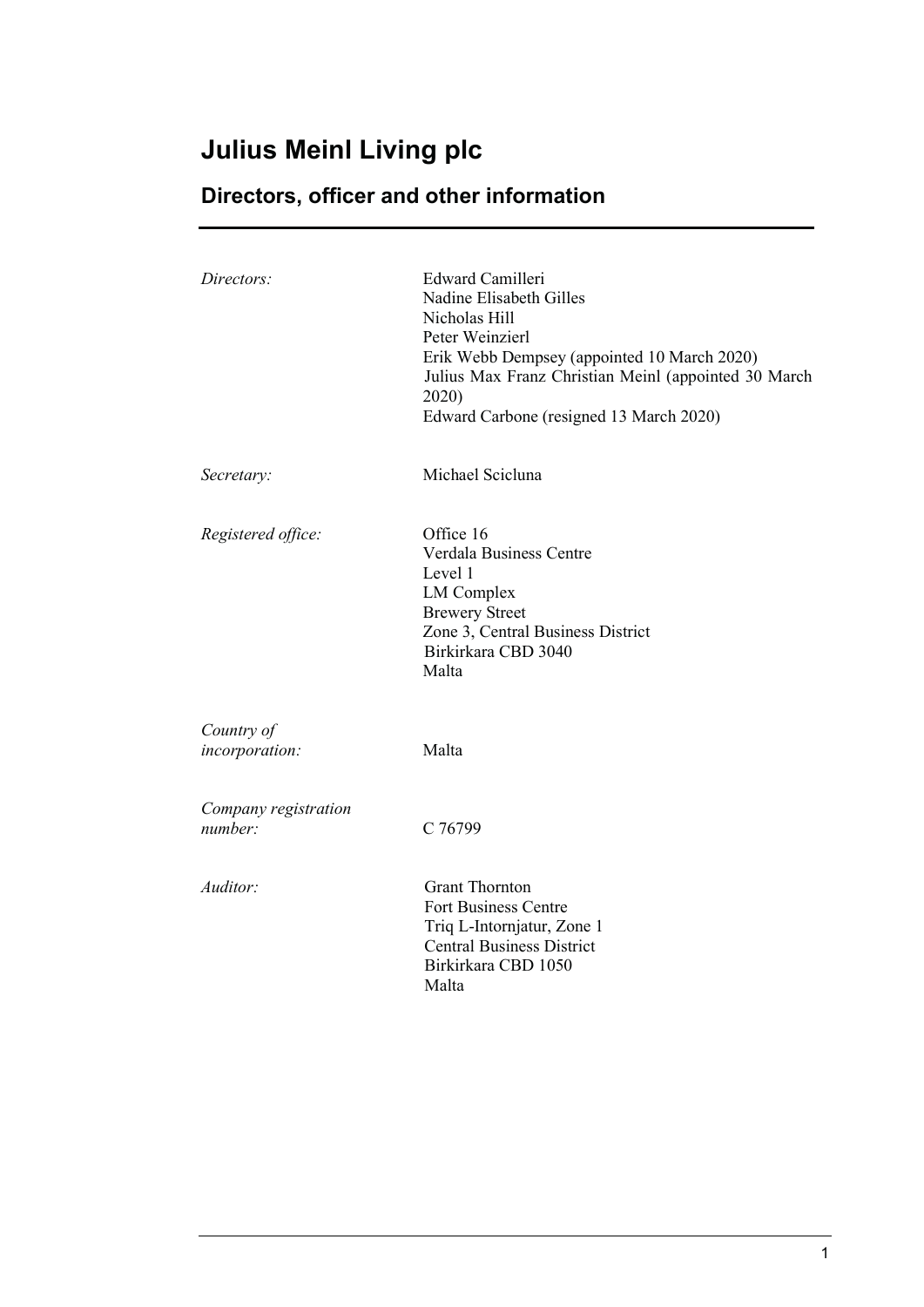# Directors' report

Year ended 31 December 2020

The directors present their report and the audited consolidated financial statements of Julius Meinl Living plc (the "Company") and its subsidiaries (together referred to as the "Group") for the year ended 31 December 2020.

### Principal activities

The principal activity of the Group is to invest in, develop and subsequently manage residential and commercial real estate, primarily in Central and Eastern Europe (CEE), with a focus on the hospitality sector and a special focus on serviced apartments/residences.

### Performance review

During the period under review, the Group registered a profit after tax of *€656,394* (2019:  $\epsilon$ 2,243,149) arising primarily from an increase in the fair value of investment properties and gain on acquisition of additional shares of subsidiary from non-controlling interests.

The shareholders' funds at the end of the reporting period amounted to *€29,420,986* (2019: *€31,613,273*).

### Result and dividends

The result for the year ended 31 December 2020 is shown in the consolidated statement of total comprehensive income on page 7.

No dividend is being recommended by the directors.

### Future business developments

Going forward, the Company, by itself and through its subsidiaries, will invest in and intends to become a major developer, owner and operator in the serviced residences sector.

Serviced residences are also referred to as aparthotels, extended stays, serviced apartments or all-suite hotels and constitute an established alternative to classical hotels. The growth of this sub-segment of the hospitality industry has taken off mainly in the United States several years ago and has since made its showings in certain parts of Western Europe, Asia and Australia. Typically leased for periods from a few days to several months, serviced residences represent a mix between traditional hotel accommodation and residential housing; they seek to combine the advantages of a hotel, mainly central location and comfort, with those of an apartment, such as larger space, own kitchen and a work area. They are particularly well suited for corporate travellers, for whom they present a compelling alternative to hotels, particularly if they have to remain in a location for a job assignment for several weeks.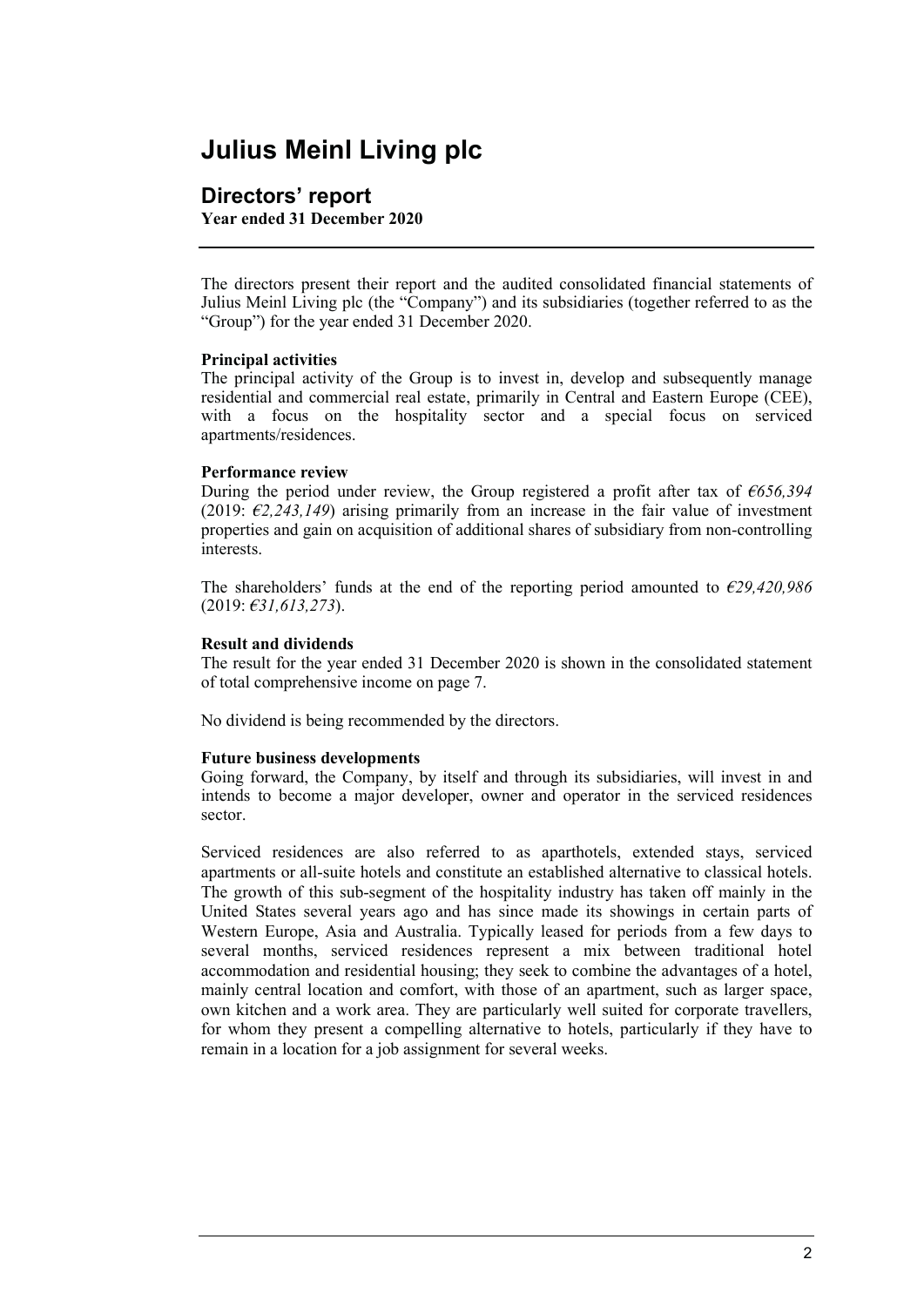## Directors' report Year ended 31 December 2020

The Group aims to be one of the first movers in the serviced residences sector in the CEE, Southeastern Europe and the wider European region by rolling out its concept across the capital cities of the region. It intends to introduce a new standard to the market which sharply contrasts with many of the lower quality offerings in this segment in the target markets.

The Group's first project for serviced residences is in Prague, Czech Republic. This project is under construction and due for completion and opening in Q4-2021. A second project has also been secured for a serviced residence in Belgrade, Serbia which is due to be delivered in Q2-2022.

Feasibility study reports confirmed that there is a high demand for high quality serviced residences in Prague, Belgrade and similarly in other major or capital cities, in particular, in the CEE region. Serviced residences have also generally shown higher performance under the COVID-19 pandemic circumstances compared to standard hotel accommodation offerings.

In addition, the Group plans to undertake inhouse certain ancillary activities in the area of property development and property management. These activities shall serve primarily the development of projects of the Company and its subsidiaries but may also be deployed for projects owned by third party entities against adequate service fee income.

The directors consider that the Group is able to fund its existing commitments.

### Effects of COVID-19 during FY2020

The COVID-19 pandemic has significantly impacted the hospitality sector worldwide and this situation unfortunately is expected to prevail for some time. The Group continually monitors the hospitality market and is in regular contact with hospitality experts with respect to the COVID situation. The Group sees a general consensus view of a signficant revival of the sector in 2022 with stabilisations in 2023.

However, it is still unknown how the situation in different countries will develop over 2021 and beyond where new outbrakes may lead to new travel restrictions and therefore affect. While the opening of the Group's first service residence will only take place and the end of 2021, the post-COVID situation might—depending on the further development of the overall situation in the short-to-mid term—have an impact on the profitability of the equity.

With regards COVID's impacts during FY2020 the Group can generally report the following:

- Given that none of the assets under ownership within the Group are currently operating, COVID has not caused a material impact on operating performance.
- With regards to development and construction progress, the Group's hotels under construction have not experienced any material delays as a result of the COVID environment. Projects currently under development are on track to meet their respective planned opening dates that were set in pre-COVID times.
- The Group has not experienced reductions in fair value estimates of its investment properties during FY2020. However, this cannot be a guarantee of future performance.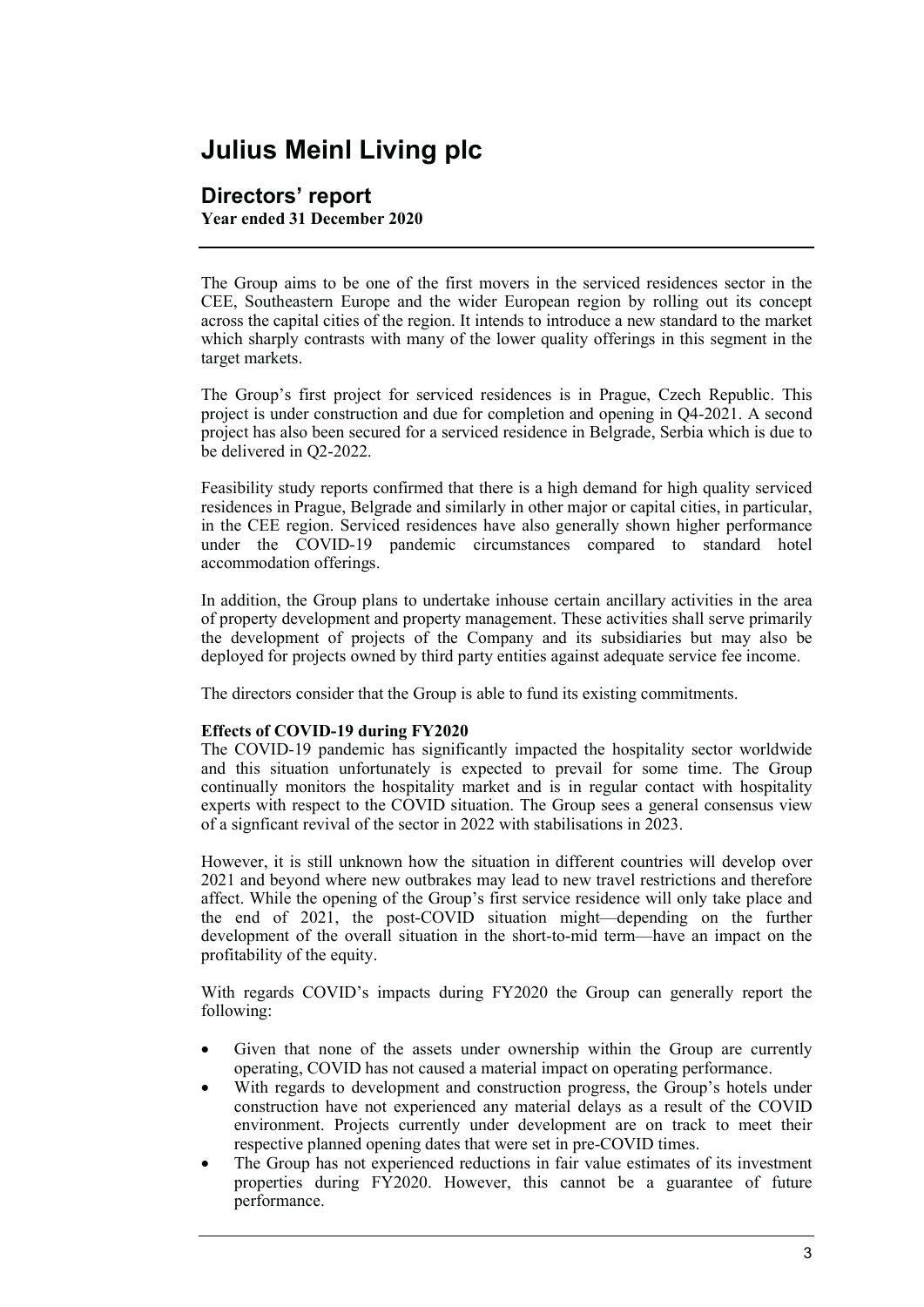# Directors' report

Year ended 31 December 2020

• The Group pursued a number of potential acquisition opportunities in FY2020 and continues to negotiate on selected targets. Travel restrictions resulting from COVID has had a negative impact on the ability of key members of the Group's acquisitions team to travel fluidly to conduct on-site inspections of properties for potential acquisition.

With regards to operating under a post-COVID environment, the Group's management is addressing COVID-related issues concerning its target group of guests, and is of the view that its offerings and position in the extended stay accommodation market are highly competitive.

In addition, the Group is exploring "Clean Room" technologies that have a demonstrated anti-COVID effect:

- Technologies such as Titanium Dioxide (TiO<sub>2</sub>) nano particle coatings of surface areas have shown promising results towards cleaning the air and reducing airborne viral, bacterial, mould spores and VOC (volatile organic compounds) pollutants.
- Long-lasting anti-bacterial/anti-viral cleaning agents with effectiveness in excess of 7 to 14 days are being considered for wiping surfaces that come into routine human contact.
- HVAC systems can be fitout with ionisation devices within the air ducts producing oxygen clusters (non-Ozone) naturally that purify circulating air from foreign substances and particles, as well as neutralizing odour and generally making the air fresh.

The Group cannot, at this point, guarantee that these technologies will ultimately prove effective and/or be acquired for its assets. However, the Group's management is taking an active approach towards researching and implementing the latest safe environment technologies. The Group sees this as a further potential competitive advantage for the future.

### Post-balance sheet events

Since the end of the reporting period, the Group has continued to work on its strategy to become a major player in the serviced residences sector. This has involved continued construction work on the Group's existing projects in Prague and Belgrade, the continued execution of a medium term note program in order to give the Company and the Group added sources of financing and flexibility to expand in accordance with its strategy, and effort to find additional projects meeting the Group's criteria for expansion, with concrete opportunities being pursued in Budapest, Bucharest, the Netherlands and several major cities in Poland.

### **Directors**

The directors who served during the period were:

Edward Camilleri Nadine Elisabeth Gilles Nicholas Hill Peter Weinzierl Erik Webb Dempsey (appointed 10 March 2020) Julius Max Franz Christian Meinl (appointed 30 March 2020) Edward Carbone (resigned 13 March 2020)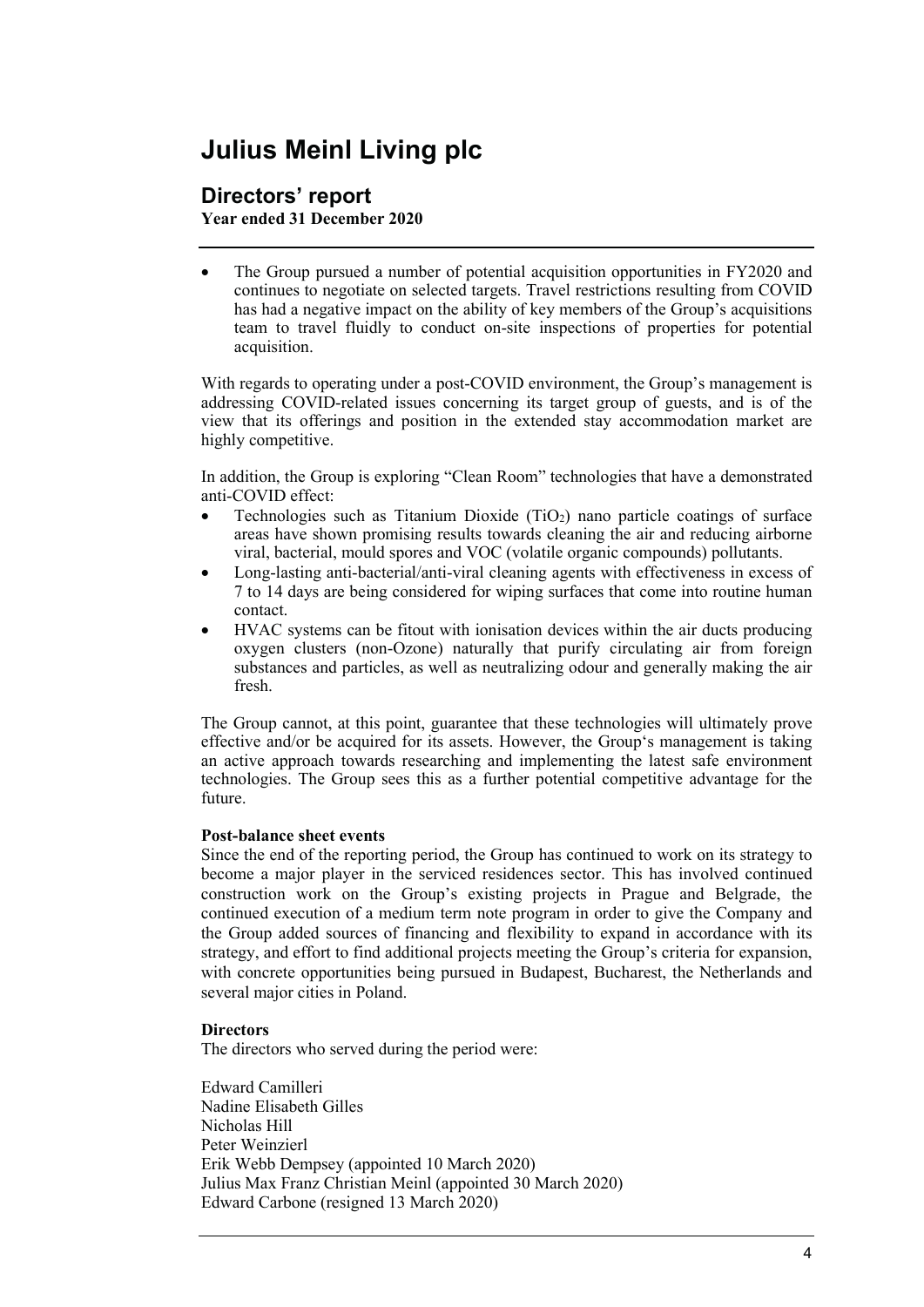## Directors' report

Year ended 31 December 2020

In accordance with the Company's articles of association, the present directors are to remain in office.

#### Auditor

A resolution to reappoint Grant Thornton as auditor of the Company will be proposed at the forthcoming Annual General Meeting.

Approved by the directors and signed on 26 February 2021 by:

Edward Camilleri

2M) Erik Webb Dempses

Jun Peter Weinzierl<br>Digector

 $\overline{5}$ 

**Director** 

**Director**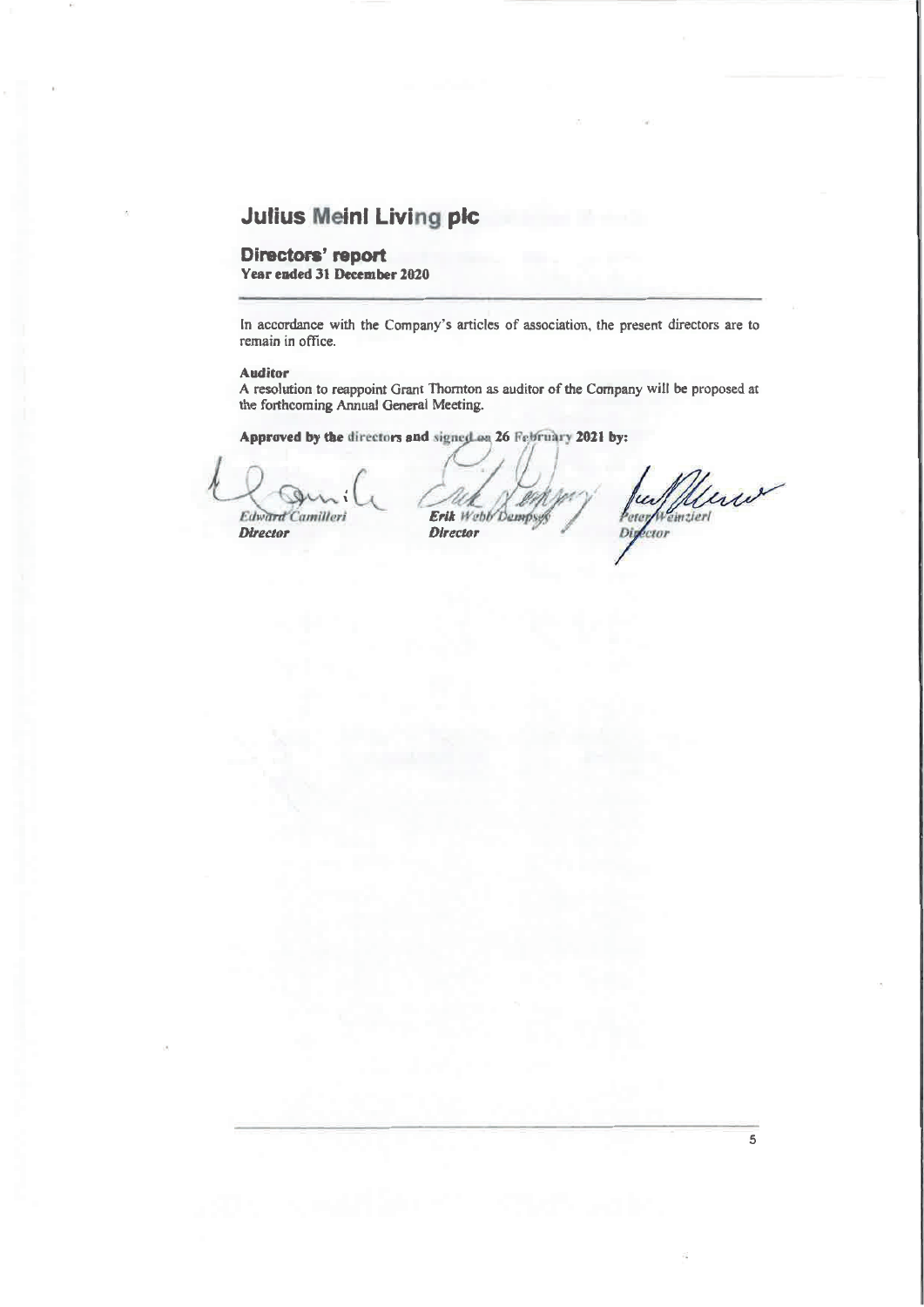# Statement of directors' responsibilities

The directors are required by the Companies Act (Cap 386) to prepare financial statements in accordance with International Financial Reporting Standards as adopted by the European Union which give a true and fair view of the state of affairs of the Group at the end of each financial year and of the profit or loss of the Group for the year then ended. In preparing the financial statements, the directors are required to:

- select suitable accounting policies and apply them consistently;
- account for income and charges relating to the accounting year on an accruals basis;
- value separately the components of asset and liability items;
- make judgements and estimates that are reasonable and prudent;
- x prepare the financial statements on a going concern basis, unless it is inappropriate to presume that the Group will continue in business as a going concern; and
- x report comparative figures corresponding to those of the preceding accounting period.

The directors are responsible for ensuring that proper accounting records are kept which disclose with reasonable accuracy at any time the financial position of the Group and which enable the directors to ensure that the financial statements comply with the Companies Act (Cap 386). This responsibility includes designing, implementing and maintaining such internal control as the directors determine is necessary to enable the preparation of financial statements that are free from material misstatement, whether due to fraud or error. The directors are also responsible for safeguarding the assets of the Group, and hence, for taking reasonable steps for the prevention and detection of fraud and other irregularities.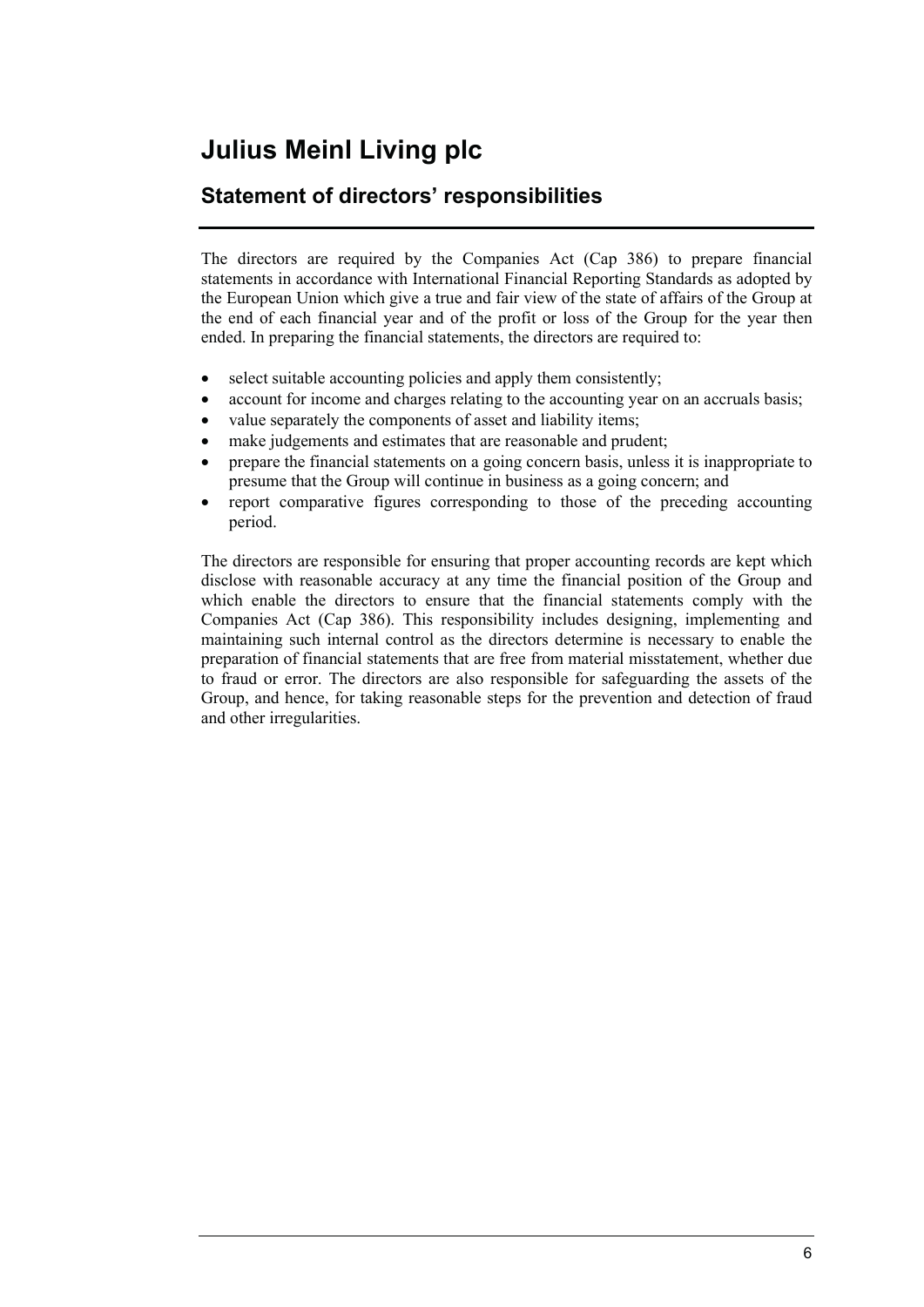# Consolidated statement of total comprehensive income Year ended 31 December 2020

|                                                                                                                                             | <b>Notes</b> | 01.01.2020<br>to<br>31.12.2020<br>€      | 01.01.2019<br>to<br>31.12.2019<br>€  |
|---------------------------------------------------------------------------------------------------------------------------------------------|--------------|------------------------------------------|--------------------------------------|
| Revenue                                                                                                                                     | 6            | 356,307                                  | 629,236                              |
| General and administrative expenses<br>Net finance costs<br>Net foreign exchange differences<br>Release of negative goodwill on acquisition | 7            | (1,933,800)<br>(2,211,229)<br>(632, 352) | (1,633,026)<br>(590, 636)<br>187,610 |
| of additional shares of subsidiary<br>Fair value gain on investment properties<br>Gain from bargain purchases                               | 12<br>15     | 4,127,069<br>1,398,638                   | (400, 332)<br>3,208,008<br>1,485,156 |
| Profit before tax<br>Income tax expense                                                                                                     | 8<br>10      | 1,104,633<br>(448, 239)                  | 2,886,016<br>(642, 867)              |
| Profit for the year                                                                                                                         |              | 656,394                                  | 2,243,149                            |
| Other comprehensive (loss) income<br>Items that will be reclassified subsequently<br>to profit or loss:<br>Deferred exchange differences    |              | (584, 275)                               | 223,288                              |
| <b>Total comprehensive income</b>                                                                                                           |              | 72,119                                   | 2,466,437                            |
| Profit for the year attributable to:<br>Owners of the parent company<br>Non-controlling interest                                            |              | 656,394<br>656,394                       | 2,039,469<br>203,680<br>2,243,149    |
| Total comprehensive income attributable to:<br>Owners of the parent company<br>Non-controlling interest                                     |              | 72,119                                   | 2,260,665<br>205,772                 |
|                                                                                                                                             |              | 72,119                                   | 2,466,437                            |
| Basic earnings per share                                                                                                                    | 11           | 0.63                                     | 1.95                                 |

The notes on pages 12 to 49 form an integral part of these consolidated financial statements.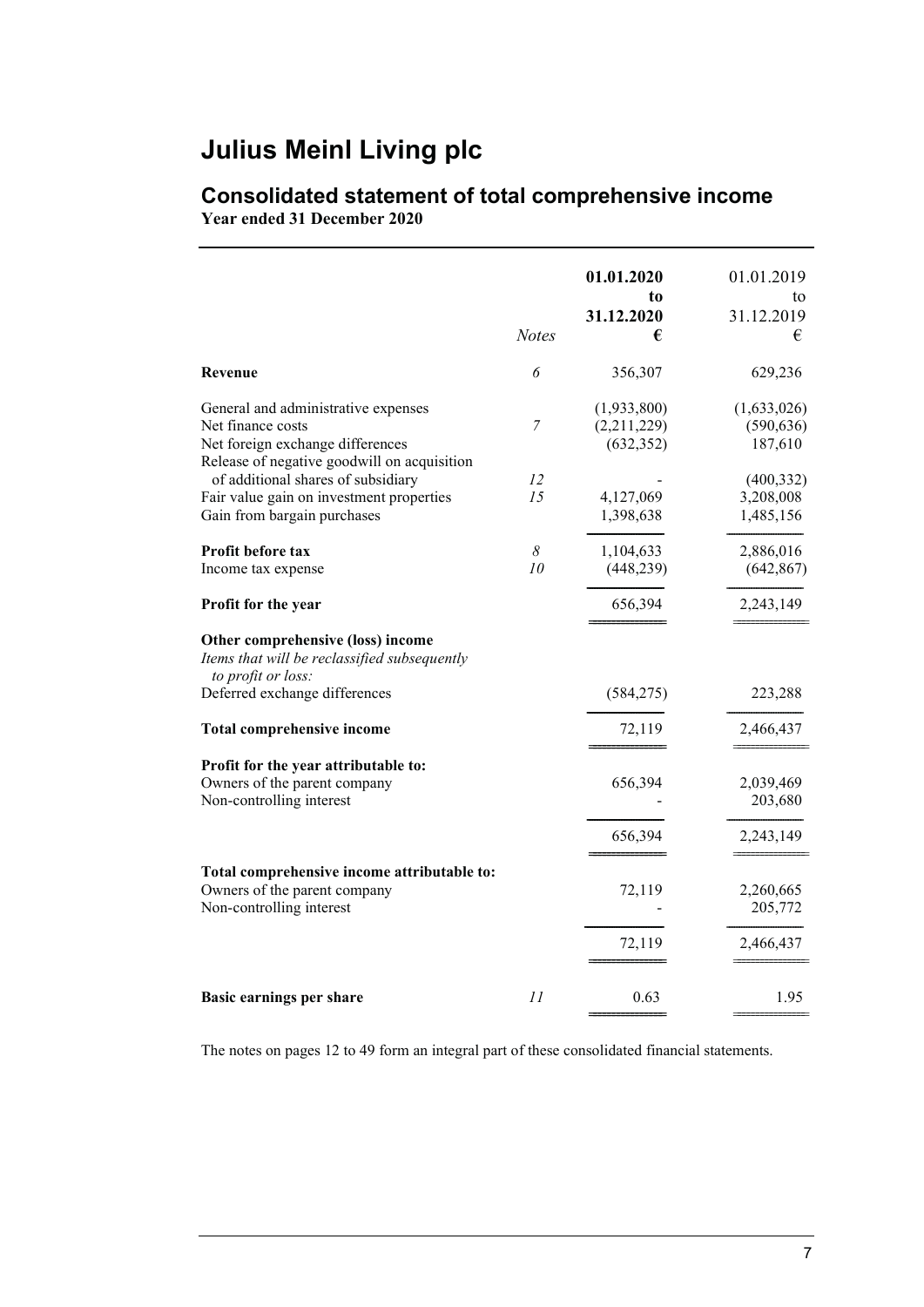# Consolidated statement of financial position 31 December 2020

|                                                | <b>Notes</b> | 2020<br>€            | 2019<br>€             |
|------------------------------------------------|--------------|----------------------|-----------------------|
| <b>ASSETS AND LIABILITIES</b>                  |              |                      |                       |
| <b>Non-current assets</b>                      |              |                      |                       |
| Goodwill                                       | 12           | 158,841              | 158,841               |
| Property and equipment                         | 13           | 247,755              | 115,008               |
| Right-of-use asset                             | 14<br>15     | 71,379               | 102,264<br>40,569,390 |
| Investment properties<br>Loans and receivables | 16           | 71,281,382<br>75,390 | 139,234               |
| Deferred tax assets                            | 17           | 173,976              | 179,693               |
|                                                |              | 72,008,723           | 41,264,430            |
| <b>Current assets</b>                          |              |                      |                       |
| Loans and receivables                          | 16           | 4,622,787            | 786,170               |
| Current tax asset                              |              |                      | 2,291,647             |
| Cash and cash equivalents                      | 18           | 16,518,235           | 20,201,098            |
|                                                |              | 21, 141, 022         | 23,278,915            |
| <b>Total assets</b>                            |              | 93,149,745           | 64, 543, 345          |
| <b>Current liabilities</b>                     |              |                      |                       |
| Trade and other payables                       | 19           | 2,869,549            | 1,943,454             |
| Lease liability                                | 20           | 29,641               | 4,963                 |
| Debt securities in issue                       | 21           | 1,249,762            | 300,000               |
| Current tax liability                          |              | 111,248              | 2,938,387             |
|                                                |              | 4,260,200            | 5,186,804             |
| <b>Non-current liabilities</b>                 |              |                      |                       |
| <b>Bank borrowings</b>                         | 22           | 2,817,171            |                       |
| Other financial liabilities                    | 23           | 24,478,944           | 131,098               |
| Lease liability                                | 20           | 47,325               | 79,496                |
| Debt securities in issue                       | 21           | 28,793,114           | 24,528,769            |
| Deferred tax liabilities                       | 17           | 3,332,005            | 3,003,905             |
|                                                |              | 59,468,559           | 27,743,268            |
| <b>Total liabilities</b>                       |              | 63,728,759           | 32,930,072            |
| <b>Net assets</b>                              |              | 29,420,986           | 31,613,273            |
|                                                |              |                      |                       |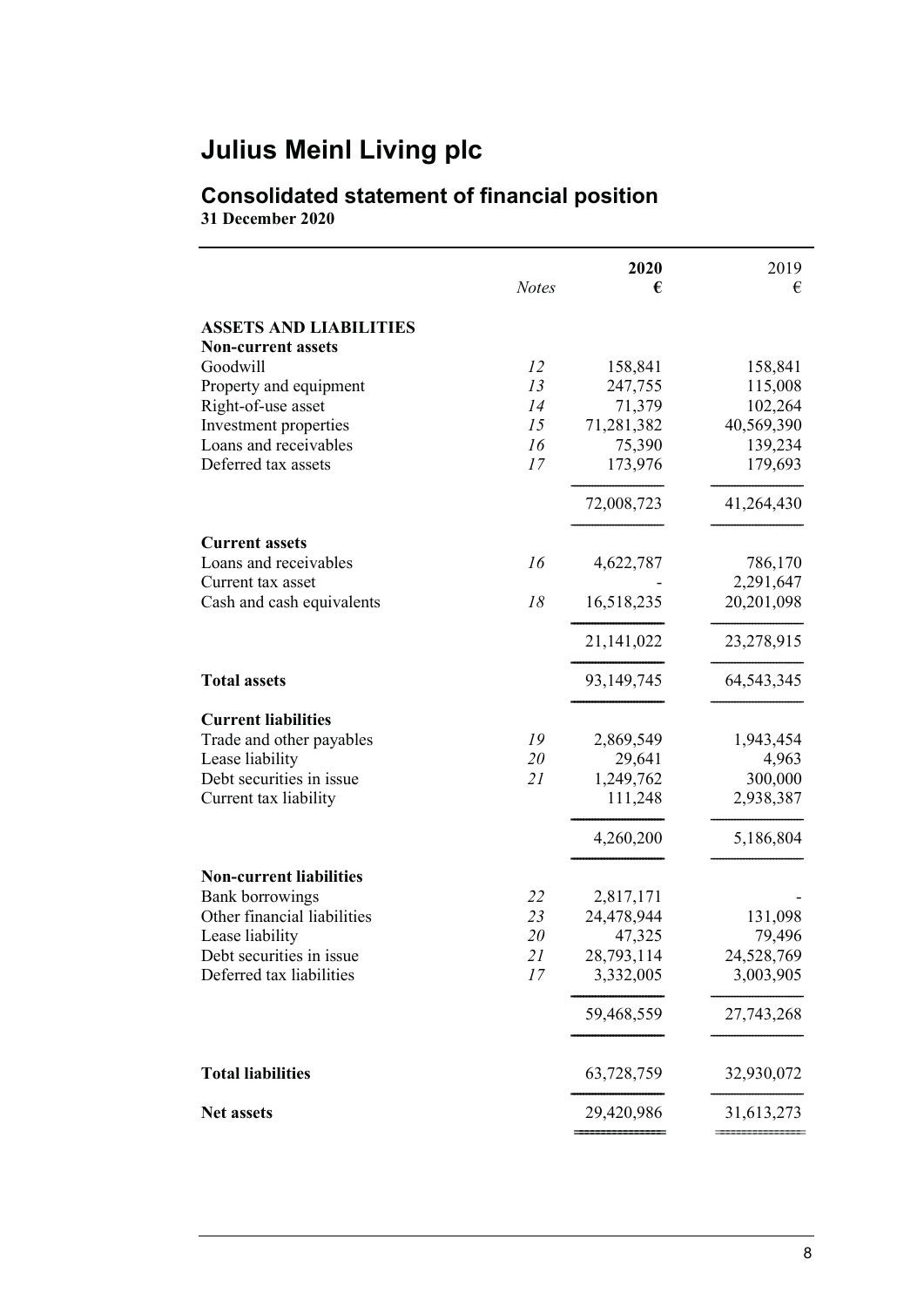### Consolidated statement of financial position **31 December 2020**

|                                                 | Notes | 2020<br>€  | 2019<br>€    |
|-------------------------------------------------|-------|------------|--------------|
| <b>EQUITY</b>                                   |       |            |              |
| Share capital                                   | 23    | 1,011,651  | 1.011.65     |
| Share premium                                   | 24    | 9,000,000  | 9,000,000    |
| Translation reserve                             |       | (377.222)  | 207,053      |
| Retained earnings.                              |       | 19,786,557 | 19, 130, 163 |
| Equity attributable to owners of the parent     |       | 29,420,986 | 29.348,867   |
| Equity attributable to non-controlling interest |       |            | 2.264.406    |
| <b>Total equity</b>                             |       | 29,420,986 | 31.613.273   |

The notes on pages 12 to 49 form an integral part of these consolidated financial statements.

These consolidated financial statements were approved by the directors, authorised for issue on 26 February 2021 and signed by:

**Edward Camilleri** Director

m Erik Webb Dempyey

Director

Per Mulund

 $\mathsf g$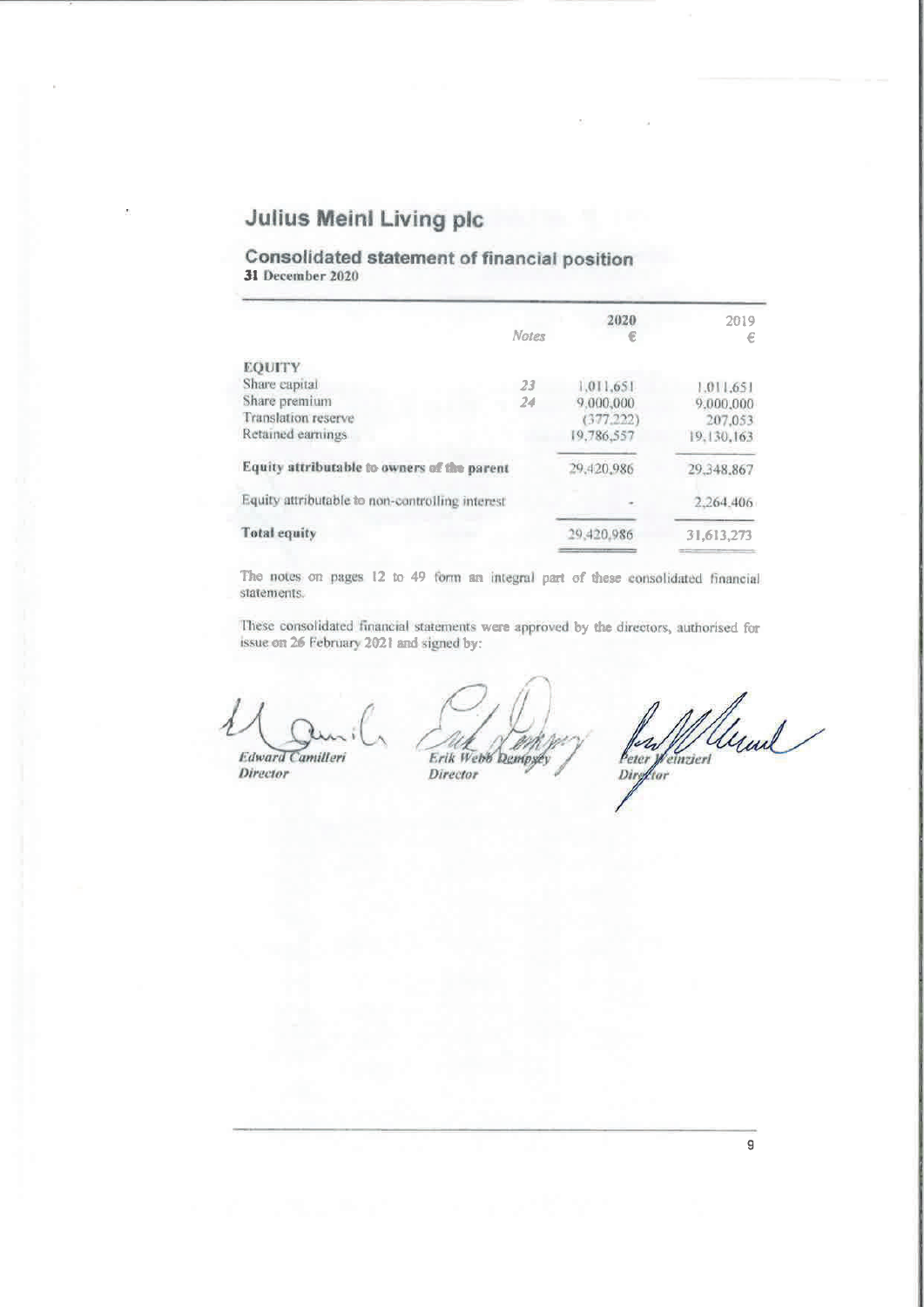## Consolidated statement of changes in equity 31 December 2020

|                                                                                                                          | <b>Share</b><br>capital<br>€ | <b>Share</b><br>premium<br>€ | <b>Translation</b><br>reserve<br>€ | <b>Retained</b><br>earnings<br>€ | <b>Equity</b><br>attributable<br>to owners<br>of the parent<br>€ | Non-<br>controlling<br>interest<br>€         | <b>Total</b><br>€                                 |
|--------------------------------------------------------------------------------------------------------------------------|------------------------------|------------------------------|------------------------------------|----------------------------------|------------------------------------------------------------------|----------------------------------------------|---------------------------------------------------|
| Balance at 1 January 2019                                                                                                | 1,011,651                    | 9,000,000                    | (14, 143)                          | 17,090,694                       | 27,088,202                                                       | 4,398,790                                    | 31,486,992                                        |
| Purchase of non-controlling interest<br>Profit for the year<br>Other comprehensive income<br>Balance at 31 December 2019 | 1,011,651                    | $\blacksquare$<br>9,000,000  | 221,196<br>207,053                 | 2,039,469<br>19,130,163          | 2,039,469<br>221,196<br>29,348,867                               | (2,340,156)<br>203,680<br>2,092<br>2,264,406 | (2,340,156)<br>2,243,149<br>223,288<br>31,613,273 |
|                                                                                                                          |                              |                              |                                    |                                  |                                                                  |                                              |                                                   |
| <b>Balance at 1 January 2020</b>                                                                                         | 1,011,651                    | 9,000,000                    | 207,053                            | 19,130,163                       | 29,348,867                                                       | 2,264,406                                    | 31,613,273                                        |
| Purchase of non-controlling interest<br>Profit for the year<br>Other comprehensive loss                                  |                              | $\blacksquare$               | (584, 275)                         | 656,394                          | 656,394<br>(584, 275)                                            | (2,264,406)                                  | (2,264,406)<br>656,394<br>(584, 275)              |
| <b>Balance at 31 December 2020</b>                                                                                       | 1,011,651                    | 9,000,000                    | (377, 222)                         | 19,786,557                       | 29,420,986                                                       |                                              | 29,420,986                                        |

The notes on pages 12 to 49 form an integral part of these consolidated financial statements.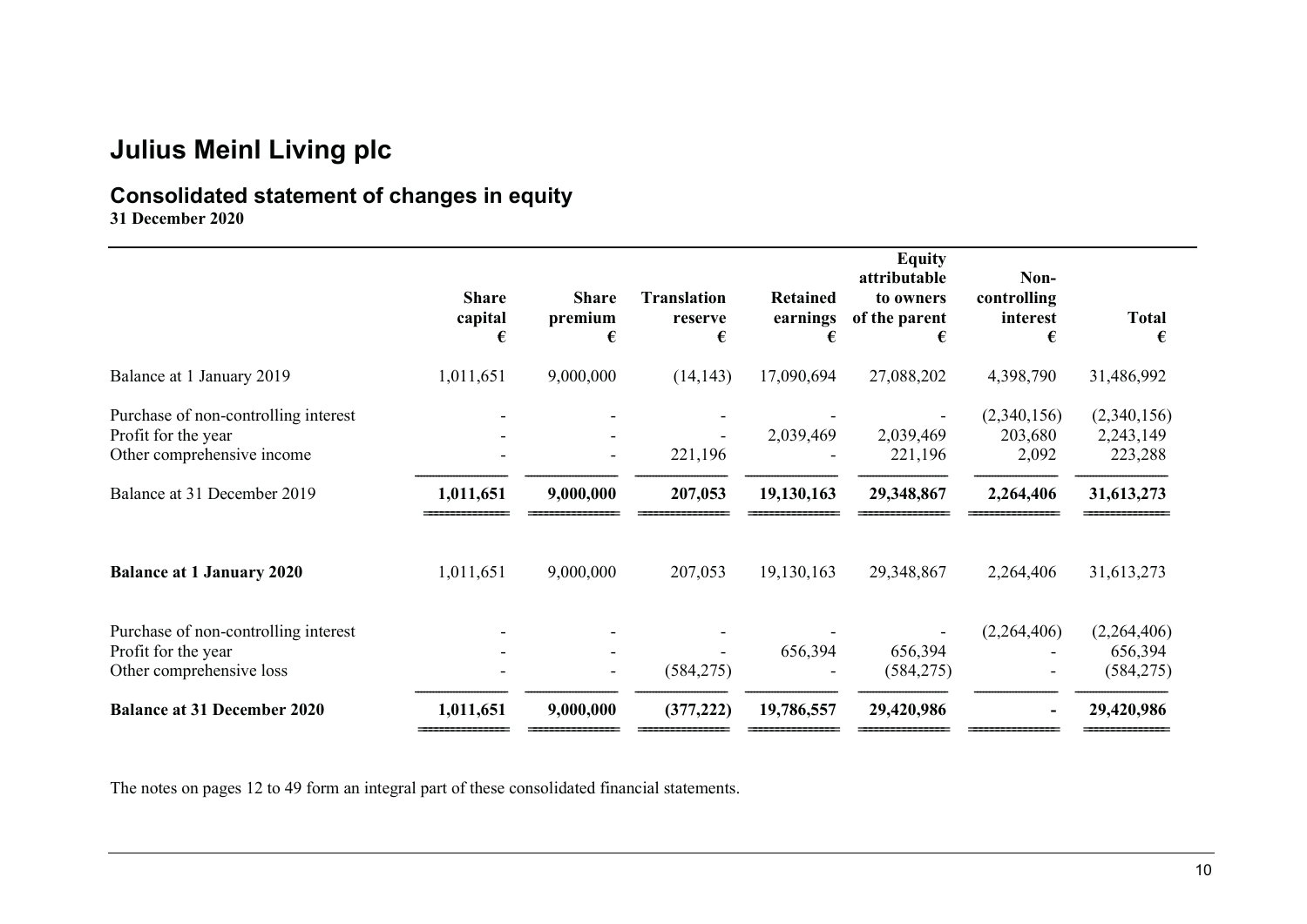# Consolidated statement of cash flows

Year ended 31 December 2020

|                                                                                        |              | 01.01.2020            | 01.01.2019            |
|----------------------------------------------------------------------------------------|--------------|-----------------------|-----------------------|
|                                                                                        | <b>Notes</b> | to<br>31.12.2020<br>€ | to<br>31.12.2019<br>€ |
| <b>Cash flows from operating activities</b>                                            |              |                       |                       |
| Profit before tax                                                                      |              | 1,104,633             | 2,886,016             |
| Non-cash adjustments                                                                   | 27           | (2,619,827)           | (3,855,422)           |
| Changes in working capital                                                             | 27           | (4, 130, 538)         | 619,801               |
| Interest received                                                                      |              | 11,432                | 7,892                 |
| Taxes paid                                                                             |              | (560, 391)            | (722)                 |
| Net cash flows used in operating activities                                            |              | (6, 194, 691)         | (342, 435)            |
| <b>Cash flows from investing activities</b>                                            |              |                       |                       |
| Net loans to related parties                                                           |              |                       | (50,000)              |
| Payments to non-controlling interests                                                  |              |                       |                       |
| to acquire subsidiaries                                                                |              | (865,767)             | (725,008)             |
| Payments to acquire property and equipment                                             |              | (217,262)             | (79, 880)             |
| Net proceeds from disposal of property<br>and equipment                                |              | 45,780                | 3,512                 |
| Payments to acquire right-of-use asset                                                 |              |                       | (130, 803)            |
| Net payments to develop investment properties                                          |              | (3,526,086)           | (2,351,992)           |
| Net cash flows used in investing activities                                            |              | (4, 563, 335)         | (3,334,171)           |
| <b>Cash flows from financing activities</b>                                            |              |                       |                       |
| Proceeds from borrowings and<br>debt securities issued<br>Repayments of borrowings and |              | 8,672,892             | 18,919,924            |
| debt securities issued                                                                 |              | (300,000)             | (7,936,557)           |
| Repayment of lease liabilities                                                         |              | (28,096)              |                       |
| Interest paid                                                                          |              | (1,912,768)           | (294,780)             |
| Net cash flows from financing activities                                               |              | 6,432,028             | 10,688,587            |
| Net movement in cash and cash equivalents                                              |              | (4,325,998)           | 7,011,981             |
| Cash and cash equivalents at the<br>beginning of the year                              |              | 20,201,098            | 13,451,184            |
| Effect of foreign exchange rate changes                                                |              | 643,135               | (262,067)             |
| <b>Cash and cash equivalents</b><br>at the end of the year                             | 18           | 16,518,235            | 20,201,098            |

The notes on pages 12 to 49 form an integral part of these consolidated financial statements.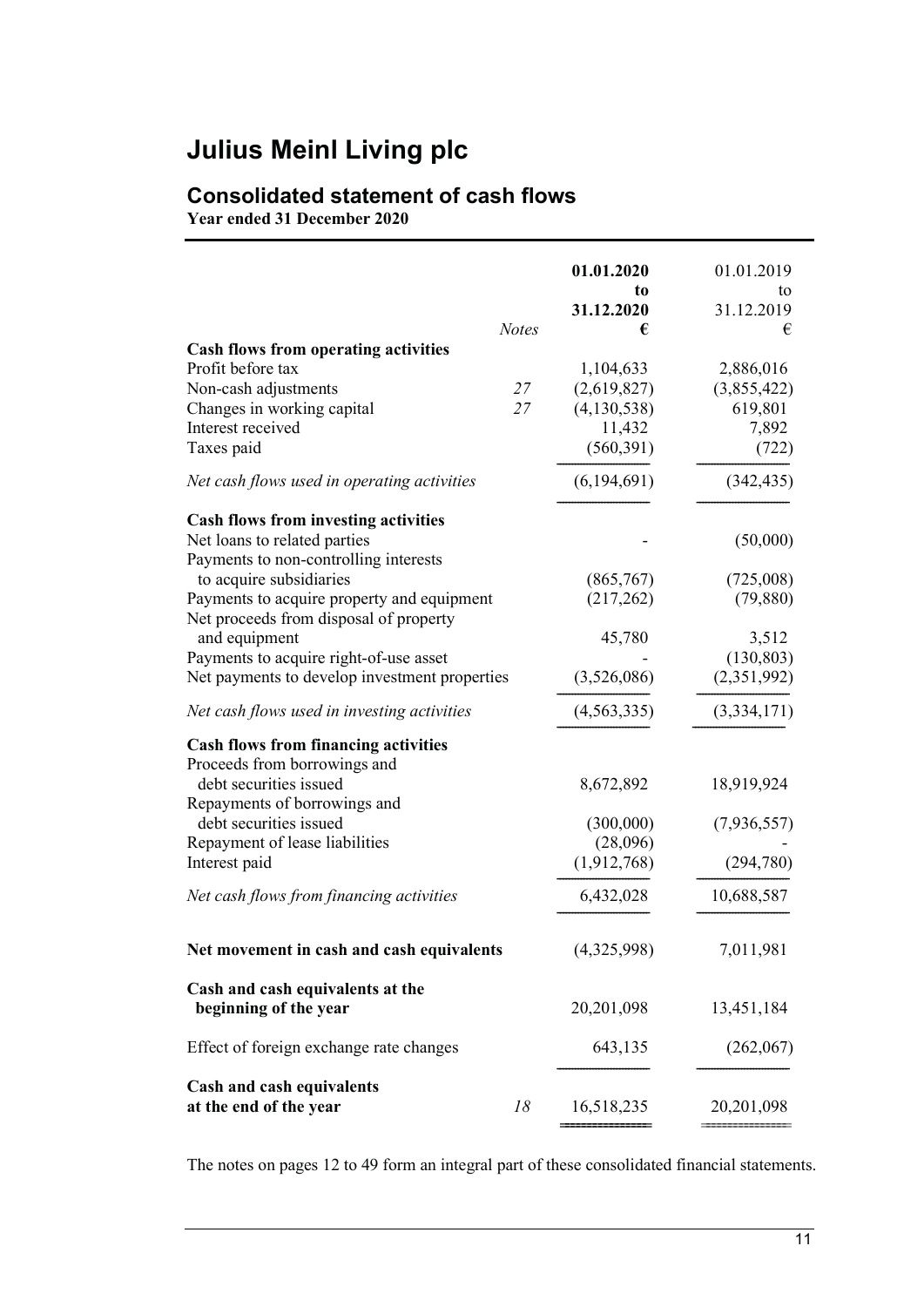# Notes to the consolidated financial statements 31 December 2020

### 1. General information and statement of compliance with International Financial Reporting Standards

Julius Meinl Living plc (the "Company"), a private limited company, is domiciled in Malta. These consolidated financial statements incorporate the financial statements of the Company and entities it controls (its subsidiaries) (collectively referred to as the "Group").

The consolidated financial statements have been prepared under the historical cost convention, except for investment properties, which are stated at fair value, and in accordance with International Financial Reporting Standards (IFRS), as issued by the International Accounting Standards Board (IASB) and as adopted by the European Union (EU). These consolidated financial statements have also been drawn up in accordance with the provisions of the Companies Act (Cap 386).

### 2. Functional and presentation currency

These consolidated financial statements are presented in euro, which is the Group's functional currency.

### 3. New or revised standards or interpretations

### *3.1 New standards adopted as at 1 January 2020*

Some accounting pronouncements which have become effective from 1 January 2020 and have therefore been adopted do not have a significant impact on the Group's financial results or position.

### *3.2 Standards, amendments and interpretations to existing standards that are not yet effective and have not been adopted early by the Group*

At the date of authorisation of these consolidated financial statements, several new, but not yet effective, standards, amendments and interpretations to existing standards have been published by the IASB. None of these standards, amendments or interpretations has been adopted early by the Group.

Management anticipates that all relevant pronouncements will be adopted for the first period beginning on or after the effective date of the pronouncement. New standards, amendments and interpretations not adopted in the current year have not been disclosed as they are not expected to have a material impact on the Group's consolidated financial statements.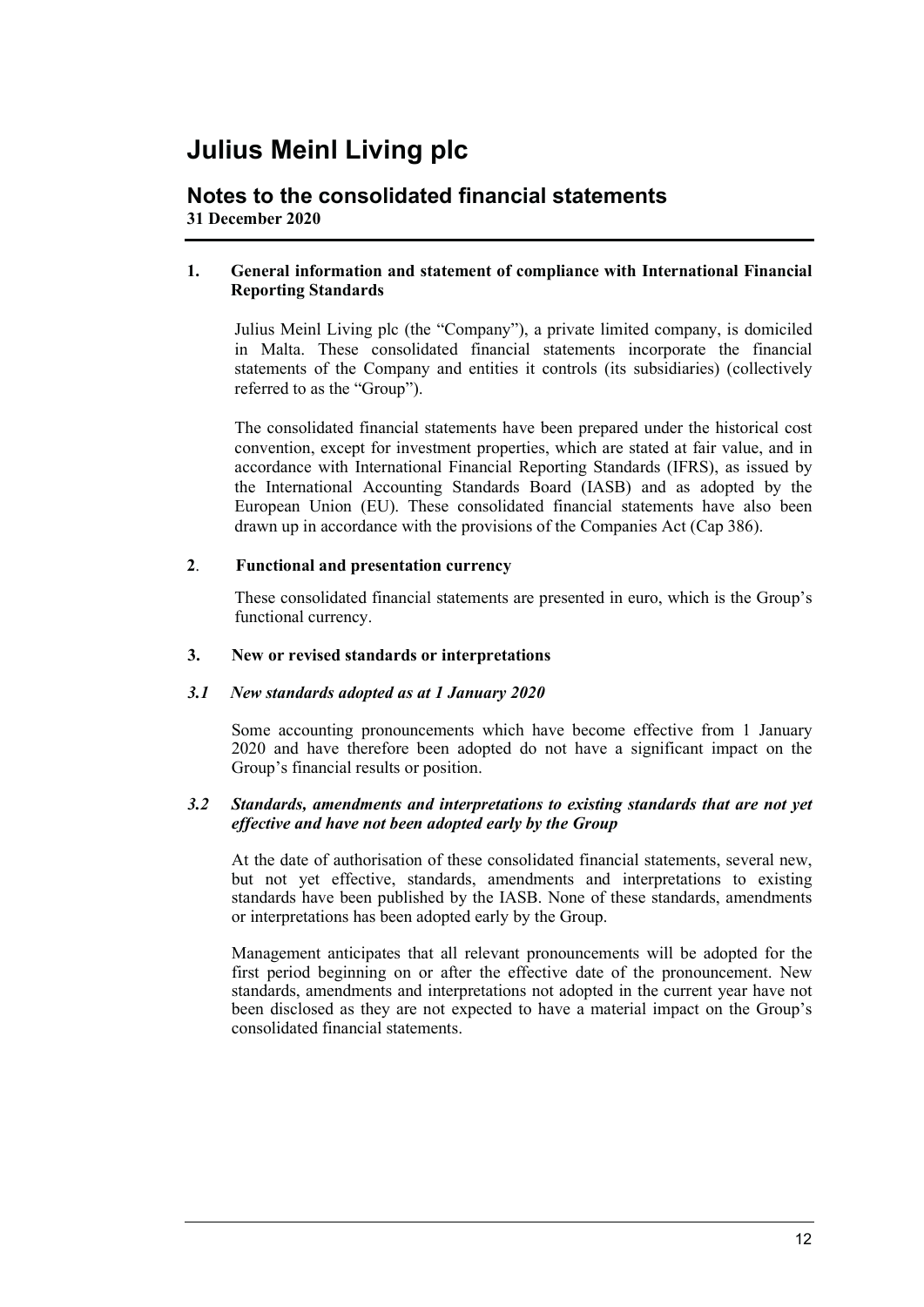## Notes to the consolidated financial statements 31 December 2020

## 4. Summary of accounting policies

### *4.1 Overall considerations and presentation of consolidated financial statements*

The significant accounting policies that have been used in the preparation of these consolidated financial statements are summarised below.

The consolidated financial statements have been prepared using the measurement bases specified by IFRS for each type of asset, liability, income and expense. The measurement bases are more fully described in the accounting policies below.

### *4.2 Basis of consolidation*

The Group's financial statements consolidate those of the parent company and all of its subsidiary undertakings drawn up to 31 December 2020. Subsidiaries are all entities over which the Group has power to control the financial and operating policies. Julius Meinl Living plc and its subsidiaries obtain and exercise control through voting rights. All subsidiaries have a reporting date of 31 December.

All transactions and balances between Group companies are eliminated on consolidation, including unrealised gains and losses on transactions. Where unrealised losses on intra-group asset sales are reversed on consolidation, the underlying asset is also tested for impairment from a group perspective. Amounts reported in the financial statements of subsidiaries have been adjusted where necessary to ensure consistency with the accounting policies adopted by the Group.

Profit or loss and other comprehensive income of subsidiaries acquired or disposed of during the year are recognised from the effective date of acquisition, or up to the effective date of disposal, as applicable.

Non-controlling interests, presented as part of equity, represent the portion of a subsidiary's profit or loss and net assets that is not held by the Group. The Group attributes total comprehensive income or loss of subsidiaries between the owners of the parent and the non-controlling interests based on their respective ownership interests.

### *4.3 Business combinations*

The Group applies the acquisition method in accounting for business combinations. The consideration transferred by the Group to obtain control of a subsidiary is calculated as the sum of the acquisition-date fair values of assets transferred, liabilities incurred and the equity interests issued by the Group, which includes the fair value of any asset or liability arising from a contingent consideration arrangement. Acquisition costs are expensed as incurred.

Assets acquired and liabilities assumed are generally measured at their acquisitiondate fair values.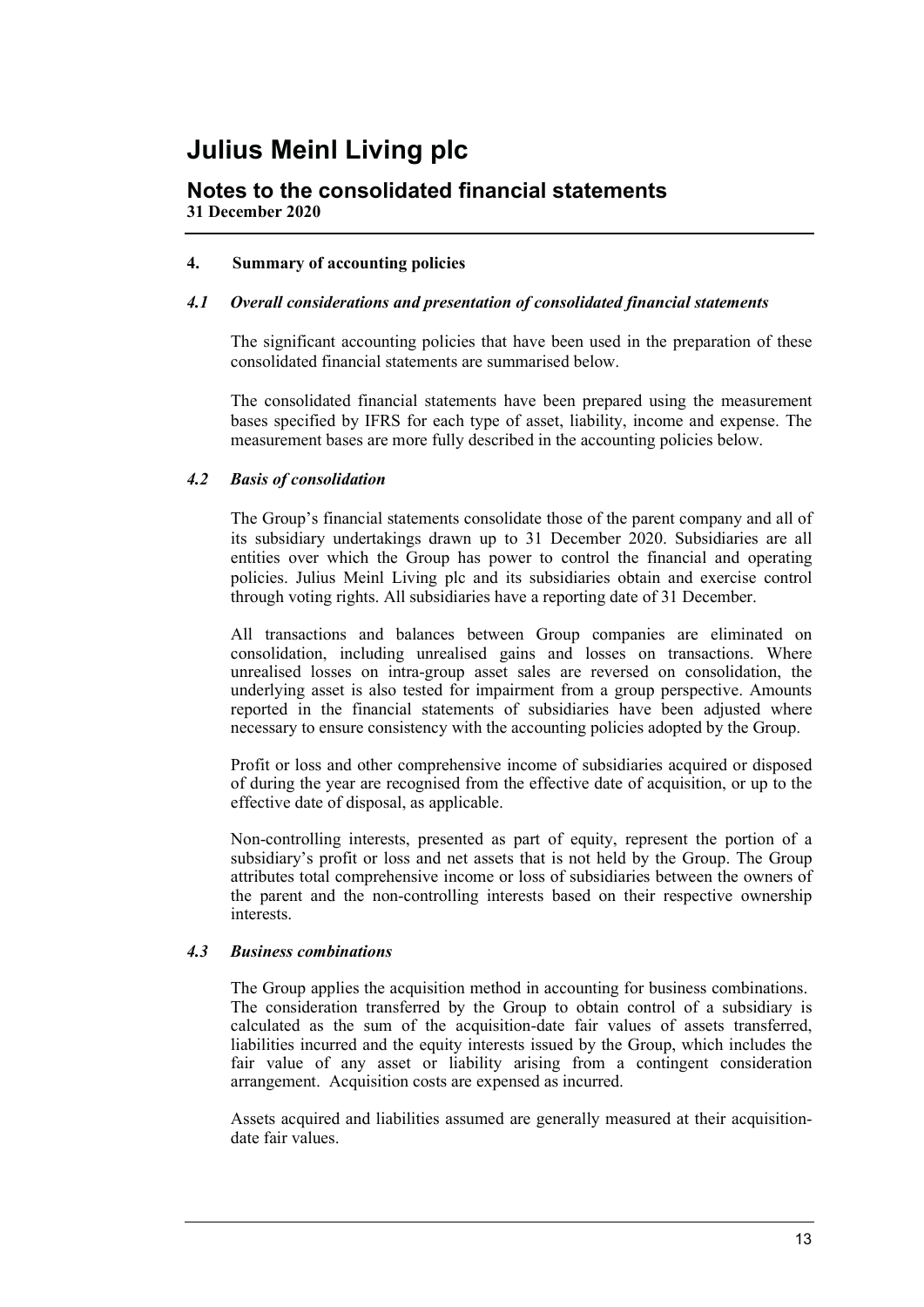# Notes to the consolidated financial statements 31 December 2020

## 4. Summary of accounting policies (continued)

### *4.4 Goodwill*

Goodwill on acquisition is initially measured at cost being the excess of the cost of acquisition over the fair value of identifiable assets, liabilities and contingent liabilities taken over at the date of acquisition. The Group assesses whether there are any indicators that goodwill is impaired at each reporting date.

### *4.5 Investment properties*

Investment properties are properties held to earn rentals or for capital appreciation or both. Investment properties are recognised as an asset when it is probable that the future economic benefits that are associated with them will flow to the entity and the costs can be measured reliably. Investment properties are initially measured at cost, including transaction costs.

Subsequent to initial recognition, investment properties are measured at fair value at the end of the reporting period. Gains or losses arising from changes in the fair value of investment properties are recognised in profit or loss in the period in which they arise.

### *4.6 Property and equipment*

Property and equipment are initially recognised at acquisition cost, including any costs directly attributable to bringing the assets to the location and condition necessary for them to be capable of operating in the manner intended by the Group's management. Property and equipment are subsequently measured at cost, less accumulated depreciation and impairment losses, if any.

Depreciation is recognised on a straight-line basis to write down the cost less estimated residual value. The following useful lives are applied:

| • Office equipment | $2-5$ years  |
|--------------------|--------------|
| • Motor vehicle    | $3-12$ years |

Gains or losses arising on the disposal of property and equipment are determined as the difference between the disposal proceeds and the carrying amount of the assets and are recognised in profit or loss within other income or other expenses.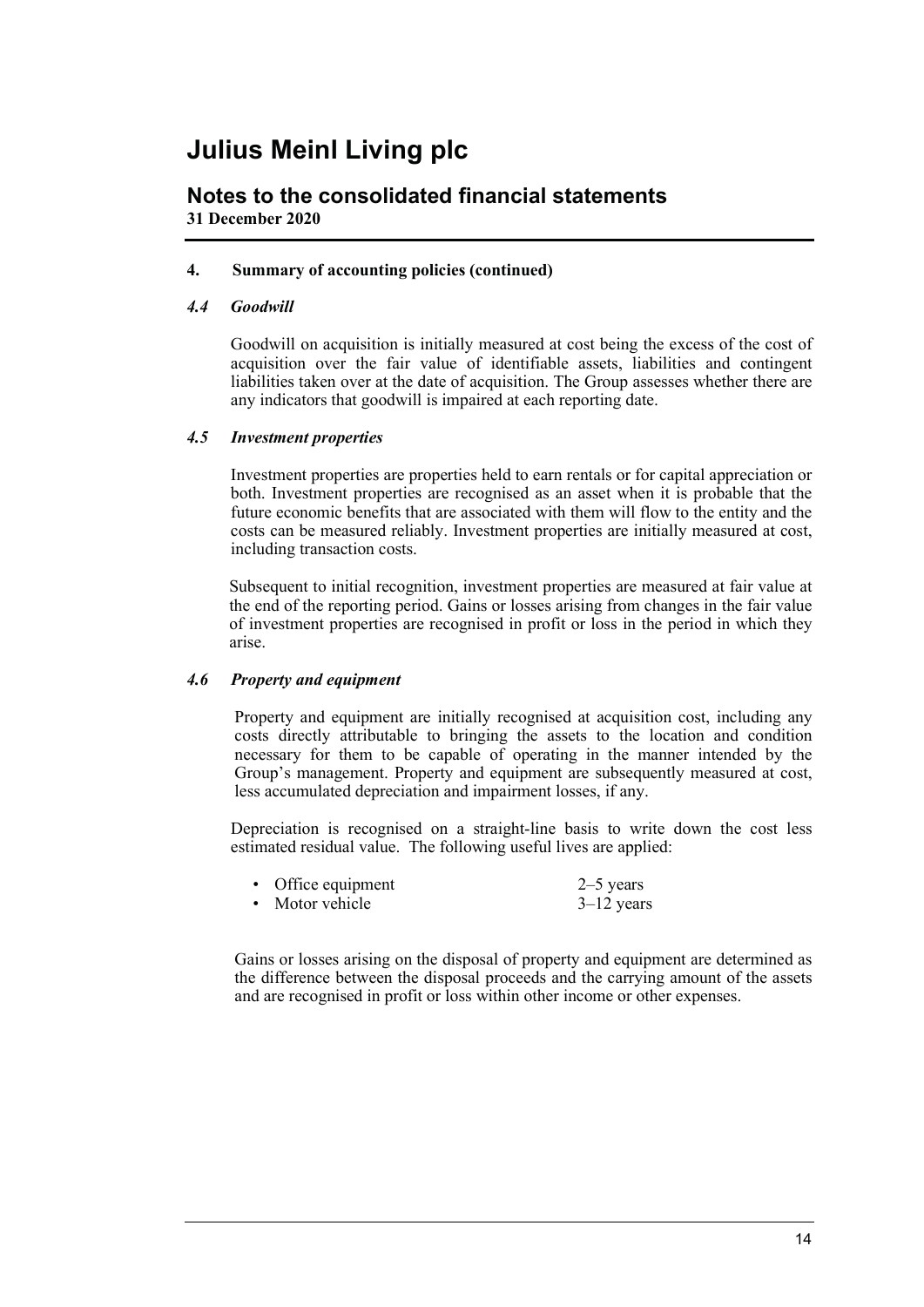# Notes to the consolidated financial statements 31 December 2020

## 4. Summary of accounting policies (continued)

### *4.7 Impairment of goodwill and property and equipment*

For the purposes of assessing impairment, assets are grouped at the lowest levels for which there are largely independent cash inflows (cash-generating units). As a result, some assets are tested individually for impairment and some are tested at cash-generating unit level. Goodwill is allocated to those cash-generating units that are expected to benefit from synergies of a related business combination and represent the lowest level within the Group at which management monitors goodwill.

Cash-generating units to which goodwill has been allocated are tested for impairment at least annually. All other individual assets or cash-generating units are tested for impairment whenever events or changes in circumstances indicate that the carrying amount may not be recoverable.

An impairment loss is recognised for the amount by which the asset's or cashgenerating unit's carrying amount exceeds its recoverable amount. The recoverable amount is the higher of its fair value less costs to sell and its value-in-use. To determine the value-in-use, the Group's management estimates expected future cash flows from each cash-generating unit and determines a suitable interest rate in order to calculate the present value of those cash flows. Discount factors are determined individually for each cash-generating unit and reflect their respective risk profiles as assessed by the Group's management.

Impairment losses for cash-generating units reduce first the carrying amount of any goodwill allocated to that cash-generating unit. Any remaining impairment loss is charged pro-rata to the other assets in the cash-generating unit.

With the exception of goodwill, all assets are subsequently reassessed for indications that an impairment loss previously recognised may no longer exist. An impairment loss is reversed if the asset's or cash-generating unit's recoverable amount exceeds its carrying amount.

### *4.8 Financial instruments*

### *Recognition and derecognition*

Financial assets and financial liabilities are recognised when the Group becomes a party to the contractual provisions of the financial instrument.

Financial assets are derecognised when the contractual rights to the cash flows from the financial asset expire, or when the financial asset and all substantial risks and rewards are transferred. A financial liability is derecognised when it is extinguished, discharged, cancelled or expires.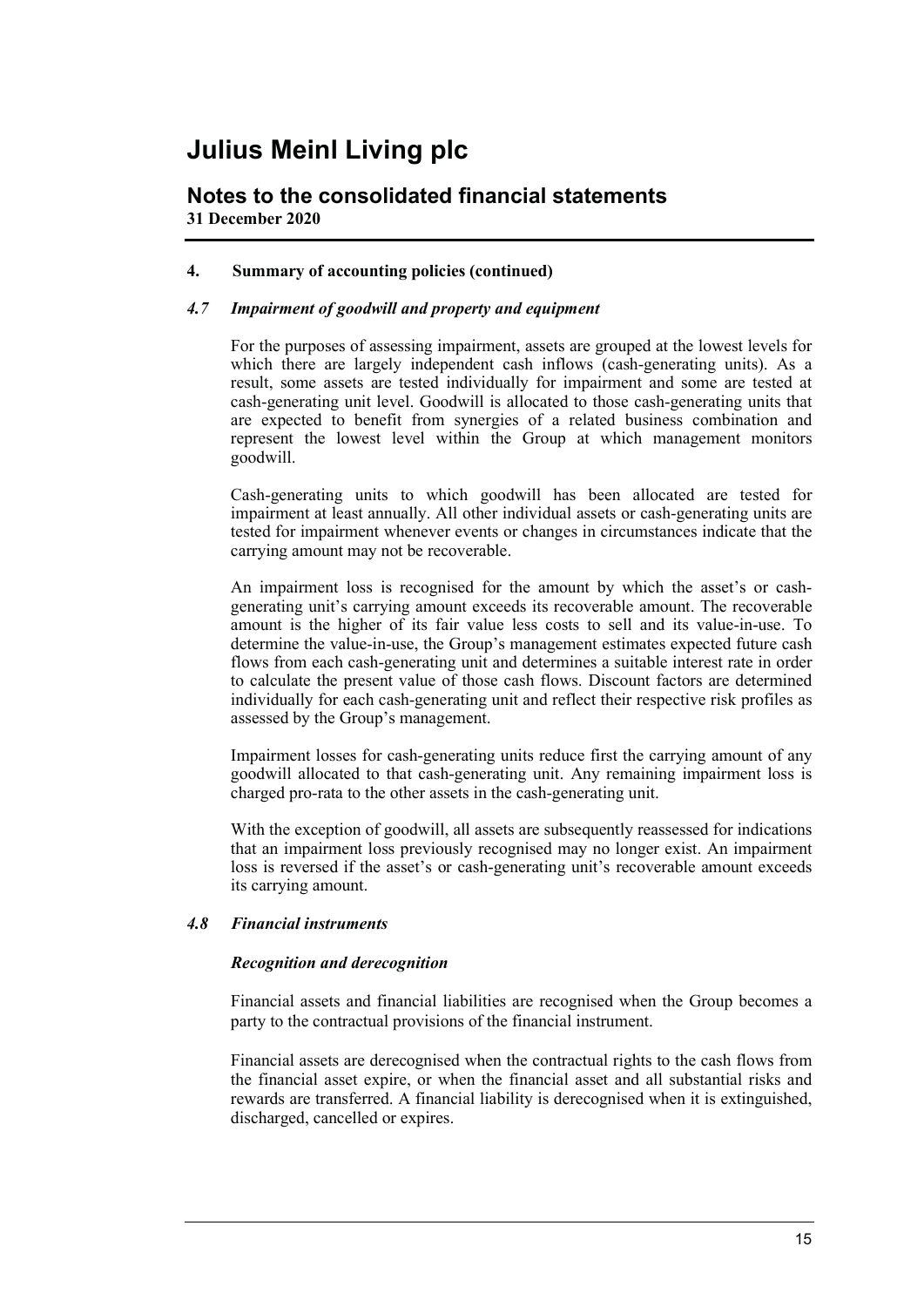## Notes to the consolidated financial statements 31 December 2020

### 4. Summary of accounting policies (continued)

### *4.8 Financial instruments (continued)*

### *Recognition and derecognition (continued)*

As the accounting for financial assets and liabilities remains largely the same under IFRS 9 compared to IAS 39, the Group's financial assets and liabilities were not impacted by the adoption of IFRS 9. However, for completeness, the accounting policy is disclosed below.

### *Classification and initial measurement of financial assets*

Except for those receivables that do not contain a significant financing component and are measured at the transaction price in accordance with IFRS 15, all financial assets are initially measured at fair value adjusted for transaction costs (where applicable).

Financial assets are classified into the following categories:

- amortised cost
- fair value through profit or loss (FVTPL)
- fair value through other comprehensive income (FVOCI).

The Group does not have any financial assets categorised as FVTPL and FVOCI in the periods presented.

The classification is determined by both:

- the Group's business model for managing the financial asset; and
- the contractual cash flow characteristics of the financial asset.

All income and expenses relating to financial assets that are recognised in profit or loss are presented within 'finance cost', 'finance income' or 'other financial items'.

### *Subsequent measurement of financial assets*

### *Financial assets at amortised cost*

Financial assets are measured at amortised cost if the assets meet the following conditions (and are not designated as FVTPL):

• they are held within a business model whose objective is to hold the financial assets and collect its contractual cash flows; and

• the contractual terms of the financial assets give rise to cash flows that are solely payments of principal and interest on the principal amount outstanding.

After initial recognition, these are measured at amortised cost using the effective interest method. Discounting is omitted where the effect of discounting is immaterial. The Group's loans and receivables (excluding VAT recoverable) and cash and cash equivalents fall into this category of financial instruments.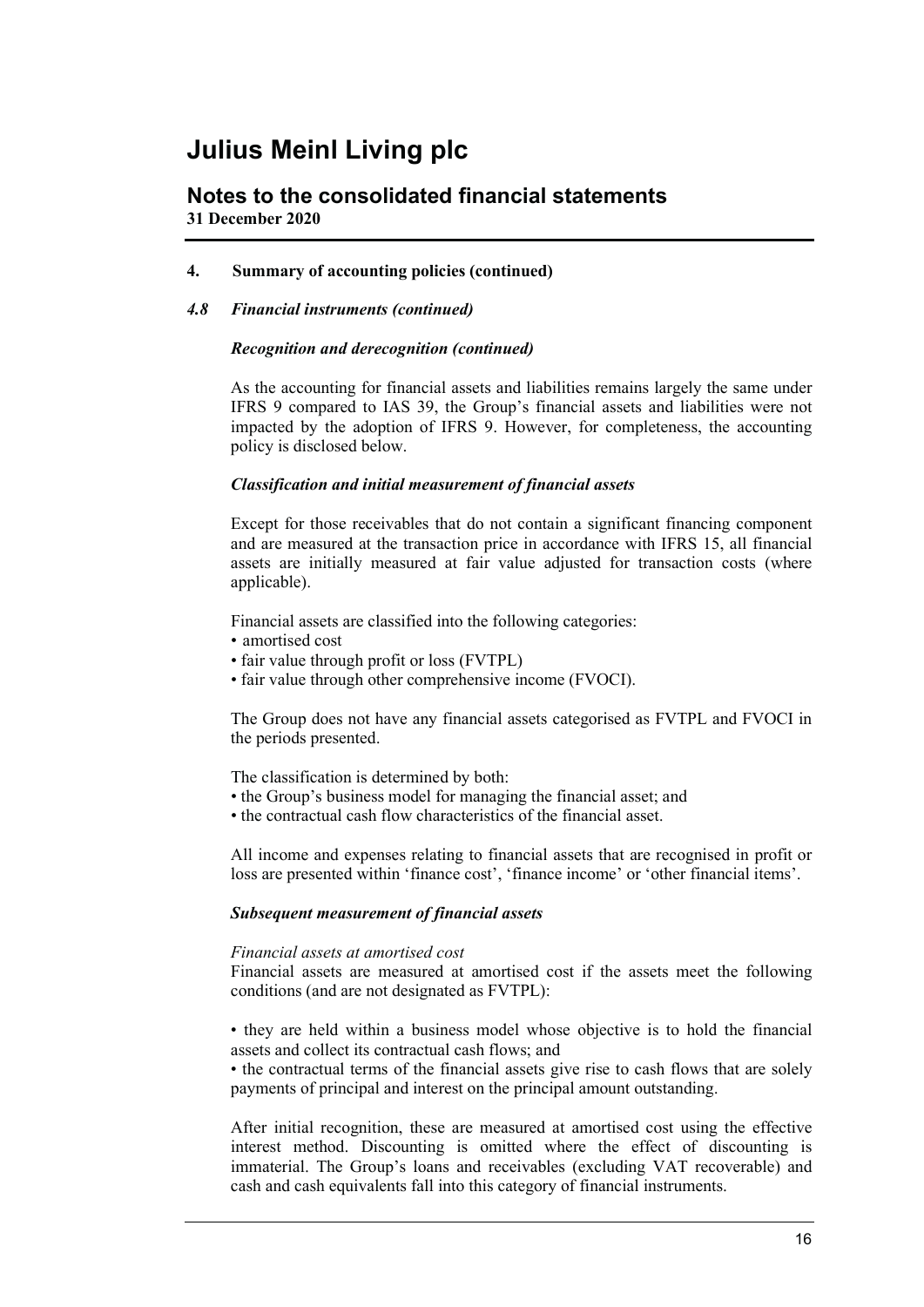# Notes to the consolidated financial statements 31 December 2020

## 4. Summary of accounting policies (continued)

### *4.8 Financial instruments (continued)*

## *Impairment of financial assets*

IFRS 9's impairment requirements use forward-looking information to recognise expected credit losses – the 'expected credit loss (ECL) model'. This replaces IAS 39's 'incurred loss model'. Instruments within the scope of the new requirements included loans and other debt-type financial assets measured at amortised cost and FVOCI, trade receivables, contract assets recognised and measured under IFRS 15 and loan commitments and some financial guarantee contracts (for the issuer) that are not measured at fair value through profit or loss.

Recognition of credit losses is no longer dependent on the Group first identifying a credit loss event. Instead, the Group considers a broader range of information when assessing credit risk and measuring expected credit losses, including past events, current conditions, reasonable and supportable forecasts that affect the expected collectability of the future cash flows of the instrument.

In applying this forward-looking approach, a distinction is made between:

• financial instruments that have not deteriorated significantly in credit quality since initial recognition or that have low credit risk ('Stage 1'); and

• financial instruments that have deteriorated significantly in credit quality since initial recognition and whose credit risk is not low ('Stage 2').

'Stage 3' would cover financial assets that have objective evidence of impairment at the reporting date.

'12-month expected credit losses' are recognised for the first category while 'lifetime expected credit losses' are recognised for the second category.

Measurement of the expected credit losses is determined by a probability-weighted estimate of credit losses over the expected life of the financial instrument.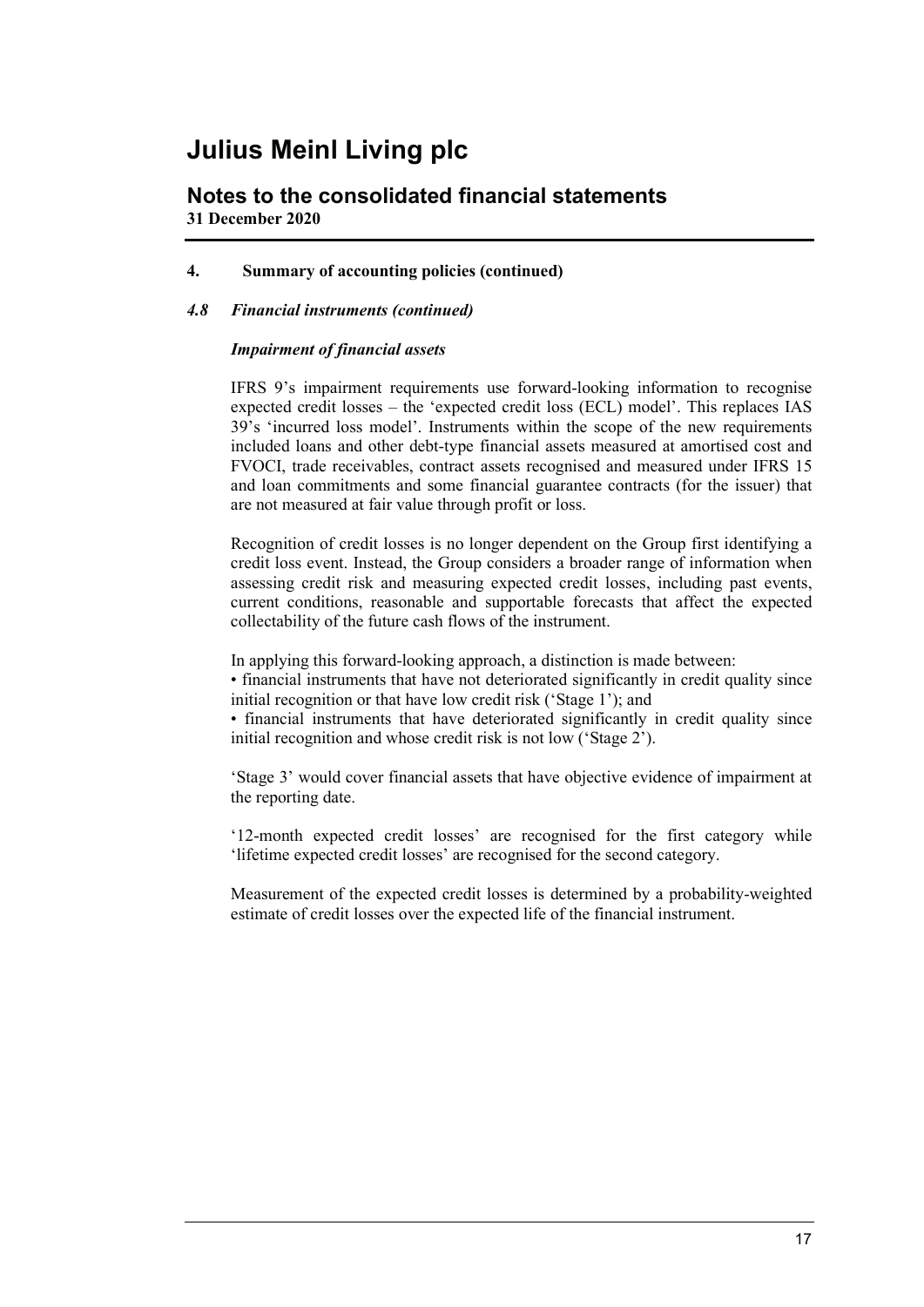## Notes to the consolidated financial statements 31 December 2020

## 4. Summary of accounting policies (continued)

### *4.8 Financial instruments (continued)*

### *Classification and measurement of financial liabilities*

The Group's financial liabilities include trade and other payables, lease liability, debt securities in issue, bank borrowings and other financial liabilities.

Financial liabilities are initially measured at fair value, and, where applicable, adjusted for transaction costs unless the Group designates a financial liability at fair value through profit or loss (FVTPL).

Subsequently, financial liabilities are measured at amortised cost using the effective interest method except for derivatives and financial liabilities designated at FVTPL, which are carried subsequently at fair value with gains or losses recognised in profit or loss (other than derivative financial instruments that are designated and effective as hedging instruments).

All interest-related charges and, if applicable, changes in an instrument's fair value that are reported in profit or loss are included within 'finance costs' or 'finance income'.

### *4.9 Revenue and expense recognition*

Revenue arises mainly from management services and finance income.

To determine whether to recognise revenue, the Group follows a 5-step process:

- 1. Identifying the contract with a customer
- 2. Identifying the performance obligations
- 3. Determining the transaction price
- 4. Allocating the transaction price to the performance obligations
- 5. Recognising revenue when/as performance obligation(s) are satisfied.

Revenue from contracts with customers is recognised when control of the Group's services is transferred to the customer at an amount that reflects the consideration to which the Group expects to be entitled in exchange for those services.

The Group evaluates all contractual arrangements it enters into and evaluates the nature of the promised goods or services, and rights and obligations under the arrangement, in determining the nature of its performance obligations. Where such performance obligations are capable of being distinct and are distinct in the context of the contract, the consideration the Group expects to be entitled under the arrangement is allocated to each performance obligation based on their relative stand-alone selling prices. Revenue is recognised at an amount equal to the transaction price allocated to the specific performance obligation when it is satisfied, either at a point in time or over time, as applicable, based on the pattern of transfer of control.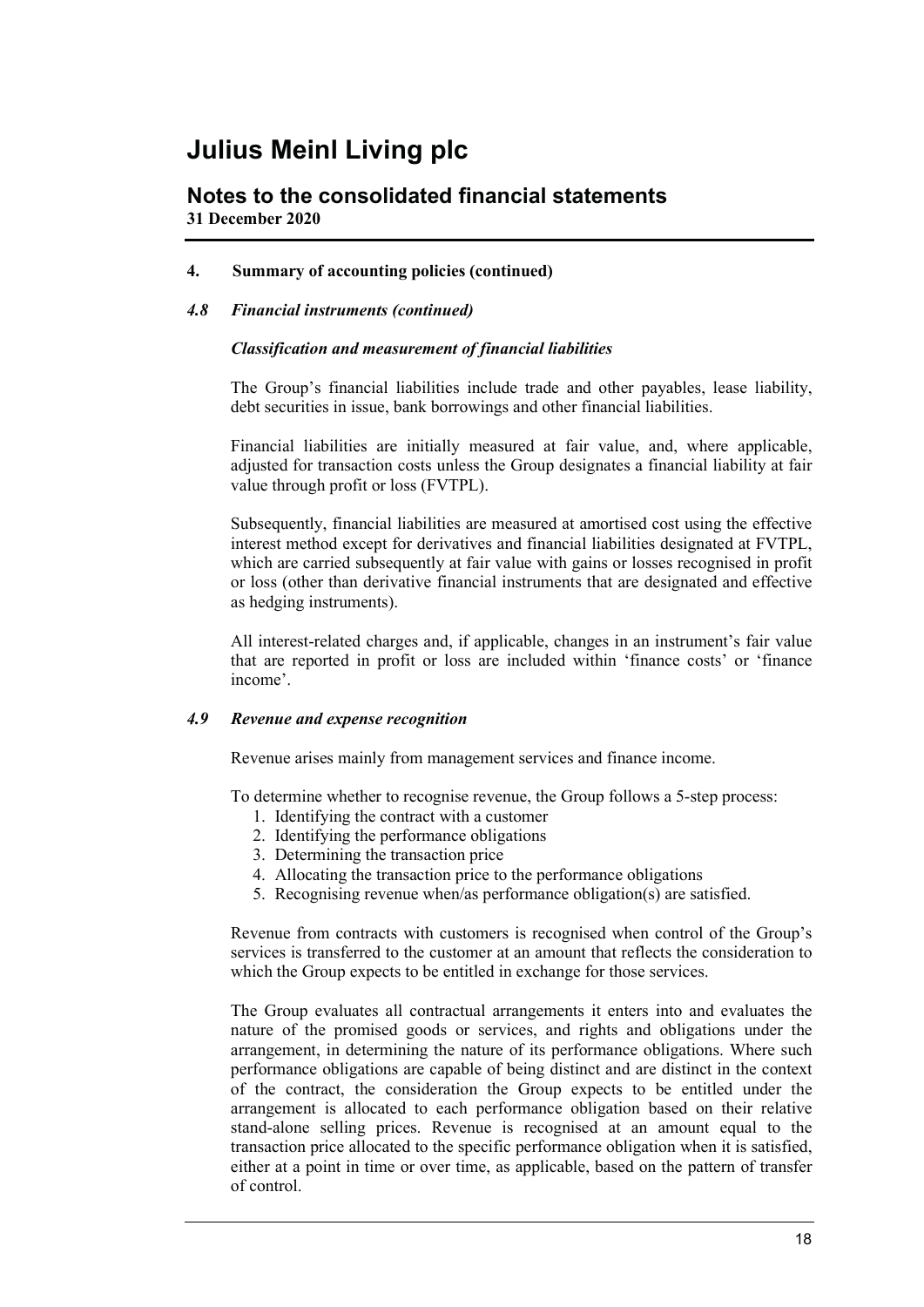# Notes to the consolidated financial statements 31 December 2020

## 4. Summary of accounting policies (continued)

### *4.9 Revenue and expense recognition (continued)*

### *Management services*

Management services charged to customers are recognised during the period when the relevant service has been rendered.

### *Finance income*

Finance income is accounted for on an accruals basis by reference to the principal outstanding and applicable interest rates.

General and administrative expenses are recognised in the consolidated statement of total comprehensive income upon utilisation of the service or at the date of their origin.

### *4.10 Borrowing costs*

Borrowing costs include the costs incurred in obtaining external financing.

Borrowing costs directly attributable to the acquisition, construction or production of qualifying assets, which are assets that necessarily take a substantial period of time to get ready for their intended use or sale, are capitalised from the time that expenditure for these assets and borrowing costs are being incurred and activities that are necessary to prepare these assets for their intended use or sale are in progress. Borrowing costs are capitalised until such time as the assets are substantially ready for their intended use or sale*.* Borrowing costs are suspended during extended periods in which active development is interrupted. All other borrowing costs are recognised as an expense in profit or loss in the period in which they are incurred.

## *4.11 Leased assets*

## *The Group as lessee*

For any new contracts entered into on or after 1 January 2019, the Group considers whether a contract is, or contains a lease. A lease is defined as 'a contract, or part of a contract, that conveys the right to use an asset (the underlying asset) for a period of time in exchange for consideration'. To apply this definition the company assesses whether the contract meets three key evaluations which are whether:

• the contract contains an identified asset, which is either explicitly identified in the contract or implicitly specified by being identified at the time the asset is made available to the Group;

• the Group has the right to obtain substantially all of the economic benefits from use of the identified asset throughout the period of use, considering its rights within the defined scope of the contract; and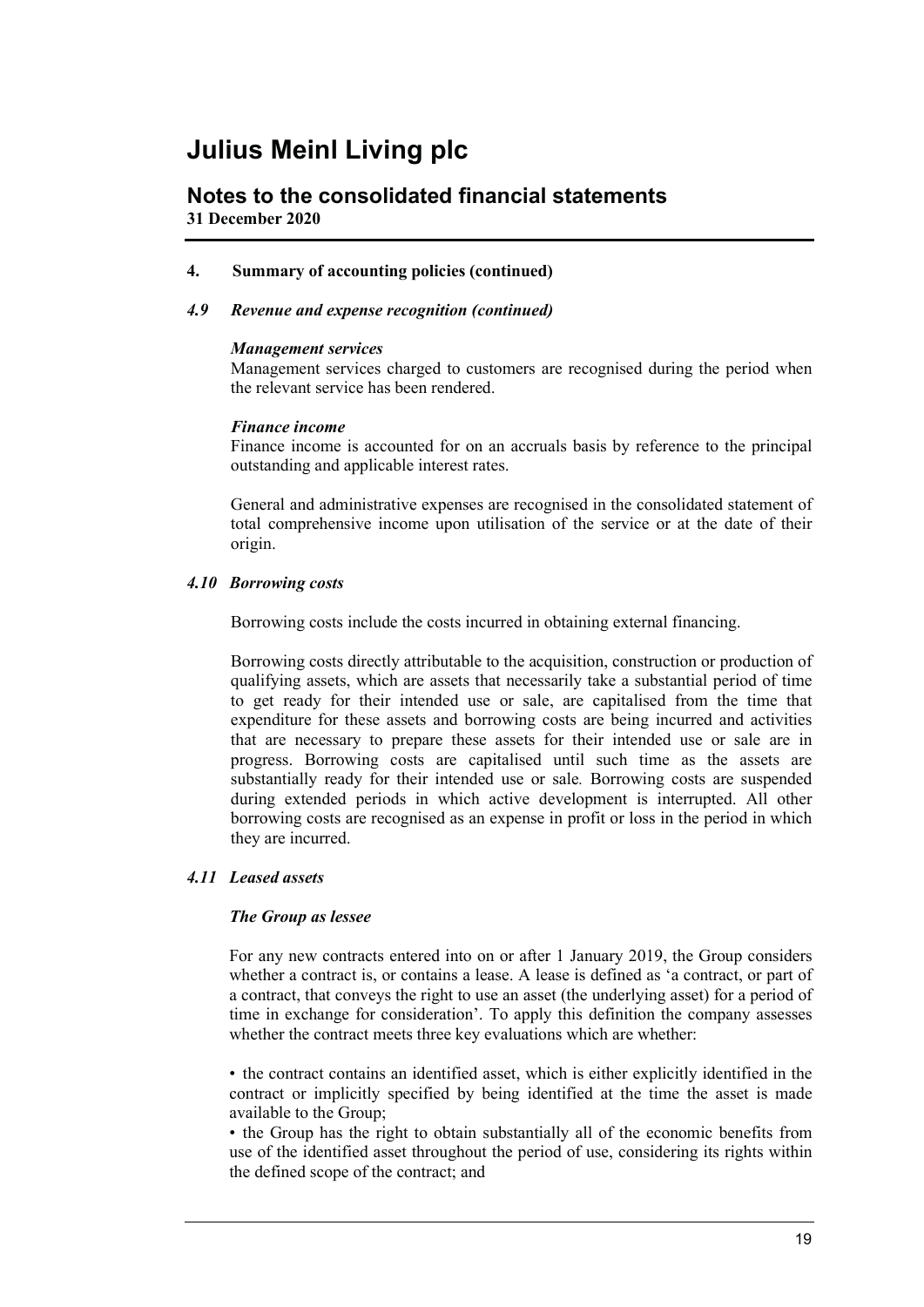## Notes to the consolidated financial statements 31 December 2020

### 4. Summary of accounting policies (continued)

### *4.11 Leased assets (continued)*

### *The Group as lessee (continued)*

• the Group has the right to direct the use of the identified asset throughout the period of use. The Group assesses whether it has the right to direct 'how and for what purpose' the asset is used throughout the period of use.

At lease commencement date, the Group recognises a right-of-use asset and a lease liability on the consolidated balance sheet. The right-of-use asset is measured at cost, which is made up of the initial measurement of the lease liability, any initial direct costs incurred by the Group, an estimate of any costs to dismantle and remove the asset at the end of the lease, and any lease payments made in advance of the commencement date (net of any incentives received).

The Group depreciates the right-of-use assets on a straight-line basis from the lease commencement date to the earlier of the end of the useful life of the right-of-use asset or the end of the lease term. The Group also assesses the right-of-use asset for impairment when such indicators exist.

At lease commencement date, the Group measures the lease liability at the present value of the lease payments unpaid at that date, discounted using the interest rate implicit in the lease if that rate is readily available or the Group's incremental borrowing rate.

Lease payments included in the measurement of the lease liability are made up of fixed payments (including in substance fixed), variable payments based on an index or rate, amounts expected to be payable under a residual value guarantee and payments arising from options reasonably certain to be exercised.

Subsequent to initial measurement, the liability will be reduced for payments made and increased for interest. It is remeasured to reflect any reassessment or modification, or if there are changes in in-substance fixed payments.

When the lease liability is remeasured, the corresponding adjustment is reflected in the right-of-use asset, or profit and loss if the right-of-use asset is already reduced to zero.

The Group has elected to account for short-term leases and leases of low value assets using the practical expedients. Instead of recognising a right-of-use asset and lease liability, the payments in relation to these are recognised as an expense in profit or loss on a straight-line basis over the lease term.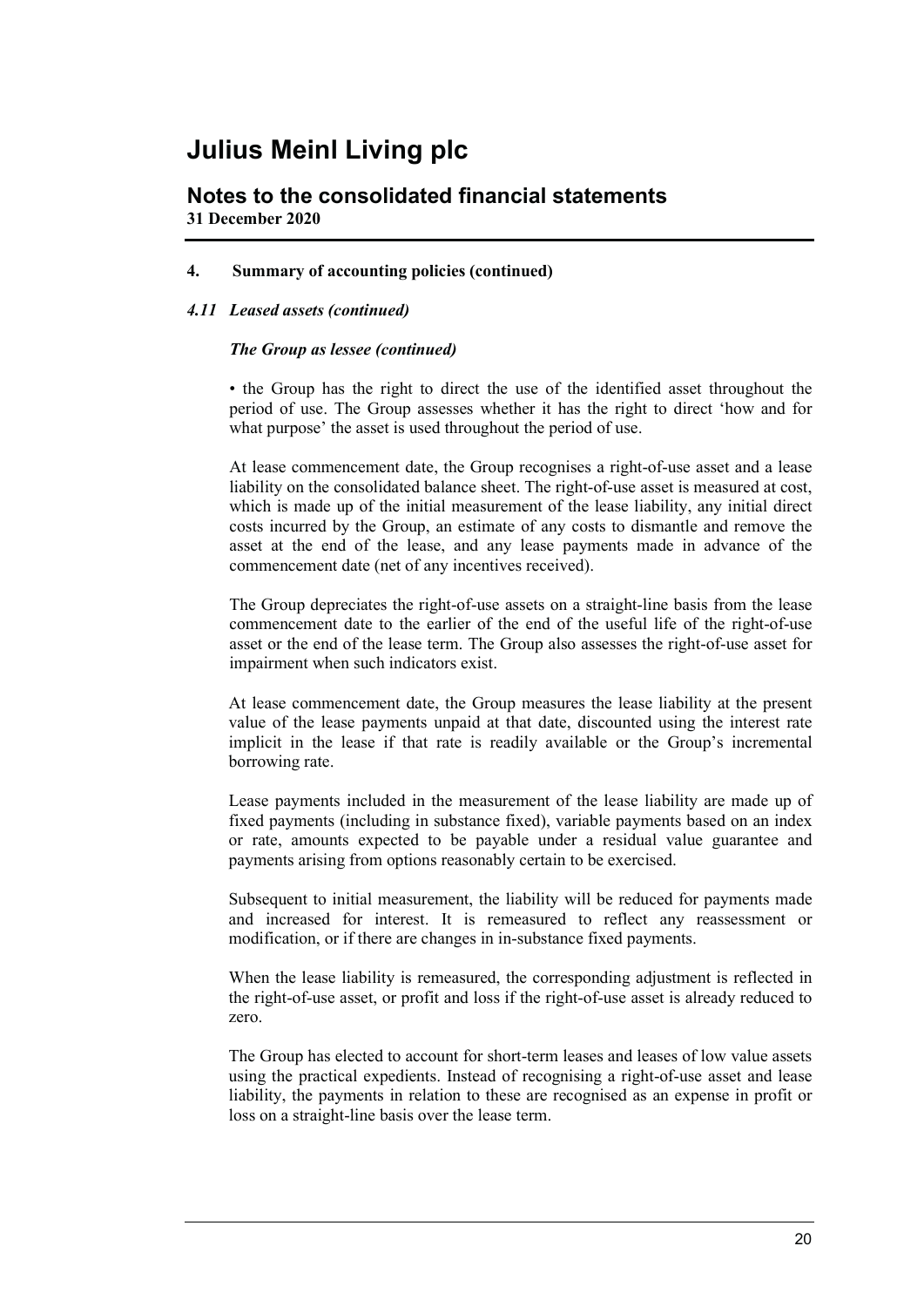# Notes to the consolidated financial statements 31 December 2020

## 4. Summary of accounting policies (continued)

### *4.12 Taxation*

Current and deferred tax is charged or credited to profit or loss, except when it relates to items recognised in other comprehensive income or directly in equity, in which case the current and deferred tax is also dealt with in other comprehensive income or in equity, as appropriate.

The charge for current tax is based on the taxable result for the period and any adjustment to tax payable in respect of previous years. The taxable result for the period differs from the result as reported in profit or loss because it excludes items which are non-assessable or disallowed and it further excludes items that are taxable or deductible in other periods. It is calculated using tax rates that have been enacted or substantively enacted by the end of the reporting period.

Deferred tax is accounted for using the balance sheet liability method in respect of temporary differences arising from differences between the carrying amount of assets and liabilities in the financial statements and the corresponding tax bases used in the computation of taxable profit.

Deferred tax liabilities are generally recognised for all taxable temporary differences and deferred tax assets are recognised to the extent that is probable that taxable profits will be available against which deductible temporary differences can be utilised.

Deferred tax is calculated at the tax rates that are expected to apply to the period when the asset is realised or the liability is settled, based on tax rates that have been enacted or substantively enacted by the end of the reporting period.

Current tax assets and liabilities are offset when the Group has a legally enforceable right to set off the recognised amounts and intends either to settle on a net basis, or to realise the asset and settle the liability simultaneously.

Deferred tax assets and liabilities are offset when the Group has a legally enforceable right to set off its current tax assets and liabilities and the deferred tax assets and liabilities relate to income taxes levied by the same taxation authority on either the same taxable entity or different taxable entities which intend either to settle current tax liabilities and assets on a net basis, or to realise the assets and settle the liabilities simultaneously, in each future period in which significant amounts of deferred tax liabilities or assets are expected to be settled or recovered.

## *4.13 Employee benefits*

The Group contributes to the state pension for employees on its payroll in accordance with the applicable legislation in the relative jurisdiction. Obligations for such contributions are recognised as expense in profit or loss when they are due.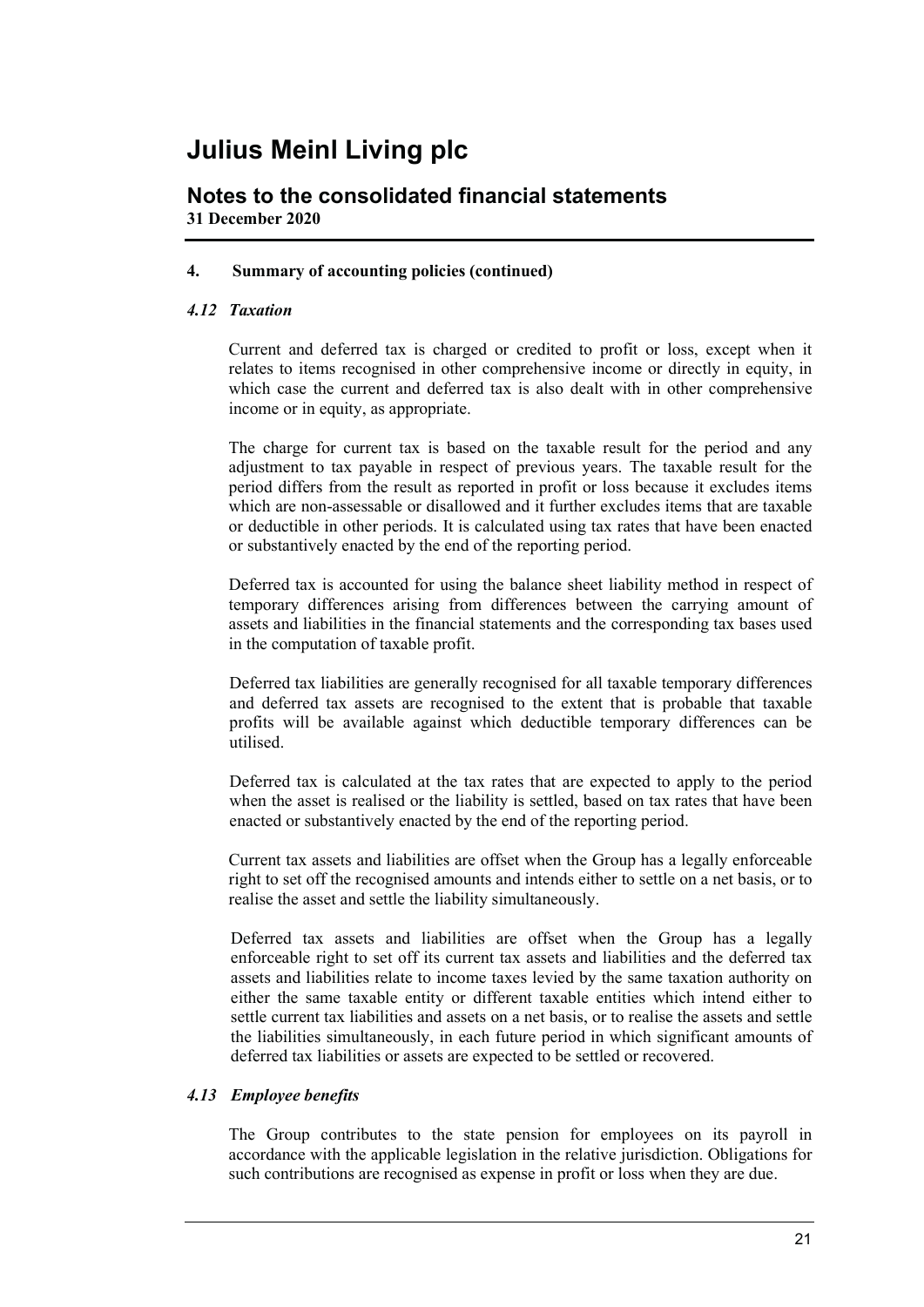# Notes to the consolidated financial statements 31 December 2020

## 4. Summary of accounting policies (continued)

### *4.14 Foreign currencies*

In preparing the financial statements of each individual group entity, transactions in currencies other than the Group's reporting currency (euro) are recognised at the rates of exchange prevailing at the dates of the transactions. At the end of each reporting period, monetary items denominated in foreign currencies are retranslated at the rates prevailing at that date. Non-monetary items carried at fair value, that are denominated in foreign currencies, are retranslated at the rates prevailing at the date when the fair value was determined. Non-monetary items that are measured in terms of historical cost in a foreign currency are not retranslated.

Exchange differences on monetary items are recognised in profit or loss in the period in which they arise.

For the purposes of presenting consolidated financial statements, the assets and liabilities of the Group's foreign operations are translated into euro using exchange rates prevailing at the end of each reporting period. Income and expense items are translated at the average exchange rates for the period, unless exchange rates fluctuate significantly during that period, in which case the exchange rates at the dates of the transactions are used. Exchange differences arising, if any, are recognised in other comprehensive income and accumulated in equity, attributed between the owners of the parent and the non-controlling interest, based on their respective ownership interests.

On the disposal of a foreign operation, all of the exchange differences accumulated in equity in respect of that operation attributable to the owners of the disposed entity are reclassified to profit or loss.

### *4.15 Cash and cash equivalents*

Cash and cash equivalents comprise demand deposits.

### *4.16 Equity, reserves and dividend payments*

Share capital represents the nominal value of shares that have been issued.

Share premium includes any premium received on the issue of share capital.

Translation reserve comprises foreign currency translation differences arising from the translation of the financial statements of the Group's foreign entities into euro.

Retained earnings include all current and prior period retained profits less dividend distributions.

All transactions with owners are recorded separately within equity.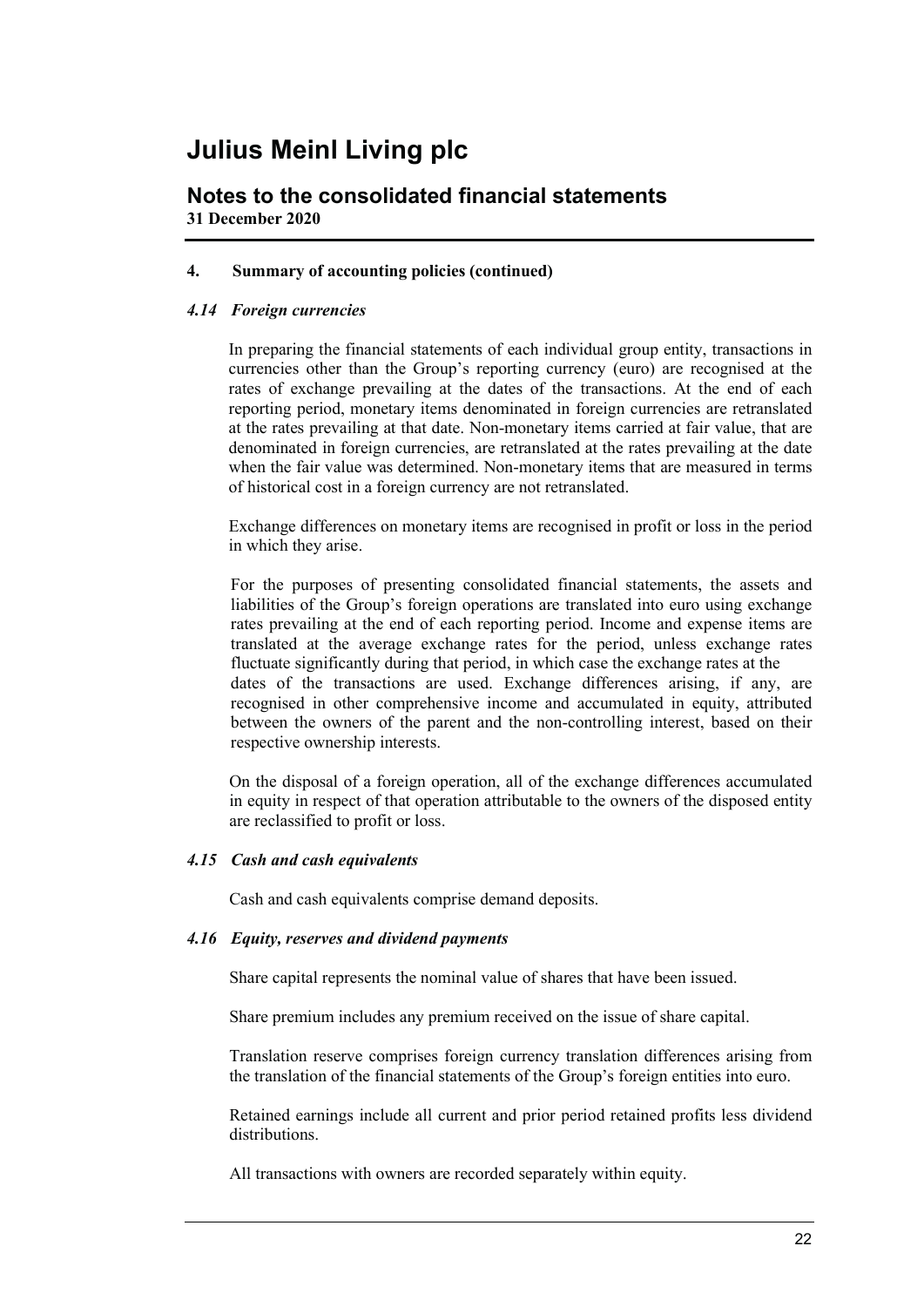# Notes to the consolidated financial statements 31 December 2020

## 4. Summary of accounting policies (continued)

### *4.16 Equity, reserves and dividend payments (continued)*

Dividend distributions payable to equity shareholders are included in trade and other payables when the dividends are approved in general meeting prior to the end of the reporting period.

## *4.17 Provisions*

Provisions are recognised when present obligations will probably lead to an outflow of economic resources from the Group and they can be measured reliably. A present obligation arises from the presence of a legal or constructive commitment that has resulted from past events, such as product warranties, legal disputes or onerous contracts. Provisions are not recognised for future operating losses. Timing or amount of the outflow may still be uncertain.

Provisions are measured at the estimated expenditure required to settle the present obligation, based on the most reliable evidence available at the end of the reporting period, including the risks and uncertainties with the present obligation. Where there are a number of similar obligations, the likelihood that an outflow will be required in settlement is determined by considering the class of obligations as a whole. Long term obligations are discounted to their present values, where the time value of money is material.

Any reimbursement that the Group is virtually certain to collect from a third party with respect to the obligation is recognised as a separate asset. However, this asset may not exceed the amount of the related provision. All provisions are reviewed at each reporting period and adjusted to reflect the current best estimate of the management.

No liability is recognised if an outflow of economic resources as a result of present obligations is not probable. Such situations are disclosed as contingent liabilities unless the outflow of resources is remote.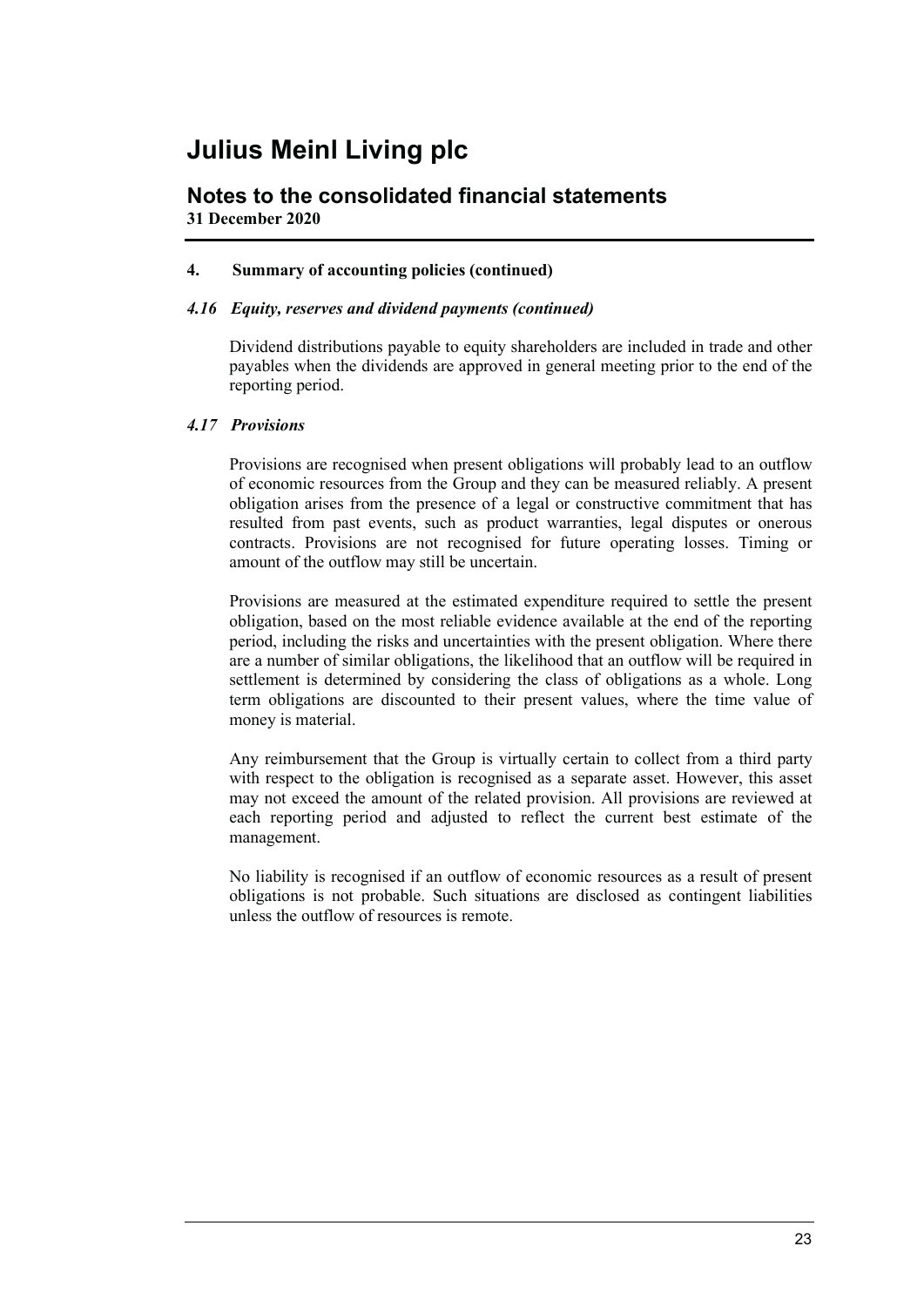Notes to the consolidated financial statements 31 December 2020

## 5. Significant management judgement in applying accounting policies and estimation uncertainty

When preparing the Group's consolidated financial statements, management makes a number of judgements, estimates and assumptions about the recognition and measurement of assets, liabilities, income and expenses.

### *Significant management judgement*

The following are significant management judgements in applying the accounting policies of the Group that have the most significant effect on the consolidated financial statements.

#### *Recognition of deferred tax assets*

The extent to which deferred tax assets can be recognised is based on an assessment of the probability that future taxable income will be available against which deductible temporary differences and tax loss carry-forward can be utilised. In addition, significant judgement is required in assessing the impact of any legal or economic limits or uncertainties in various tax jurisdictions.

### *Estimation uncertainty*

Information about estimates and assumptions that have the most significant effect on recognition and measurement of assets, liabilities, income and expenses is provided below. Actual results may be substantially different.

#### *Impairment of goodwill and property and equipment*

In assessing impairment, management estimates the recoverable amount of each asset or cash-generating units based on expected future cash flows and uses an interest rate to discount them. Estimation uncertainty relates to assumptions about future operating results and the determination of a suitable discount rate (see note 4.7).

#### *Useful lives and residual values of depreciable assets*

Management reviews its estimate of the useful lives of depreciable assets at each reporting date, based on the expected utility of the assets. Uncertainties in these estimates relate physical wear and tear, technical or commercial obsolescence and legal or other limits on the use of the relevant assets. It is possible, however, that future results of operations could be materially affected by changes in the estimates brought about by changes in factors mentioned above.

### *Fair value measurement*

Management uses various valuation techniques to determine the fair value of financial instruments and non-financial assets. This involves developing estimates and assumptions consistent with how market participants would price the instrument. Management bases its assumptions on observable data as far as possible, but this is not always available. In that case, management uses the best information available. Estimated fair values may vary from the actual prices that would be achieved in an arm's length transaction at the reporting date.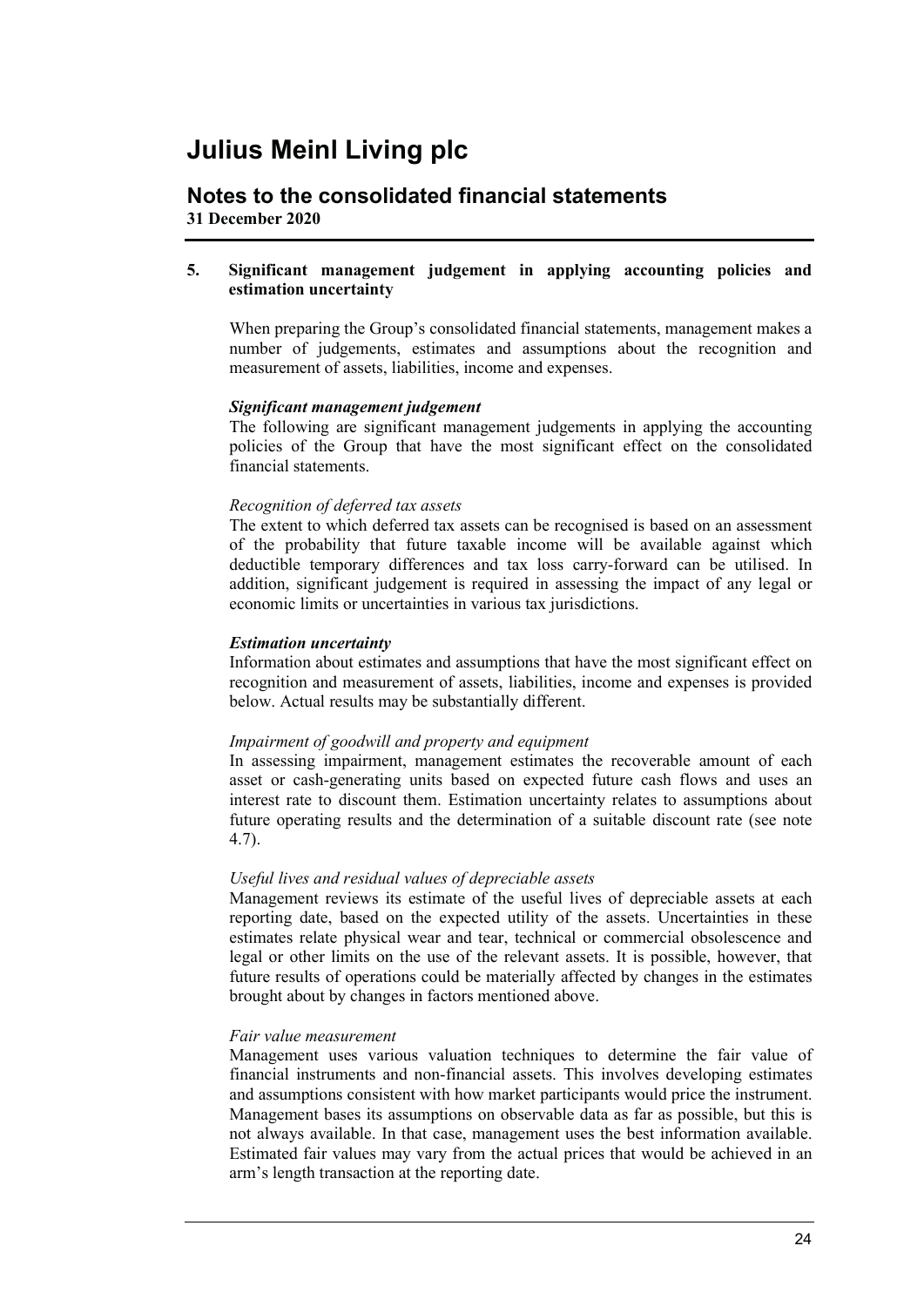# Notes to the consolidated financial statements 31 December 2020

| 6. | Revenue                         | 01.01.2020<br>to<br>31.12.2020<br>€ | 01.01.2019<br>to<br>31.12.2019<br>€ |
|----|---------------------------------|-------------------------------------|-------------------------------------|
|    | Management services<br>Other    | 324,106<br>32,201                   | 375,539<br>253,697                  |
| 7. | <b>Net finance costs</b>        | 356,307<br>01.01.2020               | 629,236<br>01.01.2019               |
|    |                                 | to<br>31.12.2020<br>€               | to<br>31.12.2019<br>€               |
|    | Finance costs<br>Finance income | (2,266,502)<br>55,273               | (633, 153)<br>42,517                |
|    | Net finance costs               | (2,211,229)                         | (590, 636)                          |

## 8. Profit before tax

Profit before tax is stated after charging the items below:

|    |                                       | 01.01.2020 | 01.01.2019 |
|----|---------------------------------------|------------|------------|
|    |                                       | to         | to         |
|    |                                       | 31.12.2020 | 31.12.2019 |
|    |                                       | €          | €          |
|    | Auditor's remuneration                | 37,409     | 34,894     |
|    | Key management personnel compensation | 155,250    | 166,666    |
|    | Depreciation                          | 62,298     | 54,987     |
| 9. | Key management personnel compensation |            |            |
|    |                                       | 01.01.2020 | 01.01.2019 |
|    |                                       | to         | to         |
|    |                                       | 31.12.2020 | 31.12.2019 |
|    |                                       | €          | €          |
|    | Directors' renumeration               |            |            |
|    | Short term benefits:                  |            |            |
|    | Fees                                  | 155,250    | 166,666    |
|    |                                       |            |            |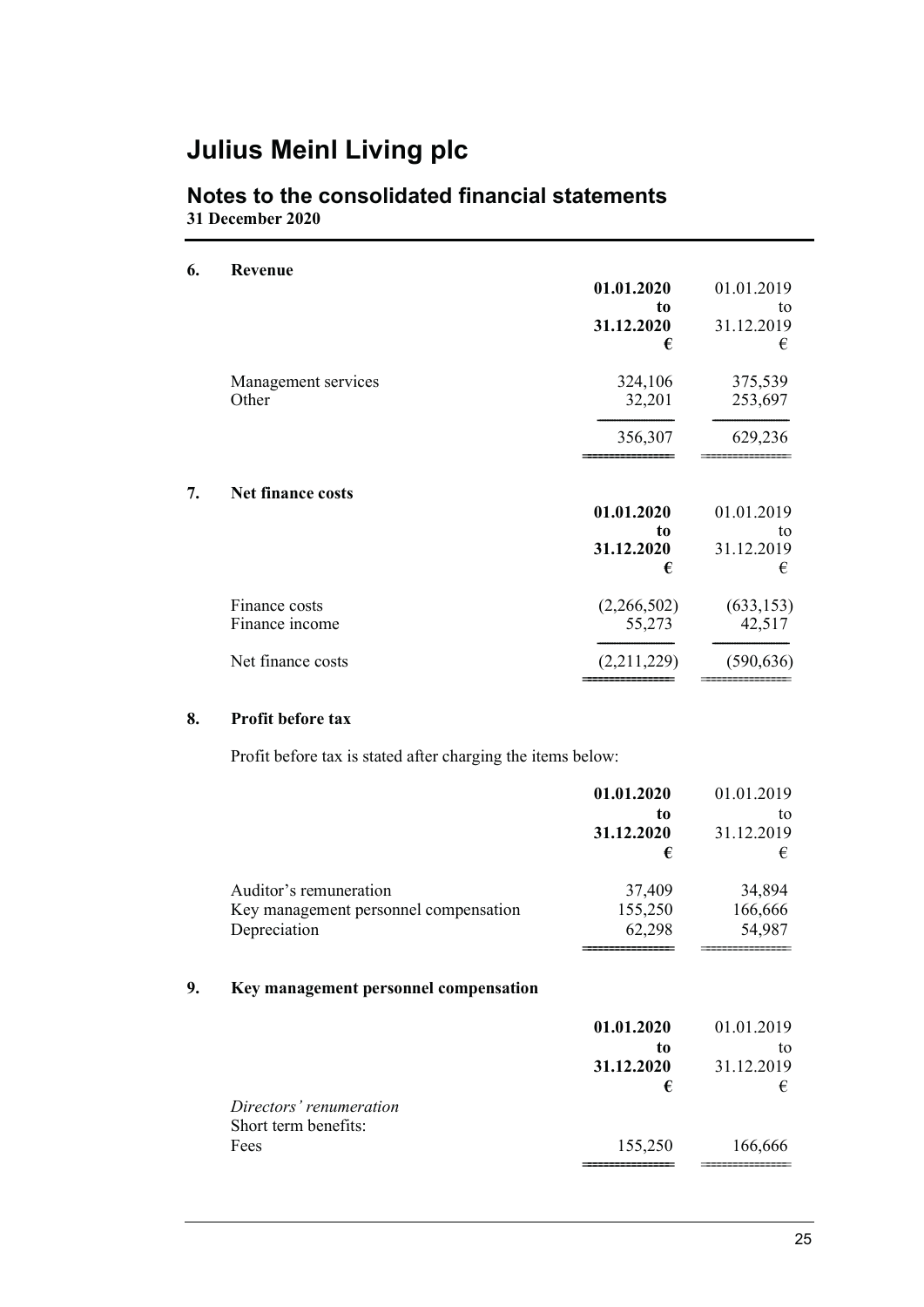# Notes to the consolidated financial statements 31 December 2020

| 10. | Income tax expense   |            |            |
|-----|----------------------|------------|------------|
|     |                      | 01.01.2020 | 01.01.2019 |
|     |                      | to         | to         |
|     |                      | 31.12.2020 | 31.12.2019 |
|     |                      | €          | €          |
|     | Deferred tax expense | (423,340)  | (416, 886) |
|     | Current tax expense  | (24,899)   | (225,981)  |
|     |                      | (448, 239) | (642, 867) |
|     |                      |            |            |

Tax applying the statutory domestic income tax rate and the income tax expense for the year are reconciled as follows:

|                                              | 01.01.2020<br>to<br>31.12.2020<br>€ | 01.01.2019<br>tο<br>31.12.2019<br>€ |
|----------------------------------------------|-------------------------------------|-------------------------------------|
| Profit before tax                            | 1,104,633                           | 2,886,016                           |
| Tax at the applicable rate of 35%            | (386, 622)                          | (1,010,106)                         |
| Tax effect of:                               |                                     |                                     |
| Tax rate applicable in foreign jurisdictions | 463,795                             | 345,989                             |
| Non-taxable gain on disposal of subsidiary   |                                     | 506,171                             |
| Deemed notional interest received            |                                     | 58,824                              |
| Expenses not deductible for tax purposes     | (895, 353)                          | (523, 343)                          |
| Tax refund receivable                        |                                     | 508                                 |
| Flat Rate Foreign Tax Credit relief          | 3,771                               | 107,745                             |
| Consolidation adjustments                    | (79, 726)                           | (128, 655)                          |
| Accrued income                               | 445,896                             |                                     |
| Income tax expense for the year              | (448, 239)                          | (642, 867)                          |

Refer to note 17 for details of deferred tax assets and liabilities.

## 11. Basic earnings per share

The calculation of earnings per share is based on the profit for the year attributable to owners of the parent company over the number of ordinary shares outstanding during the year.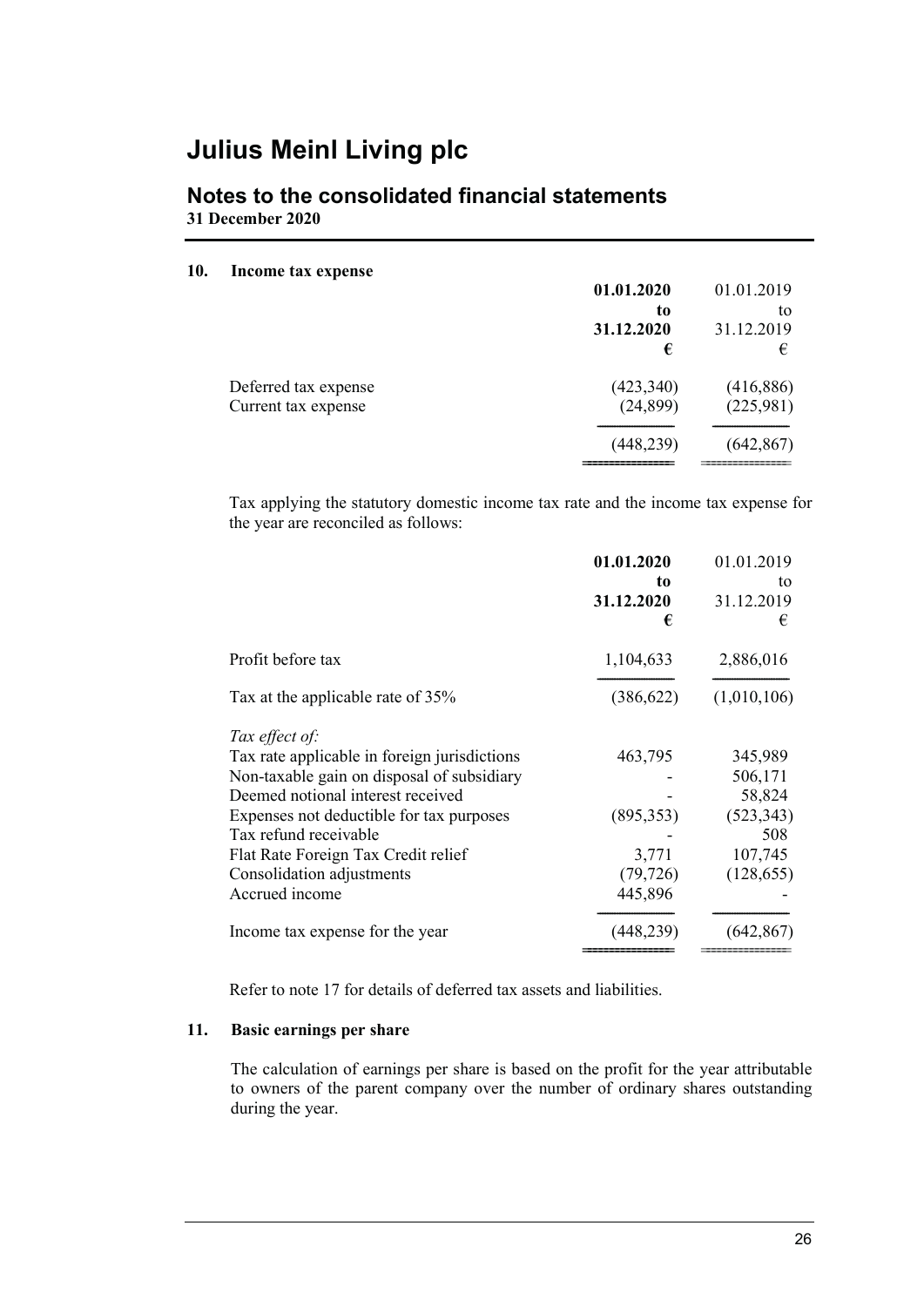# Notes to the consolidated financial statements 31 December 2020

### 12. Goodwill

| 99,668  |
|---------|
| 59,173  |
| 158.841 |
|         |

As explained in note 25, in 2018, the Group acquired the entire share capital of Julius Meinl Prime Homes s.r.o. During 2019, the company paid an additional amount of  $€500,000$  in connection with that acquisition. This had resulted in the reversal of negative goodwill of €400,332, which had been recognised in the consolidated statement of total comprehensive income, and the recognition of goodwill amounting to €99,668 in the consolidated statement of financial position.

## 13. Property and equipment

| 2020    | 2019   |
|---------|--------|
| €       | €      |
|         |        |
|         |        |
| 70,308  | 66,824 |
| 123,425 |        |
|         | 2,847  |
| (1,721) | 637    |
| 192,012 | 70,308 |
|         |        |
| 17,874  | 1,972  |
| 15,528  | 15,902 |
| 33,402  | 17,874 |
| 158,610 | 52,434 |
|         |        |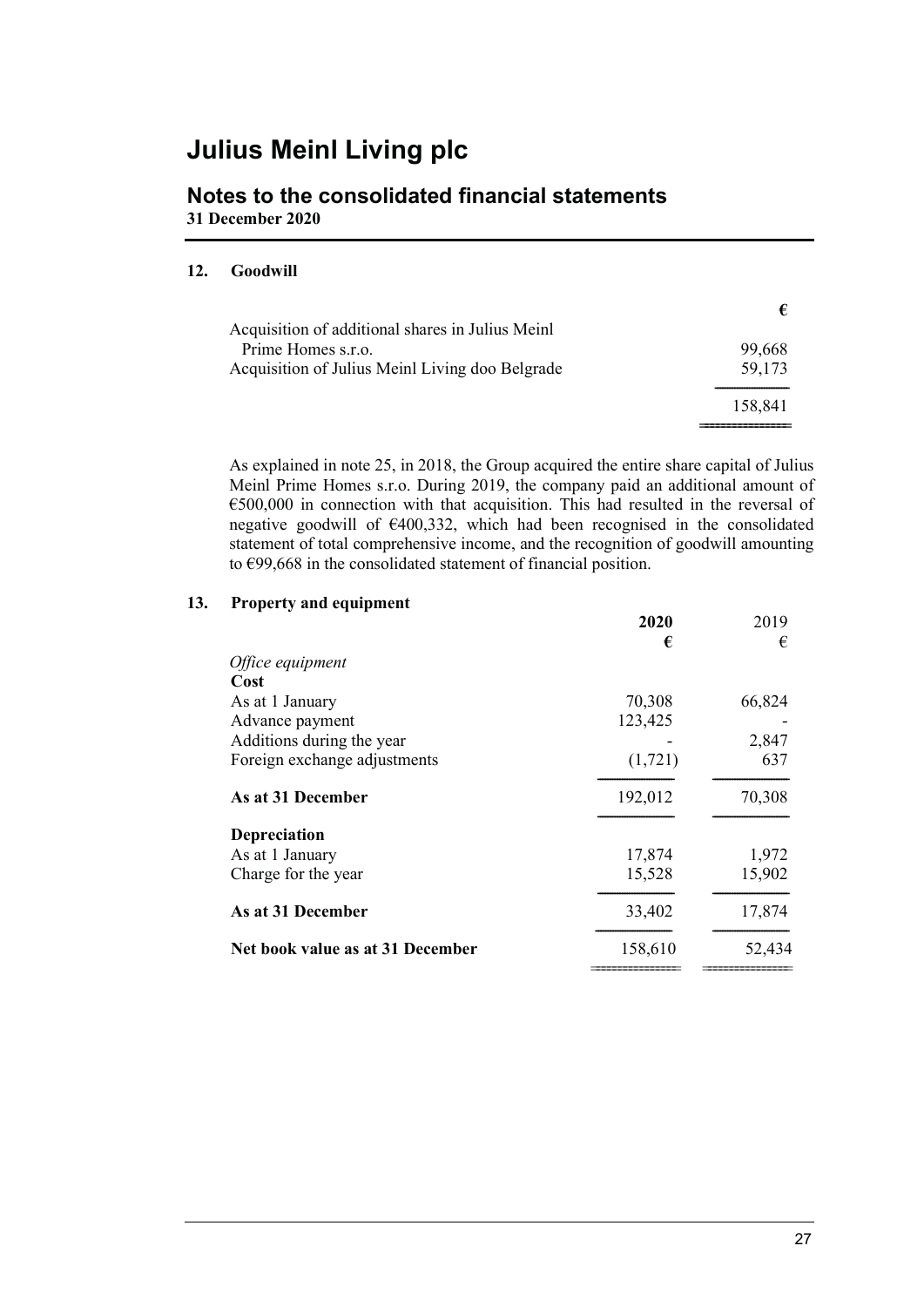# Notes to the consolidated financial statements 31 December 2020

| 13. | Property and equipment (continued)                        | 2020<br>€         | 2019<br>€       |
|-----|-----------------------------------------------------------|-------------------|-----------------|
|     | Motor vehicles                                            |                   |                 |
|     | Cost                                                      |                   |                 |
|     | As at 1 January                                           | 73,410            |                 |
|     | Additions during the year<br>Foreign exchange adjustments | 93,837<br>(2,138) | 77,033<br>(111) |
|     | Disposals                                                 | (45,780)          | (3,512)         |
|     | As at 31 December                                         | 119,329           | 73,410          |
|     | Depreciation                                              |                   |                 |
|     | As at 1 January                                           | 10,836            |                 |
|     | Charge for the year                                       | 19,348            | 10,836          |
|     | As at 31 December                                         | 30,184            | 10,836          |
|     | Net book value as at 31 December                          | 89,145            | 62,574          |
|     | <b>Total</b>                                              | 247,755           | 115,008         |
| 14. | <b>Right-of-use asset</b>                                 |                   |                 |
|     |                                                           | 2020              | 2019            |
|     | Office premises<br>Cost                                   | €                 | €               |
|     | As at 1 January                                           | 130,513           |                 |
|     | Additions during the year                                 |                   | 130,803         |
|     | Foreign exchange adjustments                              | (3, 462)          | (290)           |
|     | As at 31 December                                         | 127,051           | 130,513         |
|     | Depreciation                                              |                   |                 |
|     | As at 1 January                                           | 28,249            |                 |
|     | Charge for the year                                       | 27,422            | 28,249          |
|     | As at 31 December                                         | 55,671            | 28,249          |
|     | Net book value as at 31 December                          | 71,380            | 102,264         |
|     |                                                           |                   |                 |

Refer to note 20 for further details about the Group's leases.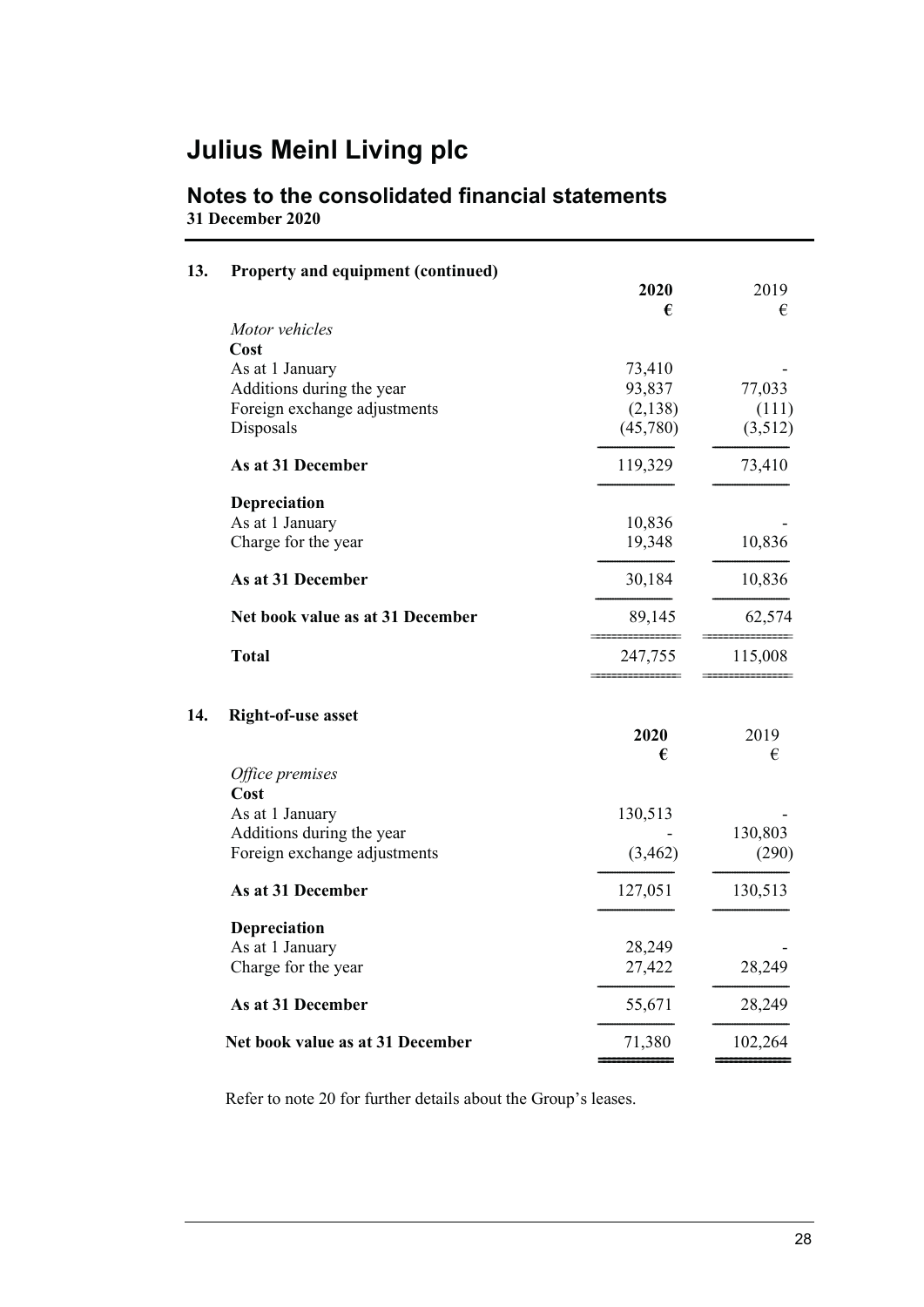## Notes to the consolidated financial statements 31 December 2020

#### 15. Investment properties

|                            | 2020<br>€   | 2019<br>€  |
|----------------------------|-------------|------------|
| At 1 January               | 40,569,390  | 34,519,342 |
| Acquired during the year   | 19,746,926  |            |
| <b>Additions</b>           | 8,127,006   | 2,390,535  |
| Effect of foreign exchange | (1,289,009) | 451,505    |
| Fair value gain            | 4,127,069   | 3,208,008  |
| At 31 December             | 71,281,382  | 40,569,390 |
|                            |             |            |

Investment properties of the Group as at 31 December 2020 relates to serviced residential and commercial properties located in Prague, Czech Republic, and in Beograd, Serbia, which was acquired during the year.

The fair value of the Group's investment properties is estimated based on appraisals performed by independent, professionally-qualified property valuers at the end of every financial year. The significant inputs and assumptions are developed in close consultation with management.

The valuation and reports has been prepared in accordance with the RICS Global Standards 2017 Edition, as amended ("the Red Book") by a valuer acting as an External Valuer, as defined within the Red Book. Due to the impact of COVID-19 on the global financial markets and the unknown future impact that COVID-19 might have on the real estate market, the valuation was prepared on the basis of a "material valuation uncertainty" as per VPS 3 and VPGS 10 of the RICSW Red Book Global. This means that less certainty, and a higher degree of caution, should be placed on the valuation than would normally be the case. However, the inclusion of the "material valuation uncertainty" declaration does not mean that the value cannot be relied upon.

The valuer considered the following operating structure for the investment properties:

1. the aparthotel element and parking will be operated by the owner under its own brand Julius Meinl House; and

2. the restaurant and retail unit will be operated under a lease agreement by reputable third-party operators active in the region.

The valuation estimates the fair values of the completed aparthotel buildings less estimated construction and other cost of completion that would be incurred by a market participant. With regard to the property in Beograd, Serbia, the fair value was prepared on basis of nominal discount rate of 9.25% and on basis of sales yield of 7.25% while with regard to that in Prague, Czech Republic, this was prepared on basis of nominal discount rate of 8.5% (2019: 9%) and on basis of sales yield of 6.5% (2019: 6.5 %).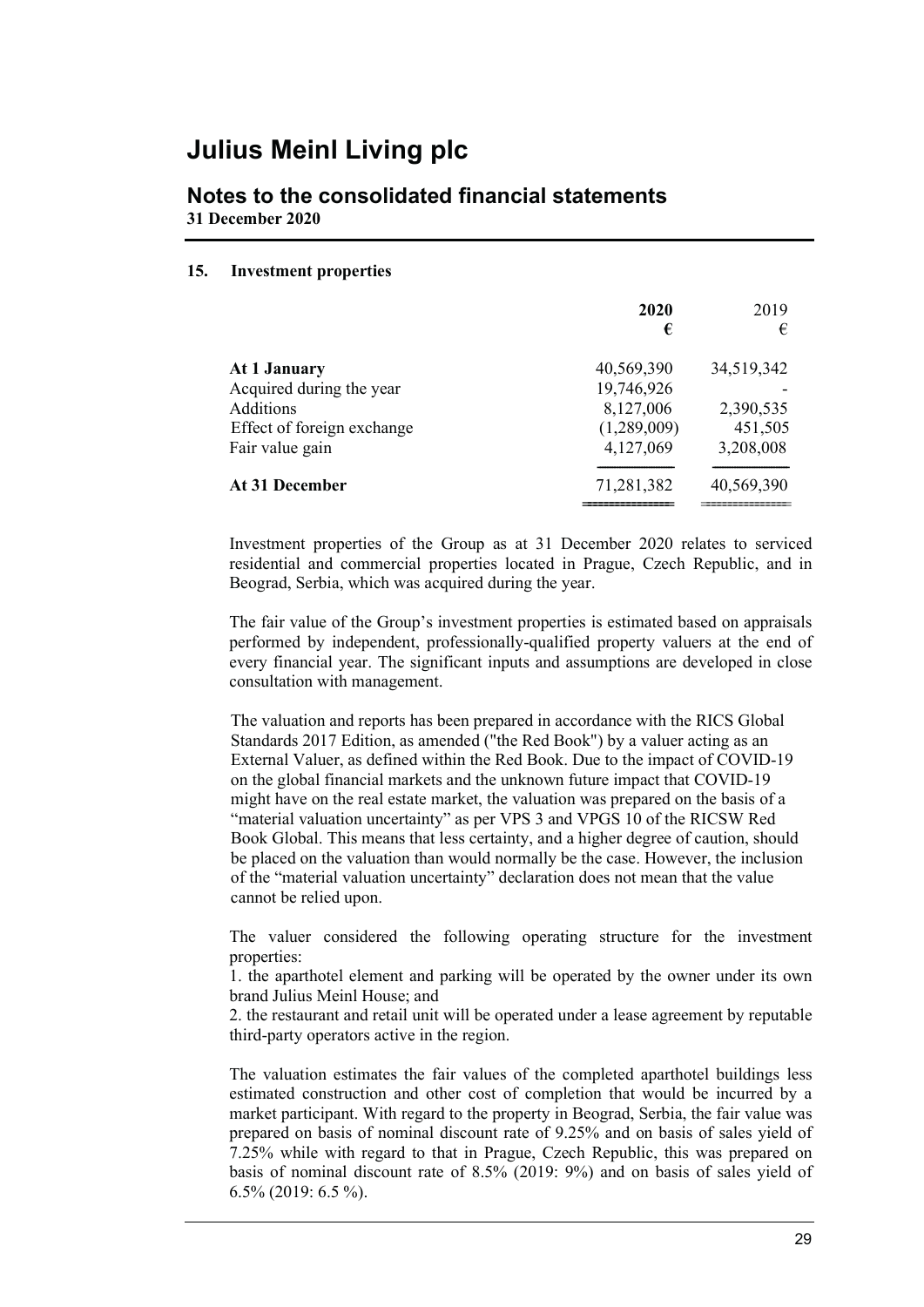## Notes to the consolidated financial statements 31 December 2020

### 15. Investment properties (continued)

with the terminal capitalisation rate. Among other factors, discount rate estimation considers the type of property, location, tenants and lease terms.

The fair value measurement for the Group's investment properties has been categorised as level 2 fair value based on the inputs to the valuation technique used.

Since the properties are currently under development, there has been no rental income and no direct expenses.

The following shows the valuation technique used in measuring the fair value of the investment properties, as well as the significant unobservable inputs used.

#### Valuation technique Significant unobservable inputs key unobservable inputs and fair value measurement *Discounted cash flows:*  The valuation model considers the present value of net cash flows to be generated from the property, taking into account, rental rates and expected rental growth rate, occupancy rate and void periods together reflected in vacancy rates, construction costs, opening and completion dates, lease incentive costs such as rent-free periods, taxes and other costs not paid by tenants. The expected net cash flows are discounted using the riskadjusted discount rates plus the final year stream is discounted *PPH Nove Mesto s.r.o. property (Prague, Czech Republic)*  Average annual gross rental income of approx. €4.4 million in year 1 of cash flow increasing to €8.5 million from year 5 Occupancy rate in the range of 70% to 80% Discount rate applied: 8.5% (2019: 9%) The estimated fair value would increase/(decrease) if: - Average rental rates were higher/(lower) hence higher/(lower) net rental income - The vacancy rates were lower/(higher) - The risk-adjusted discount rate were lower/(higher) - The exit yield lower/(higher)

The exit yield considered to be 6.5% (2019: 6.5 %).

Inter-relationship between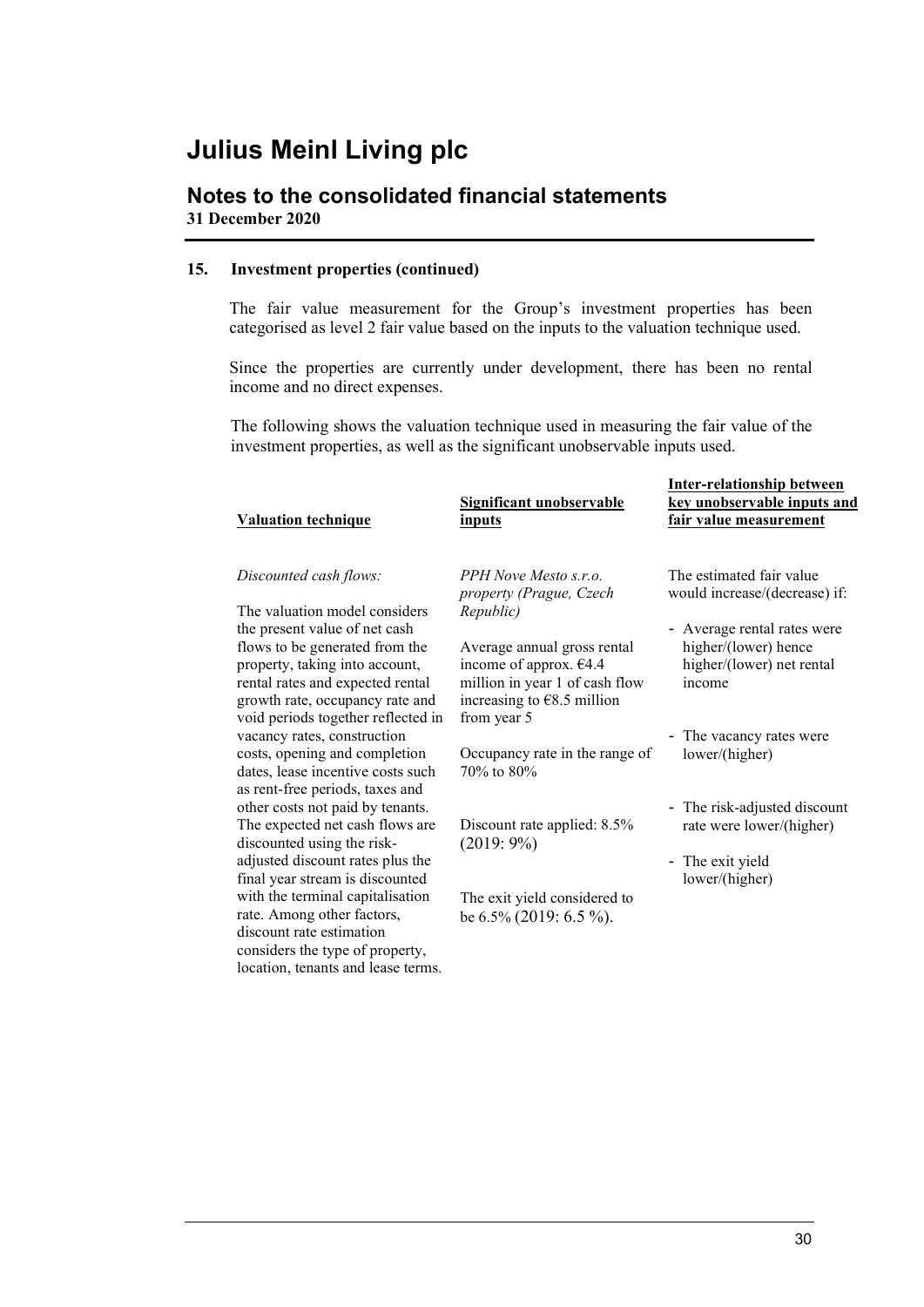# Notes to the consolidated financial statements 31 December 2020

## 15. Investment properties (continued)

 $16.$ 

| <b>Valuation technique</b>                                                                                                                                                                                                                                                                                                                                                                                                                                                                                                                                                                                                                                                                                                                                           | Significant unobservable<br><i>inputs</i>                                                                                                                                                                                                                                                                                                    | <b>Inter-relationship between</b><br>key unobservable inputs and<br>fair value measurement                                                                                                                                                                                                                                                                           |
|----------------------------------------------------------------------------------------------------------------------------------------------------------------------------------------------------------------------------------------------------------------------------------------------------------------------------------------------------------------------------------------------------------------------------------------------------------------------------------------------------------------------------------------------------------------------------------------------------------------------------------------------------------------------------------------------------------------------------------------------------------------------|----------------------------------------------------------------------------------------------------------------------------------------------------------------------------------------------------------------------------------------------------------------------------------------------------------------------------------------------|----------------------------------------------------------------------------------------------------------------------------------------------------------------------------------------------------------------------------------------------------------------------------------------------------------------------------------------------------------------------|
| Discounted cash flows:<br>The valuation model considers<br>the present value of net cash<br>flows to be generated from the<br>property, taking into account,<br>rental rates and expected rental<br>growth rate, occupancy rate and<br>void periods together reflected in<br>vacancy rates, construction<br>costs, opening and completion<br>dates, lease incentive costs such<br>as rent-free periods, taxes and<br>other costs not paid by tenants.<br>The expected net cash flows are<br>discounted using the risk-<br>adjusted discount rates plus the<br>final year stream is discounted<br>with the terminal capitalisation<br>rate. Among other factors,<br>discount rate estimation<br>considers the type of property,<br>location, tenants and lease terms. | Julius Meinl Living doo<br><b>Beograd property (Beograd</b><br>Serbia)<br>Average annual gross rental<br>income of approx. $E2$ million<br>in year 1 of cash flow<br>increasing to $63,6$ million<br>from year 4<br>Occupancy rate in the range of<br>70% to 80%<br>Discount rate applied: 9.25%<br>The exit yield considered to<br>be 7.25% | The estimated fair value<br>would increase/(decrease) if:<br>The estimated fair value<br>would increase/(decrease) if:<br>- Average rental rates were<br>higher/(lower) hence<br>higher/(lower) net rental<br>income<br>- The vacancy rates were<br>lower/(higher)<br>- The risk-adjusted discount<br>rate were lower/(higher)<br>- The exit yield<br>lower/(higher) |
| <b>Loans and receivables</b>                                                                                                                                                                                                                                                                                                                                                                                                                                                                                                                                                                                                                                                                                                                                         | 2020                                                                                                                                                                                                                                                                                                                                         | 2019                                                                                                                                                                                                                                                                                                                                                                 |
| At amortised cost:<br>Non-current<br>Loans due from related parties<br>Other receivables                                                                                                                                                                                                                                                                                                                                                                                                                                                                                                                                                                                                                                                                             | 75,390                                                                                                                                                                                                                                                                                                                                       | €<br>€<br>50,000<br>89,234                                                                                                                                                                                                                                                                                                                                           |

75,390 139,234

================ ================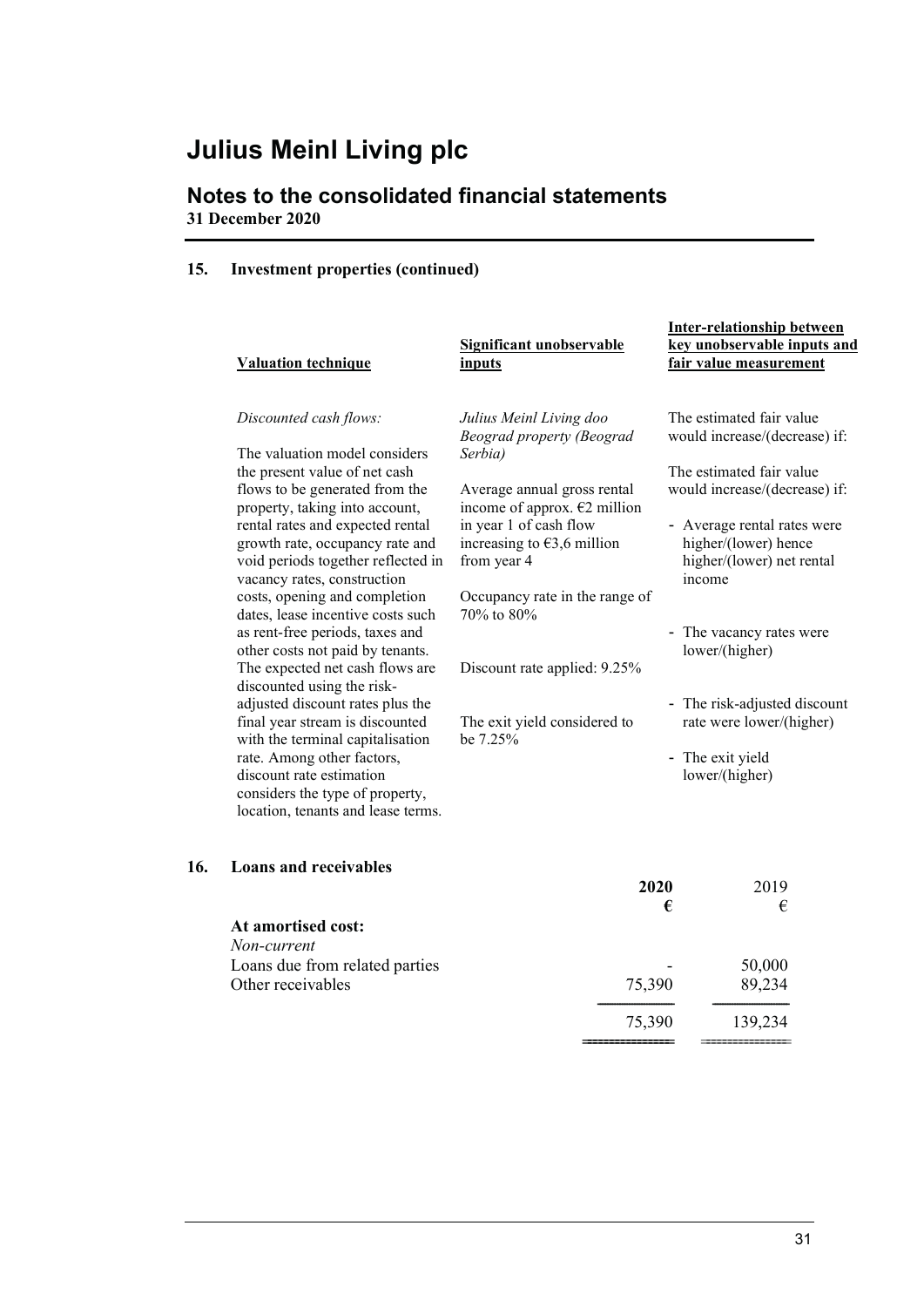## Notes to the consolidated financial statements 31 December 2020

### 16. Loans and receivables (continued)

|                                | 2020<br>€ | 2019<br>€ |
|--------------------------------|-----------|-----------|
| At amortised cost:             |           |           |
| Current                        |           |           |
| Loans due from related parties | 390,187   | 365,145   |
| VAT recoverable                | 3,968,599 |           |
| Trade and other receivables    | 264,001   | 421,025   |
|                                | 4,622,787 | 786,170   |
|                                |           |           |

During 2019, Julius Meinl Prime Homes s.r.o., a subsidiary of the Group, and PPH Pechackova s.r.o entered into a facility agreement whereby the subsidiary company provided to the latter, a loan facility up to  $\epsilon$ 500,000 which bears interest at 6% per annum and is repayable by 31 December 2024. The drawdown amount of  $\epsilon$ 50,000 was reported as loans due from related parties which was included as part of noncurrent loans and receivables in 2019. This loan was fully repaid in 2020.

On 3 July 2017, the Company and Stoneham Investments Limited (Stoneham) had entered into a facility agreement whereby the Company is to provide Stoneham a secured term loan facility up to  $6500,000$  which can be drawn in tranches. The balance bears interest at 8% per annum and is repayable together with interest accruing thereon on 31 December 2021, as per amended agreement between the parties signed on 9 November 2020. Principal and accrued interest amounted to  $\epsilon$ 202,008 (2019:  $\epsilon$ 189,366). Both principal and interest are secured by a pledge on the 100% shareholding of the borrower in Twins Investment (SPV) Ltd, which is registered at Chrysanthou Mylona 3, 3030, Limassol.

In April 2018, the Company and OOO Soyuz Property Development (Soyuz) entered into loan agreements whereby amounts up to  $\epsilon 155,000$  were granted to Soyuz. The balance of  $\epsilon$ 188,179 (2019- $\epsilon$ 175,779) is unsecured, bears interest at 8% per annum and was repayable together with interest accruing thereon on 31 December 2020.

VAT recoverable of  $63,961,108$  relates to the purchase of investment property in Beograd, Serbia, made during the year (see note 15).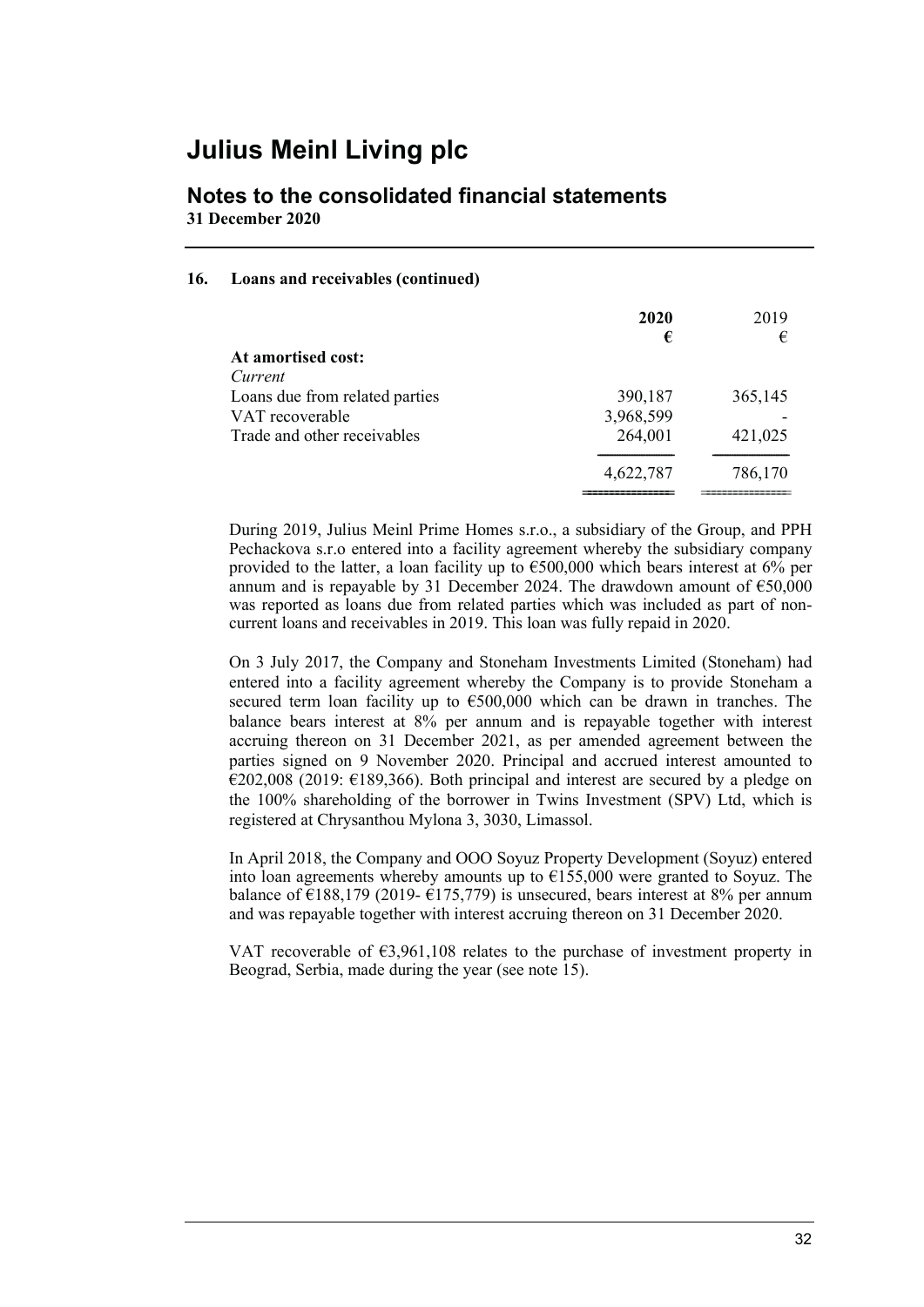## Notes to the consolidated financial statements 31 December 2020

### 17. Deferred taxation

| 2020                     | At<br>1 January<br>€ | Movement<br>for the year<br>€ | <b>Exchange</b><br>variance<br>€ | At<br>31 December<br>€ |
|--------------------------|----------------------|-------------------------------|----------------------------------|------------------------|
| Deferred tax assets      | 179,693              |                               | (5,717)                          | 173,9756               |
| Deferred tax liabilities | 3,003,905            | 423,340                       | (95,240)                         | 3.332,005              |
| 2019                     | At<br>1 January<br>€ | Movement<br>for the year<br>€ | Exchange<br>variance<br>€        | At<br>31 December<br>€ |
| Deferred tax assets      | 133,183              | 44,408                        | 2,102                            | 179,693                |
| Deferred tax liabilities | 2,506,894            | 461,295                       | 35,716                           | 3,003,905              |

In accordance with the requirements of IAS 12 *Income Taxes*, the Group has recognised a deferred tax liability on the temporary difference arising from the change in fair value of its investment property as at 31 December 2020 and 2019. The deferred tax assets arise on tax losses incurred by the Group and are considered to be realisable once taxable income will start to be generated. The tax losses can be carried forward for 5 years before expiring.

### 18. Cash and cash equivalents

Cash and cash equivalents in the consolidated statement of financial position and consolidated statement of cash flows comprise the following:

|              | 2020<br>€  | 2019<br>€  |
|--------------|------------|------------|
| Cash at bank | 16,518,235 | 20,201,098 |

Whilst the Group is subject to certain covenants in relation to debt securities it has issued, it did not have any restrictions on its cash and cash equivalents at year end.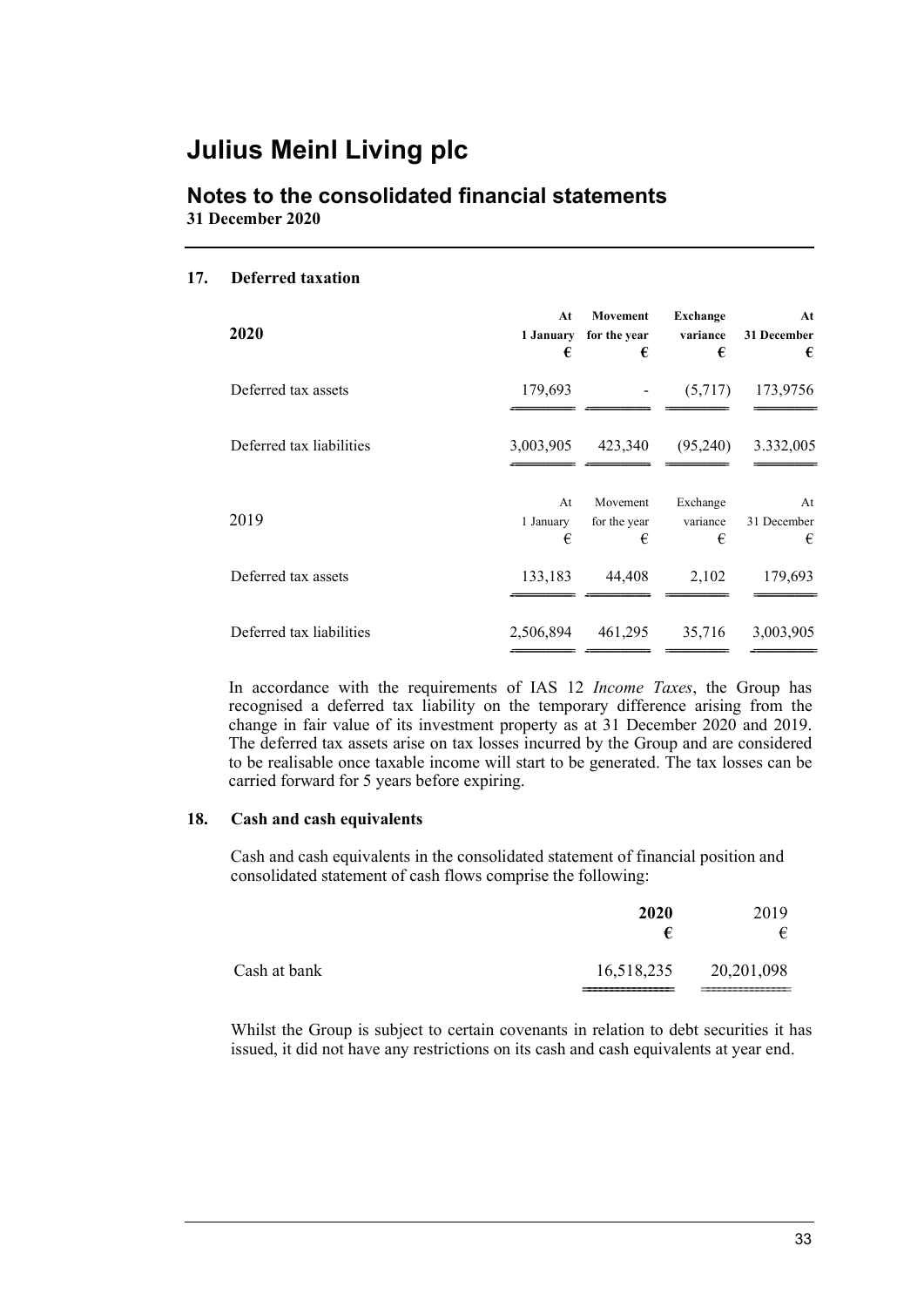## Notes to the consolidated financial statements 31 December 2020

| 19. | Trade and other payables       |           |           |
|-----|--------------------------------|-----------|-----------|
|     |                                | 2020      | 2019      |
|     |                                | €         | €         |
|     | Trade and other payables       | 2,249,088 | 1,385,470 |
|     | Accruals                       | 620,461   | 557,322   |
|     | Amounts due to related parties |           | 662       |
|     |                                | 2,869,549 | 1,943,454 |
|     |                                |           |           |

### 20. Leases

The lease liability is presented in the consolidated statement of financial position as follows:

|             | 2020   | 2019   |
|-------------|--------|--------|
|             | €      | €      |
| Current     | 29,641 | 4,963  |
| Non-current | 47,325 | 79,496 |
|             | 76,966 | 84,459 |
|             |        |        |

The Group has a lease for office premises from IVG Clear Solution Investment s.r.o., which is reflected as a right-of-use asset and a lease liability in the consolidated statement of financial position.

The lease generally imposes a restriction that, unless there is a contractual right for the Group to sublet the asset to another party, the right-of-use asset can only be used by the Group. The lease is either non-cancellable or may only be cancelled by incurring a substantive termination fee. Upon termination, the right-of-use asset shall be returned to the lender in as good a condition as when received by the company, except for reasonable wear and tear. The Group is prohibited from lending or transferring the underlying leased asset. The Group shall ensure that this asset is at all times kept in a good state of repair and return the properties in their original condition at the end of the lease. Further, the Group must insure and incur maintenance fees on such items in accordance with the lease contract.

The table below describes the nature of the Group's leasing activities by type of rightof-use asset recognised in the consolidated financial position:

| Right-of-use asset                                      | Office premises |
|---------------------------------------------------------|-----------------|
| No. of right-of-use assets leased                       |                 |
| Range of remaining term                                 | 2.5             |
| Average remaining lease term                            | 2.5             |
| No. of leases with variable payments linked to an index |                 |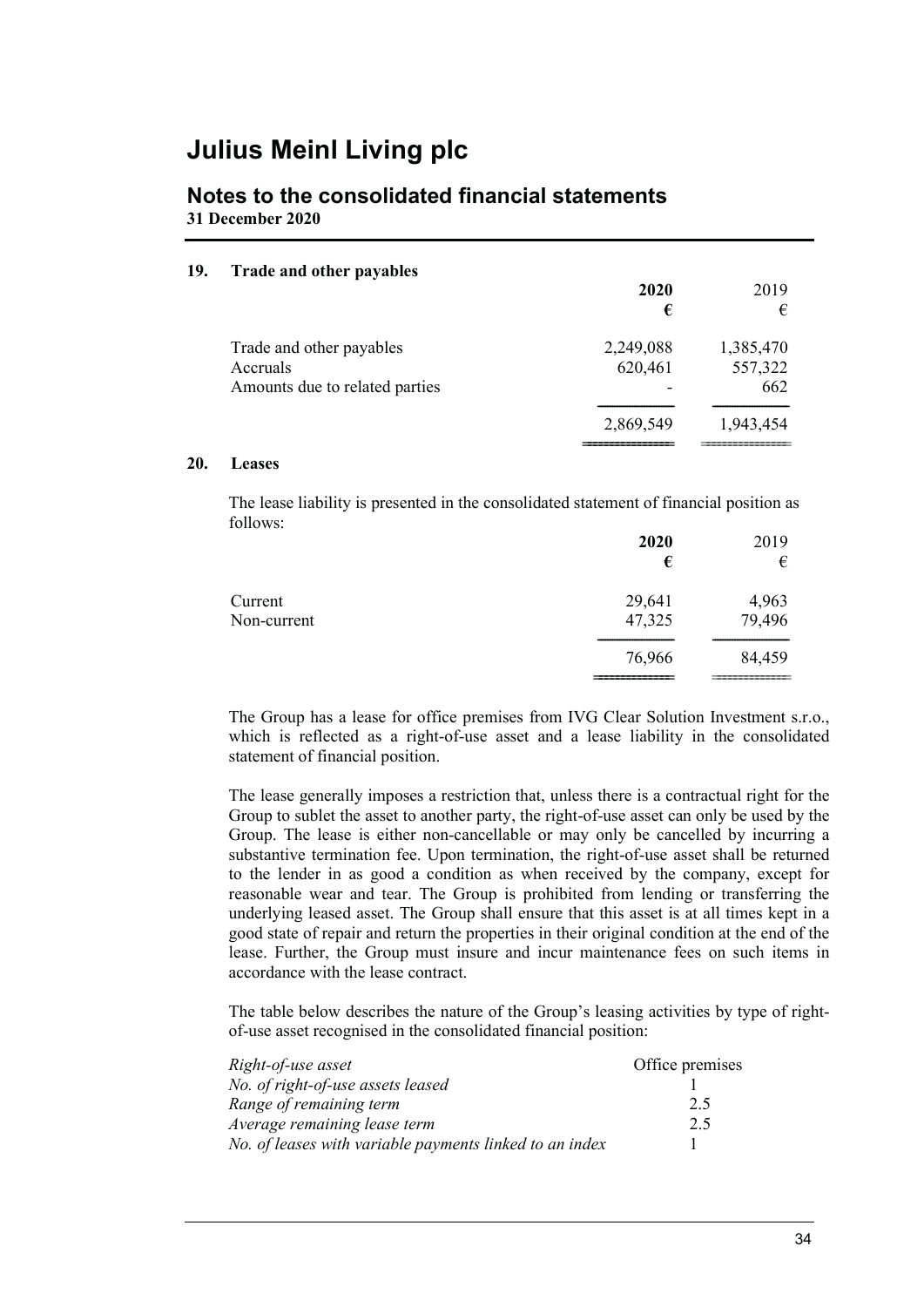## Notes to the consolidated financial statements 31 December 2020

### 20. Leases (continued)

The lease liability is secured by the related underlying asset. Future minimum lease payments at each reporting date were as follows:

 *Minimum lease payments* 

## As at 31 December 2020

|                                   | Not later than 1<br>year<br>€ | Later than one year<br>but not later than<br>five years<br>€ | <b>Total</b><br>€  |
|-----------------------------------|-------------------------------|--------------------------------------------------------------|--------------------|
| Lease payments<br>Finance charges | 33,874<br>(4,233)             | 50,811<br>(3,486)                                            | 84,685<br>(7, 719) |
|                                   |                               |                                                              |                    |
| Net present values                | 29,641                        | 47,325                                                       | 76,966             |
|                                   |                               |                                                              |                    |

### As at 31 December 2019

|                                   | Not later than 1<br>year<br>€ | Later than one year<br>but not later than<br>five years<br>€ | Total<br>€          |
|-----------------------------------|-------------------------------|--------------------------------------------------------------|---------------------|
| Lease payments<br>Finance charges | 29,019<br>(5,968)             | 79,496<br>(7,972)                                            | 108,515<br>(13,940) |
|                                   |                               |                                                              |                     |
| Net present values                | 23,051                        | 71,524                                                       | 94,575              |
|                                   |                               |                                                              |                     |

#### *Lease payments not recognised as a liability*

The Group has elected not to recognise a lease liability for short term leases (leases with an expected term of 12 months or less) or for leases of low value assets. Payments made under such leases are expensed as incurred and included as part of general administrative expenses in the consolidated statement of total comprehensive income.

Additional information on the right-of-use asset is disclosed in note 14.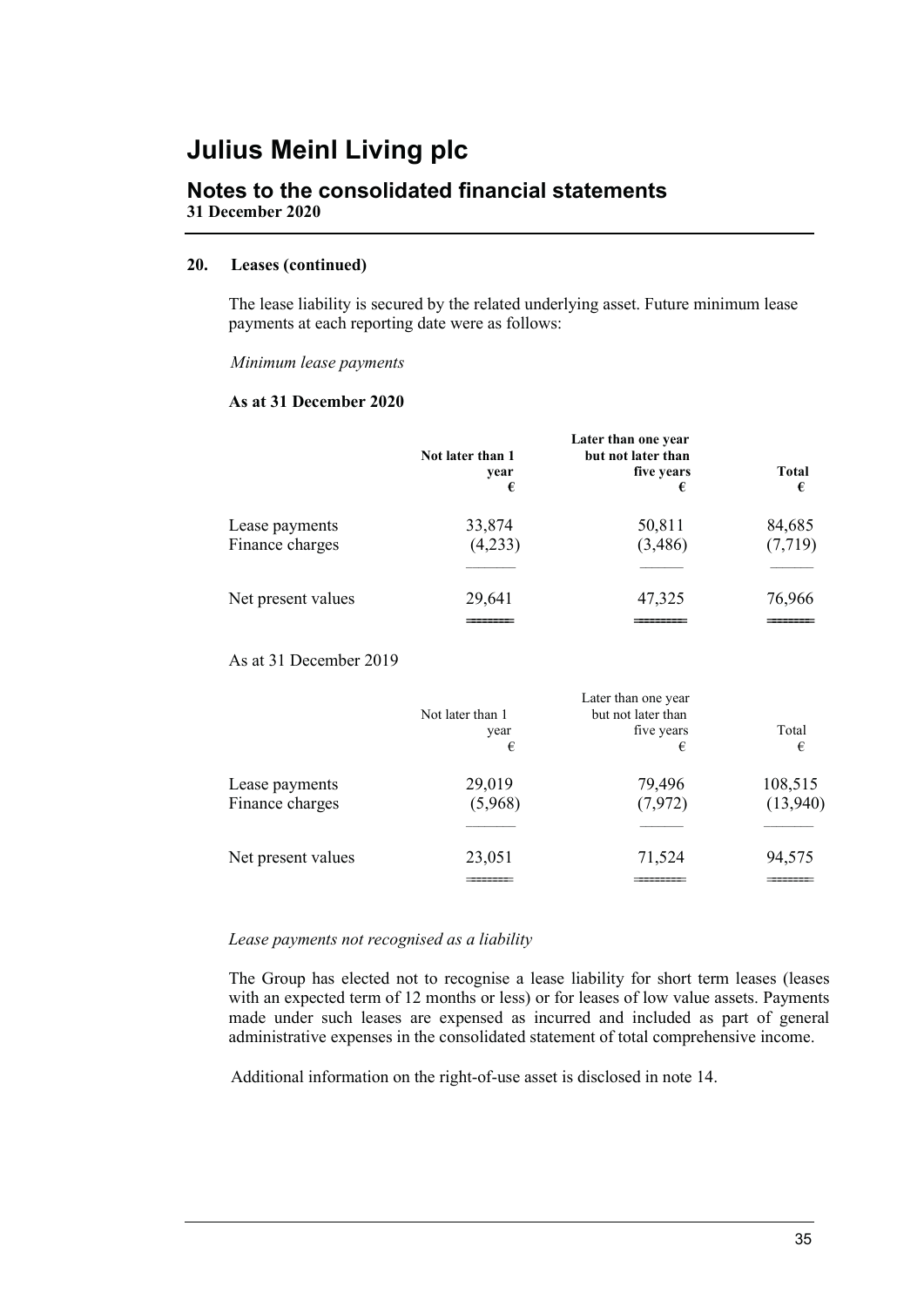# Notes to the consolidated financial statements 31 December 2020

### 21. Debt securities in issue

The carrying amounts of debt securities in issue are as follows:

|                           | 2020<br>€  | 2019<br>€    |
|---------------------------|------------|--------------|
| Non-current               |            |              |
| Bonds denominated in euro | 28,793,114 | 23, 237, 939 |
| Bonds denominated in CZK  |            | 1,290,830    |
|                           | 28,793,114 | 24,528,769   |
| Current                   |            |              |
| Bonds denominated in euro |            | 300,000      |
| Bonds denominated in CZK  | 1,249,762  |              |
|                           | 1,249,762  | 300,000      |

The subsidiaries of the Group have bonds issued as follows:

PPH Nove Mesto s.r.o

| placement:                                      | CZK32,800,000 (2019: CZK32,800,000) |
|-------------------------------------------------|-------------------------------------|
| date of issue:                                  | 15 June 2018                        |
| coupon rate:                                    | 5.5% per annum                      |
| maturity:                                       | 16 June 2021                        |
| JML Finance (Luxembourg) S.a.r.l.<br>placement: | €29,900,000 (2019: €24,112,000)     |

|  | date of issue: |  |
|--|----------------|--|
|  |                |  |

- 
- 

26 September 2019 - coupon rate:  $7\%$  per annum<br>- maturity: 26 September 2 26 September 2024

The bonds for €300,000 issued by PPH Nove Mesto s.r.o. on 1 June 2017 with a coupon rate of 5.5% per annum, matured at year-end and bonds of  $\epsilon$ 4,000,000 issued by PPH Nove Mesto on 6 September 2018 with a coupon rate of 5.5% per annum with original maturity on 6 September 2021 were repaid during 2020.

### 22. Bank borrowings

|             | 2020      | 2019 |
|-------------|-----------|------|
|             | €         | €    |
| Non-current |           |      |
| Bank loans  | 2,817,171 |      |
|             |           |      |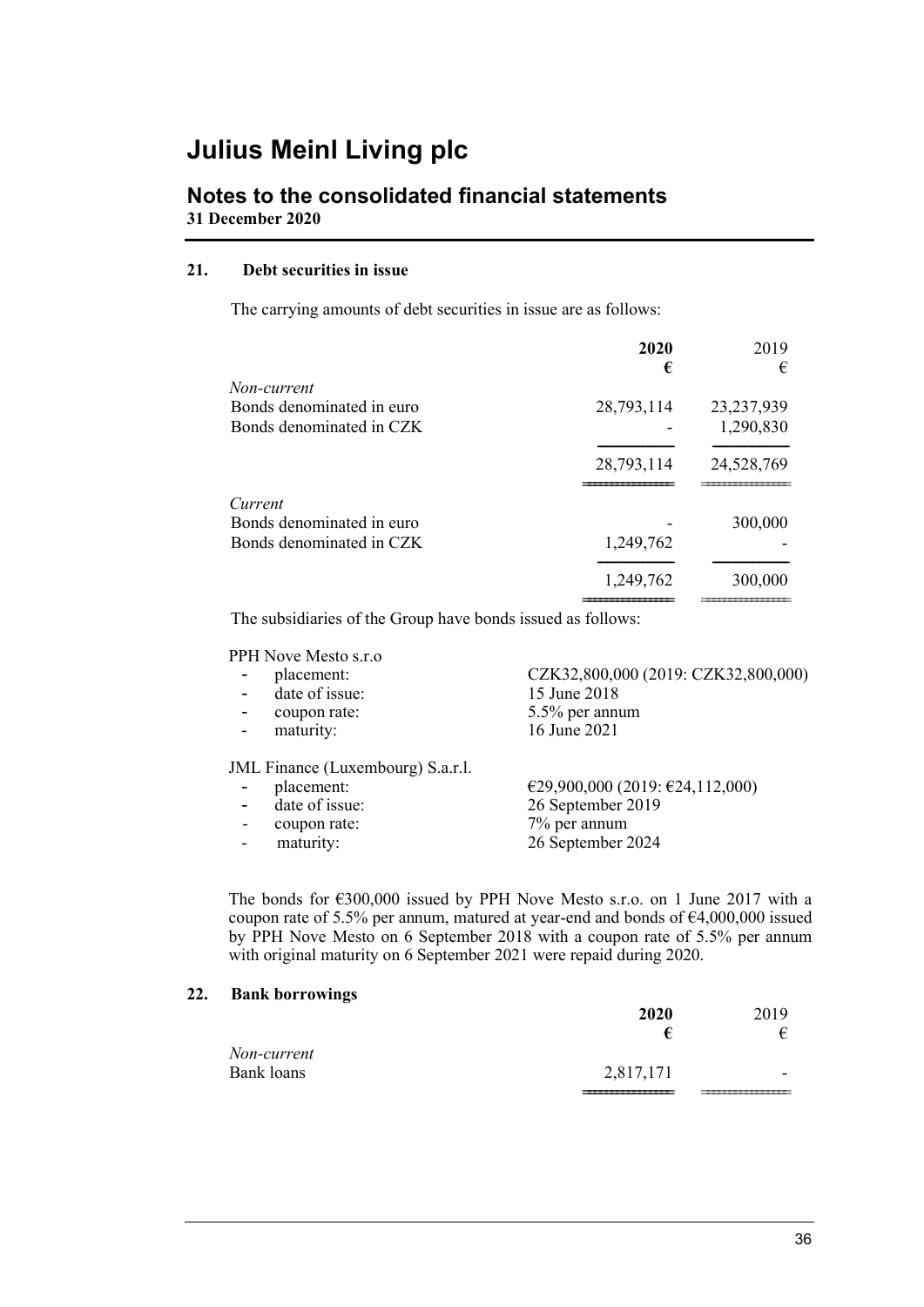# Notes to the consolidated financial statements 31 December 2020

## 22. Bank borrowings

During the year, PPH Nove Mesto s.r.o., a subsidiary of the Group, entered into a loan agreement with J&T Banka, a.s., with registered address at Pobřežní 14, 186 00 Prague Czech Republic. The loan is for reconstruction of the investment property into an aparthotel in Prague and the credit line is for €27,000,000.

The loan should be repaid in amount of  $E18,000,000$  in quarterly instalments on each interest payment date starting 30 September 2022 based on a hypothetical 15 years annuity-like repayment schedule calculated by the lender whereas each instalment shall be calculated using the interest rate of 4.5 % per annum. The loan in amount of  $\epsilon$ 9,000,000 and any other outstanding amount should be repaid on the termination date which is 29 September 2028.

The loan is secured by a mortgage, granted by PPH Nove Mesto s.r.o. over the investment property in Prague, Czech Republic (see note 15) including negative pledge, pledge and subordination of shareholder loan to borrower, pledge of insurance receivables from asset's insurance, pledge of all Julius Meinl Living Holdings Limited shares (PPH Nove Mesto s.r.o.'s immediate parent company), including negative pledge, pledge of all borrower's bank accounts, borrower's promissory note, notarial deed with direct enforceability and cost over-run guarantee of the sponsor.

## 23. Other financial liabilities

|                                                            | 2020<br>€             | 2019<br>€ |
|------------------------------------------------------------|-----------------------|-----------|
| Retention payable<br>Purchase price of investment property | 823,887<br>23,655,057 | 131,098   |
|                                                            | 24,478,944            | 1,943,454 |

Retention payable represents amounts withheld on payments made to the general contractor of the investment property in Prague, Czech Republic. Retention amounts are to be repaid after the completion of the project and upon fulfilment of specific conditions as agreed with the general contractor.

Purchase price of investment property represents the amount payable to the seller of the investment property in Beograd, Serbia based on the forward purchase agreement entered by the Group.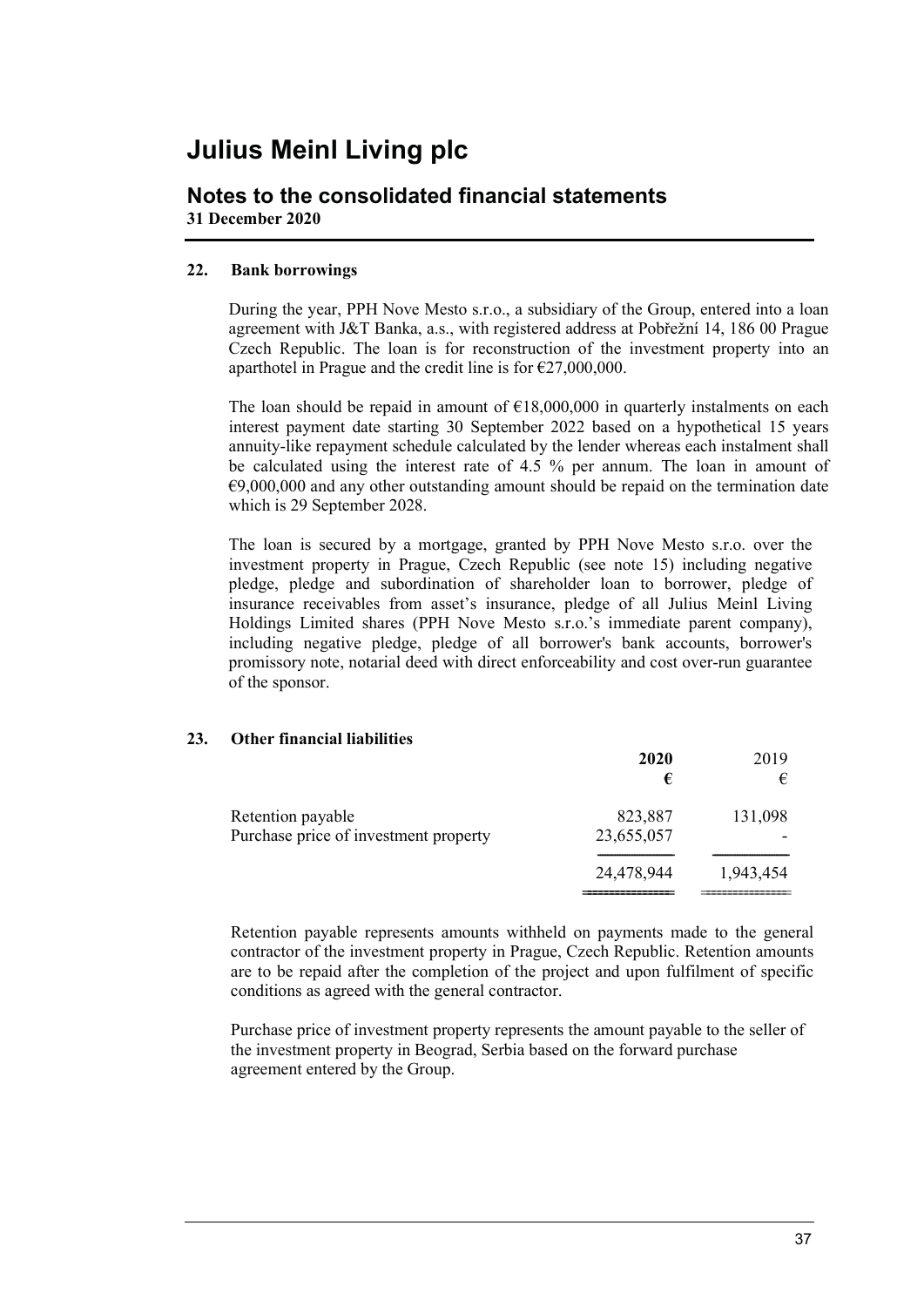## Notes to the consolidated financial statements 31 December 2020

### 23. Share capital

|                                                                                                          | <b>Authorised</b><br>€             | <b>Issued and</b><br>called up |
|----------------------------------------------------------------------------------------------------------|------------------------------------|--------------------------------|
| Ordinary A shares of $\epsilon$ 1 each<br>Ordinary A shares of $E1$ each<br>Cumulative preference shares | 1,000,000<br>150,000,000<br>15,000 | 11,651<br>1,000,000            |
|                                                                                                          | 151,015,000                        | 1,011,651                      |

The Company was incorporated on 9 August 2016 with an authorised share capital of €151,015,000 made up of 1,000,000 ordinary A shares and 150,000,000 ordinary B shares, all having a nominal value of  $\epsilon$ 1 each and 150,000,000 cumulative preference shares with a nominal value of  $\epsilon$ 0.0001 each.

Upon incorporation, the Company issued share capital amounting to  $£11,650$ comprising 46,600 ordinary A shares having a nominal value of  $\epsilon$ 1 each, being 25% paid up.

On 6 December 2016, the Company issued further share capital amounting to €1,000,000 comprising 1,000,000 ordinary B shares having a nominal value of €1 each, being 100% paid up. In addition, it issued one preference share with a nominal value of  $\epsilon 0.0001$ .

On 29 January 2018, the one preference share was re-designated as 1 Ordinary A share 100% paid up.

Except for the appointment and removal of board members and issue of preference shares in general meeting which grant the Ordinary A shareholders 1,000,000 votes for each A share in general meeting, each share in the company gives the holder thereof the right to one (1) vote at any general meeting of the company.

### 24. Share premium

Share premium represents the share premium of  $\epsilon$ 9 per share paid upon the issue of 1,000,000 ordinary B shares, having a nominal value of  $\epsilon$ 1 each.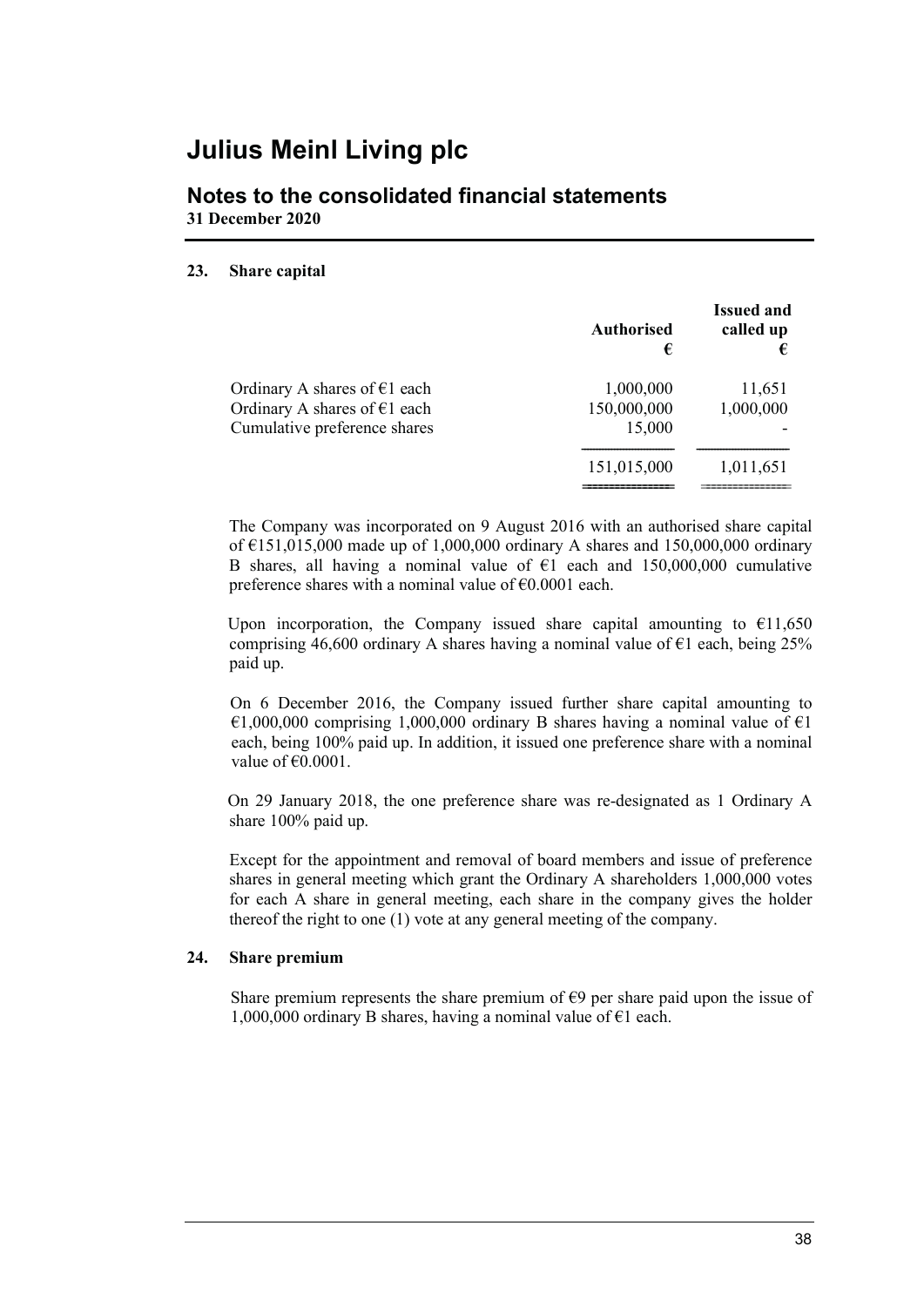## Notes to the consolidated financial statements 31 December 2020

### 25. Subsidiaries

The results incorporated in the consolidated financial statements include the individual results of Julius Meinl Living plc and its subsidiaries as disclosed below:

| <b>Subsidiaries</b>                                 | Principal<br>activities | Date of<br>incorporation/<br>acquisition | <b>Country of</b><br>incorporation | 2020    | <b>Proportion of</b><br>ownership interest<br>2019 |
|-----------------------------------------------------|-------------------------|------------------------------------------|------------------------------------|---------|----------------------------------------------------|
| <b>Held by Julius Meinl Living plc</b>              |                         |                                          |                                    |         |                                                    |
| Julius Meinl Living<br>Holdings Limited             | Investment<br>holding   | 9 Aug 2016                               | Malta                              | 100%    | 100%                                               |
| <b>JML</b> Finance (Luxembourg)<br>S.a.r.l.         | Asset<br>company        | 13 Mar 2019                              | Luxembourg                         | $100\%$ | 100%                                               |
| <b>Held by Julius Meinl Living Holdings Limited</b> |                         |                                          |                                    |         |                                                    |
| Julius Meinl Living CZ s.r.o.                       | Property<br>management  | 25 Aug 2016                              | Czech<br>Republic                  | 100%    | 100%                                               |
| PPH Nove Mesto s.r.o.                               | Asset<br>company        | 19 June 2018                             | Czech<br>Republic                  | 100%    | 88.33%                                             |
| Julius Meinl Prime<br>Homes s.r.o.                  | Property<br>management  | 1 Nov 2018                               | Czech<br>Republic                  | 100%    | 100%                                               |
| Julius Meinl Living doo<br>Belgrade                 | Property<br>management  | 31 Oct 2019                              | Serbia                             | 100%    | 100%                                               |

On 9 August 2016, the Company set up Julius Meinl Living Holdings Limited, an investment holding company incorporated in Malta and 100% owned by the Company.

On 25 August 2016 the Group, through its subsidiary, Julius Meinl Living Holdings Limited, set up Julius Meinl Living CZ s.r.o., a property management company incorporated in the Czech Republic and 100% owned by Julius Meinl Living Holdings Limited.

On 19 June 2018, the Group, through its subsidiary, Julius Meinl Living Holdings Limited, acquired 75% of the share capital of PPH Nove Mesto s.r.o., an asset company incorporated in the Czech Republic. The Group acquired a further 13.33% of the share capital of PPH Nove Mesto s.r.o., bringing its total holding to 88.33% in 2019. During the year, the remaining 11.67% was acquired by the Group, bringing its total holding therein to 100%.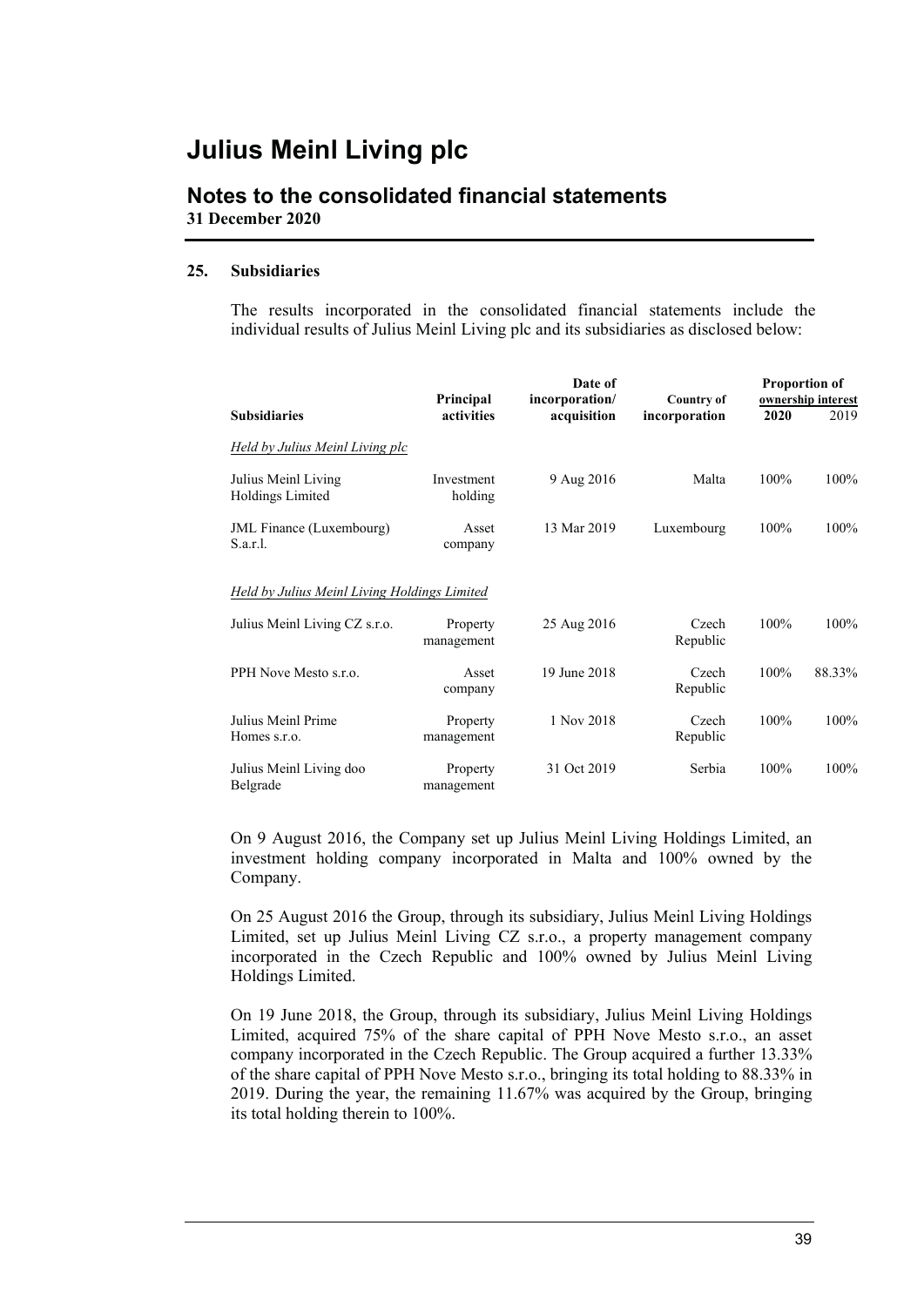# Notes to the consolidated financial statements 31 December 2020

## 25. Subsidiaries (continued)

On 1 November 2018, the Group, through its subsidiary, Julius Meinl Living Holdings Limited, acquired 100% of the share capital of Julius Meinl Prime Homes s.r.o., a property management company incorporated in the Czech Republic.

On 13 March 2019, the Company acquired 100% of the share capital of JML Finance (Luxembourg), an asset company incorporated in the Grand Duchy of Luxembourg.

On 31 October 2019, the Group, through its subsidiary, Julius Meinl Living Holdings Limited, acquired 100% of the share capital of Julius Meinl Living doo Beograd, an asset company incorporated in Serbia.

### 26. Related party disclosures

The parent of Julius Meinl Living plc is Julius Meinl Finance Limited which is incorporated in the Cayman Islands. The directors consider the ultimate beneficiary to be Mr Julius Meinl.

The Group's related parties also include its key management personnel.

Unless otherwise stated, none of the transactions incorporate special terms and conditions and no guarantees were given or received. Outstanding balances are usually settled in cash.

Loans and amounts due from and to related parties are disclosed in notes 16 and 19, while key management personnel compensation is disclosed in note 9.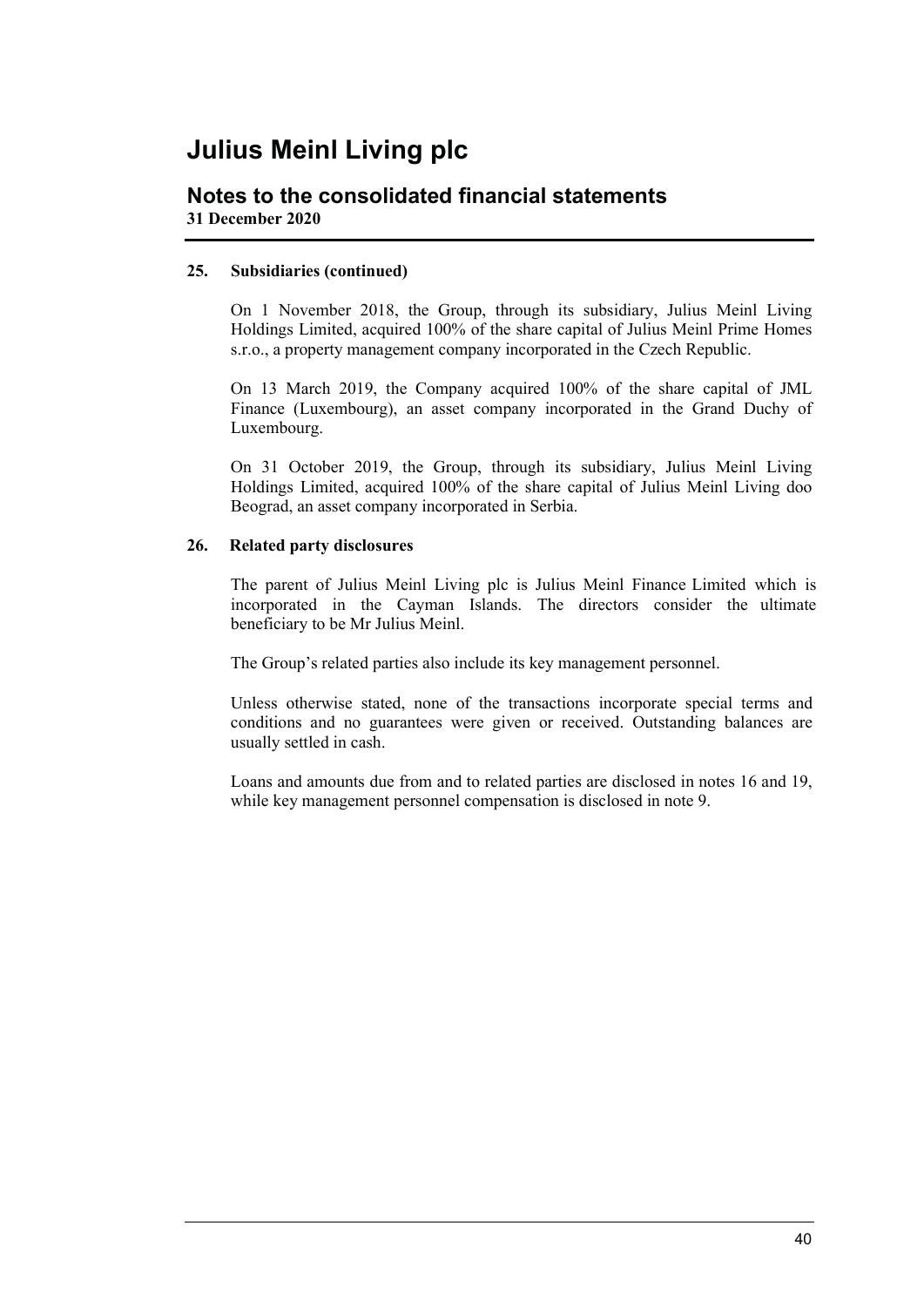# Notes to the consolidated financial statements 31 December 2020

### 27. Non-cash adjustments and changes in working capital

The following non-cash flow adjustments and adjustments for changes in working capital have been made to the consolidated profit before tax to arrive at operating cash flows: 2020 2019

| €           | €           |
|-------------|-------------|
|             |             |
| (4,127,069) | (3,208,008) |
| (1,398,638) | (1,485,156) |
|             |             |
|             | 400,332     |
| 62,299      | 54,987      |
| 632,352     | (208, 213)  |
| (55,273)    | (42,517)    |
| 2,266,502   | 633,153     |
| (2,619,827) | (3,855,422) |
| 2020        | 2019        |
| €           | €           |
|             |             |
| (3,726,523) | (85,916)    |
| (404, 015)  | 705,717     |
|             | 619,801     |
|             | (4,130,538) |

### 28. Capital commitments

The Group is in the process of reconstruction of a building in Prague, Czech Republic into serviced residential and commercial property. Based on the current budget, costs to finalize the reconstruction before expected opening in 2021 amounts to approximately  $\epsilon$ 26,000,000. The contract with a general contractor was signed in 2019 for a total amount CZK499,000,000.

During the year, a contract was signed with the supplier for the subsequent provision of furniture, fixtures and equipment for the building in Prague for a total amount of CZK135,980,000.

In 2019, a forward purchase agreement was signed for the acquisition of a project in Beograd, Serbia which is in the initial planning phases and due to start construction in approximately Autumn 2020. The final purchase agreement was concluded in 2020 and the liability from this agreement is reported as part of other financial liabilities as disclosed in note 23.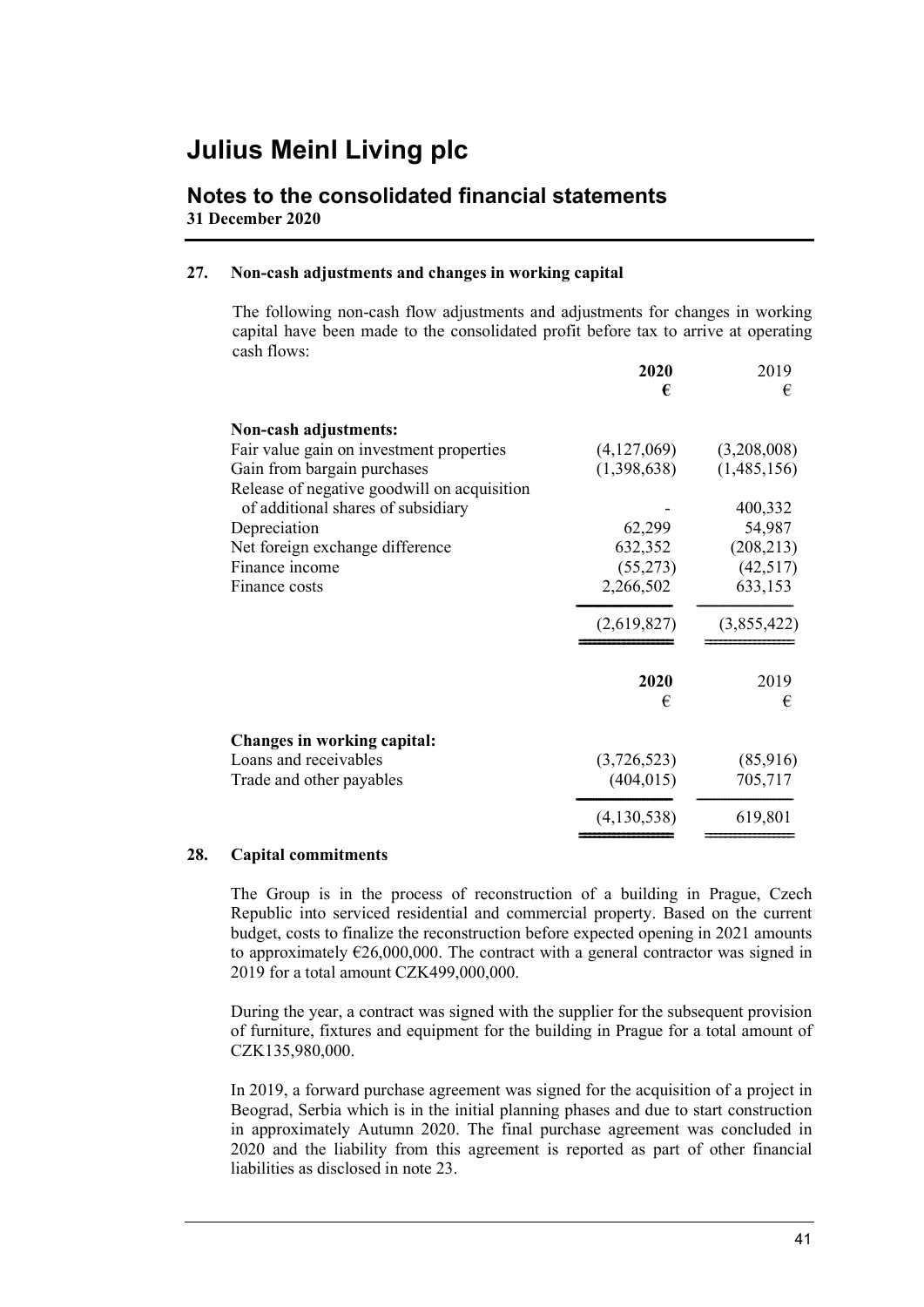# Notes to the consolidated financial statements 31 December 2020

### 29. Fair values of non-financial assets

The following table presents non-financial assets measured at fair value in the consolidated statement of financial position in accordance with the fair value hierarchy. This hierarchy groups non-financial assets into three levels based on the significance of inputs used in measuring the fair value of the non-financial assets.

The fair value hierarchy has the following levels:

- Level 1: quoted prices (unadjusted) in active markets for identical assets;
- Level 2: inputs other than quoted prices included within Level 1 that are observable for the asset, either directly (i.e. as prices) or indirectly (i.e. derived from prices); and
- Level 3: inputs for the asset that are not based on observable market data (unobservable inputs).

The level within which the non-financial asset is classified is determined based on the lowest level of significant input to the fair value measurement.

The following table shows the levels within the hierarchy of non-financial assets of the Group measured at fair value at 31 December 2020 and 2019:

|                                           | <b>Level 1</b><br>€      | Level 2<br>€ | Level 3<br>€ | <b>Total</b><br>€ |
|-------------------------------------------|--------------------------|--------------|--------------|-------------------|
| 31 December 2020<br>Investment properties | $\overline{\phantom{a}}$ | 71,281,382   |              | 71,281,382        |
| 31 December 2019<br>Investment properties |                          | 40,569,390   |              | 40,569,390        |

Refer to note 15 for details of the valuation techniques used in measuring the fair value.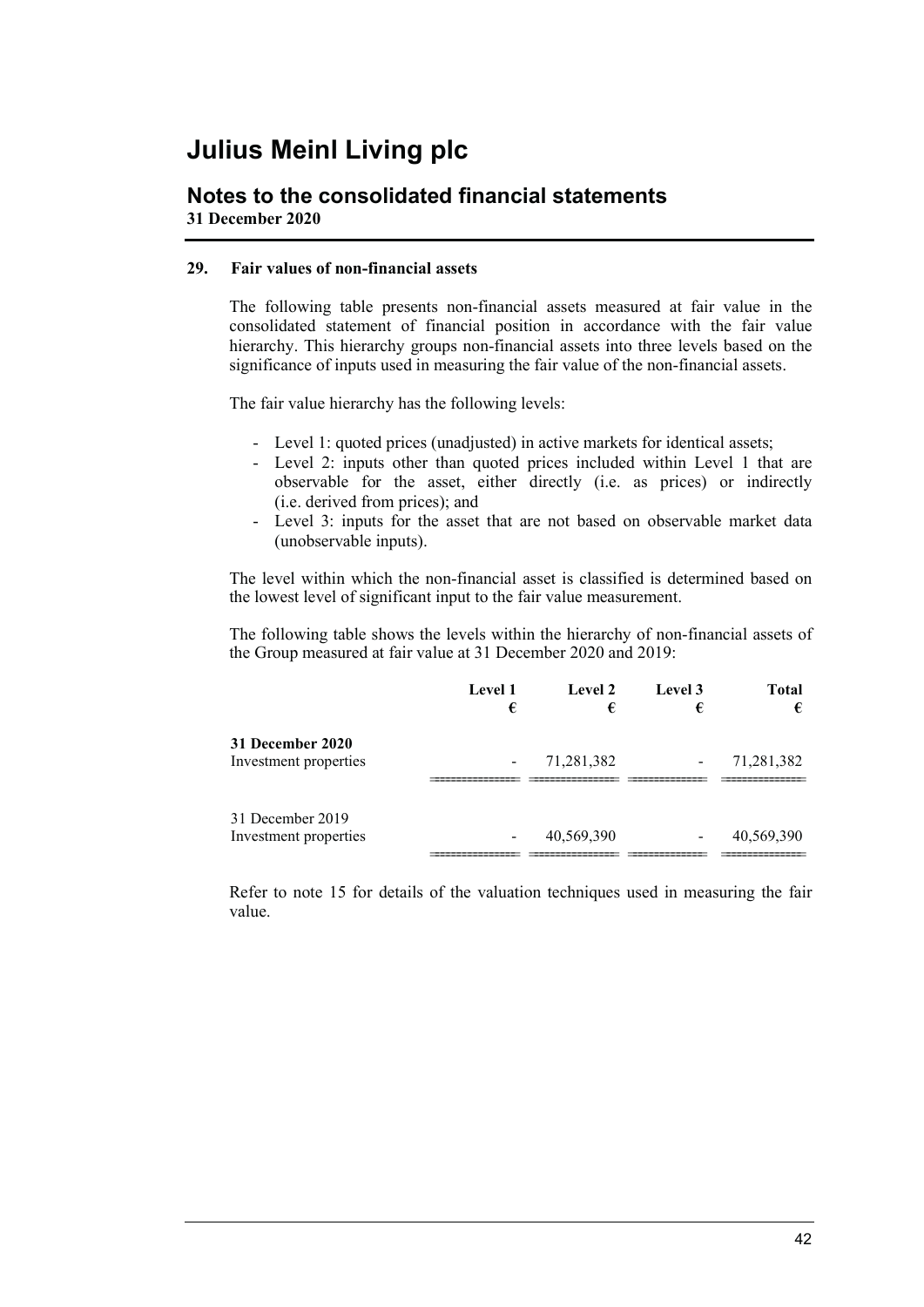# Notes to the consolidated financial statements 31 December 2020

### 30. Financial instrument risk management objectives and policies

The exposures to risk and the way risks arise, together with the Group's objectives, policies and processes for managing and measuring these risks are disclosed in more detail below.

The objectives, policies and processes for managing financial risks and the methods used to measure such risks are subject to continual improvement and development.

Where applicable, any significant changes in the Group's exposure to financial risks or the manner in which the Group manages and measures these risks are disclosed below.

### *Credit risk*

Credit risk is the risk that a counterparty fails to discharge an obligation to the Group. The Group is exposed to this risk for various financial instruments, for example, by granting loans and receivables, placing deposits, etc.

The Group's exposure to credit risk at the end of the reporting period is analysed below:

|                                                                                            | <b>Notes</b> | 2020<br>€             | 2019<br>€             |
|--------------------------------------------------------------------------------------------|--------------|-----------------------|-----------------------|
| Classes of financial assets $-$<br>carrying amounts                                        |              |                       |                       |
| <b>Non-current asset</b><br>Financial asset at amortised costs:<br>- Loans and receivables | 16           | 75,390                | 139,234               |
| <b>Current assets</b><br>Financial assets at amortised costs:<br>- Loans and receivables   | 16           |                       |                       |
| - Cash and cash equivalents                                                                | 18           | 654,188<br>16,518,235 | 786,170<br>20,201,098 |
|                                                                                            |              | 17,247,813            | 21,126,502            |

Credit risk arises from cash and cash equivalents and credit exposures to borrowers. Cash and cash equivalents consist of cash held at financial institutions. In determining the ECL for cash and cash equivalents, the directors have considered the fact that the major part of cash and cash equivalents is held with a counterparty with a credit rating of BBB and is callable on demand. The directors consider the probability of default to be close to zero as the counterparty has a strong capacity to meet its contractual obligations in the near term. As a result, no loss allowance has been recognised based on 12-month ECL as any such impairment would be wholly insignificant to the Group.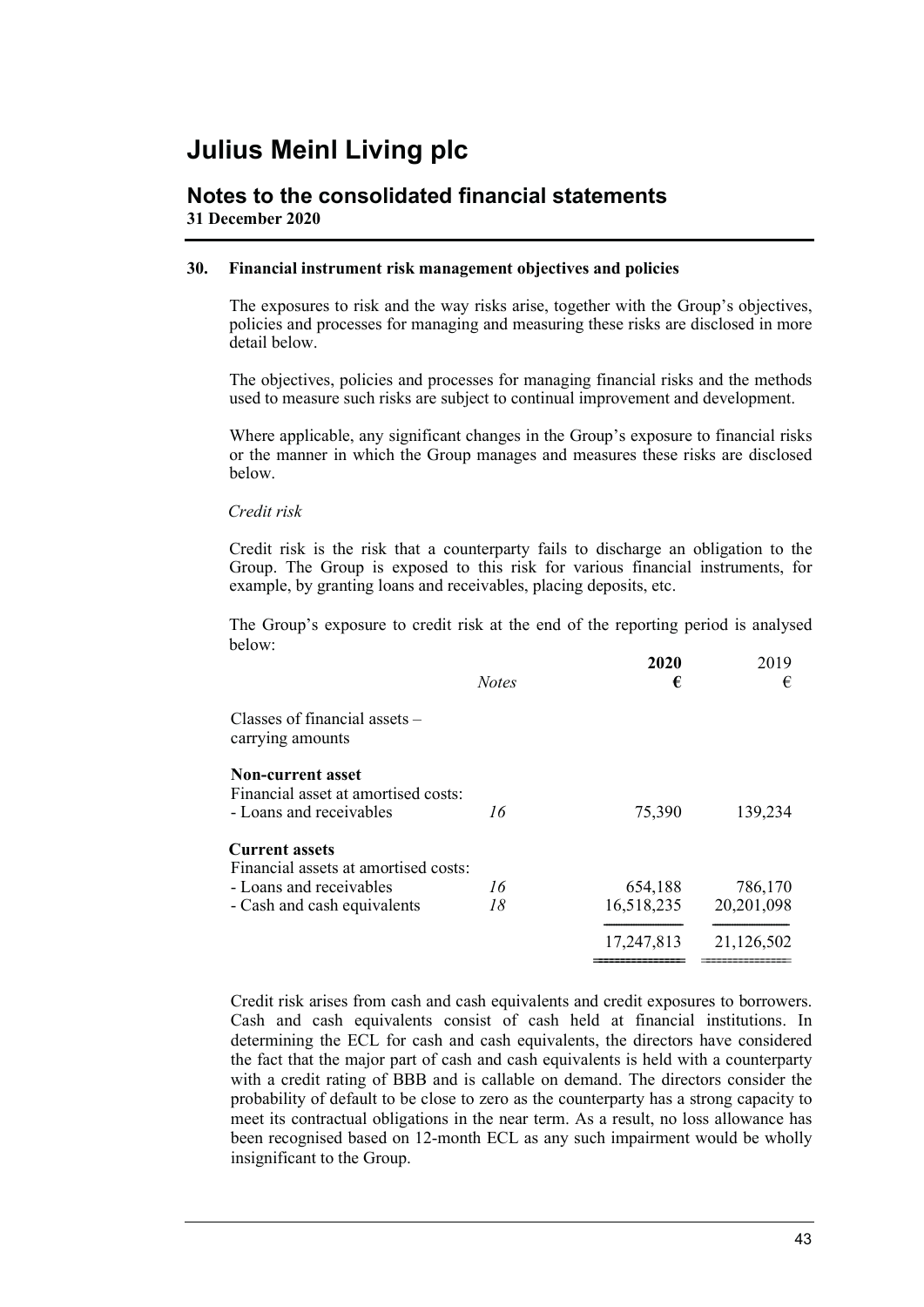# Notes to the consolidated financial statements 31 December 2020

### 30. Financial instrument risk management objectives and policies (continued)

Credit approvals and other monitoring procedures are also in place to ensure that follow-up action is taken to recover debts. In this regard, the directors of the Group consider that the Group's credit risk is significantly reduced.

### *Foreign currency risk*

The group operates internationally and is exposed to foreign exchange risk; primarily the Czech koruna (CZK). Historically, the CZK has been stable with very limited fluctuations against the Euro (EUR). Hence, the currency risks associated with the Czech operations are limited. Nevertheless, management performs regular monitoring of the relevant exchange rates and of the National Bank of Czech Republic policies, in order to react to material movements, if any.

Foreign currency denominated financial assets and liabilities which expose the Group to currency risk are disclosed below. The amounts shown are those reported to key management translated into EUR at the closing rate as of 31 December of the respective financial year:

| <b>Exposure</b><br>Currency  | Short-term<br><b>CZK</b> | Long-term<br><b>CZK</b> | <b>Total</b><br><b>CZK</b> |
|------------------------------|--------------------------|-------------------------|----------------------------|
| <b>31 December 2020</b>      |                          |                         |                            |
| Cash & cash                  |                          |                         |                            |
| equivalents                  | 512,673                  |                         | 512,673                    |
| Other financial assets       | 182,990                  | 75,390                  | 258,380                    |
| <b>Financial liabilities</b> | (3,419,131)              | (871,212)               | (4,290,343)                |
| Net Exposure                 | (2,723,468)              | (795, 822)              | (3,519,290)                |
| 31 December 2019             |                          |                         |                            |
| Cash & cash<br>equivalents   | 507,912                  |                         | 507,912                    |
| Other financial assets       | 273,010                  | 139,234                 | 412,244                    |
| Financial liabilities        | (1,465,623)              | (1,670,326)             | (3, 135, 949)              |
| Net Exposure                 | (684, 701)               | (1, 531, 092)           | (2,215,793)                |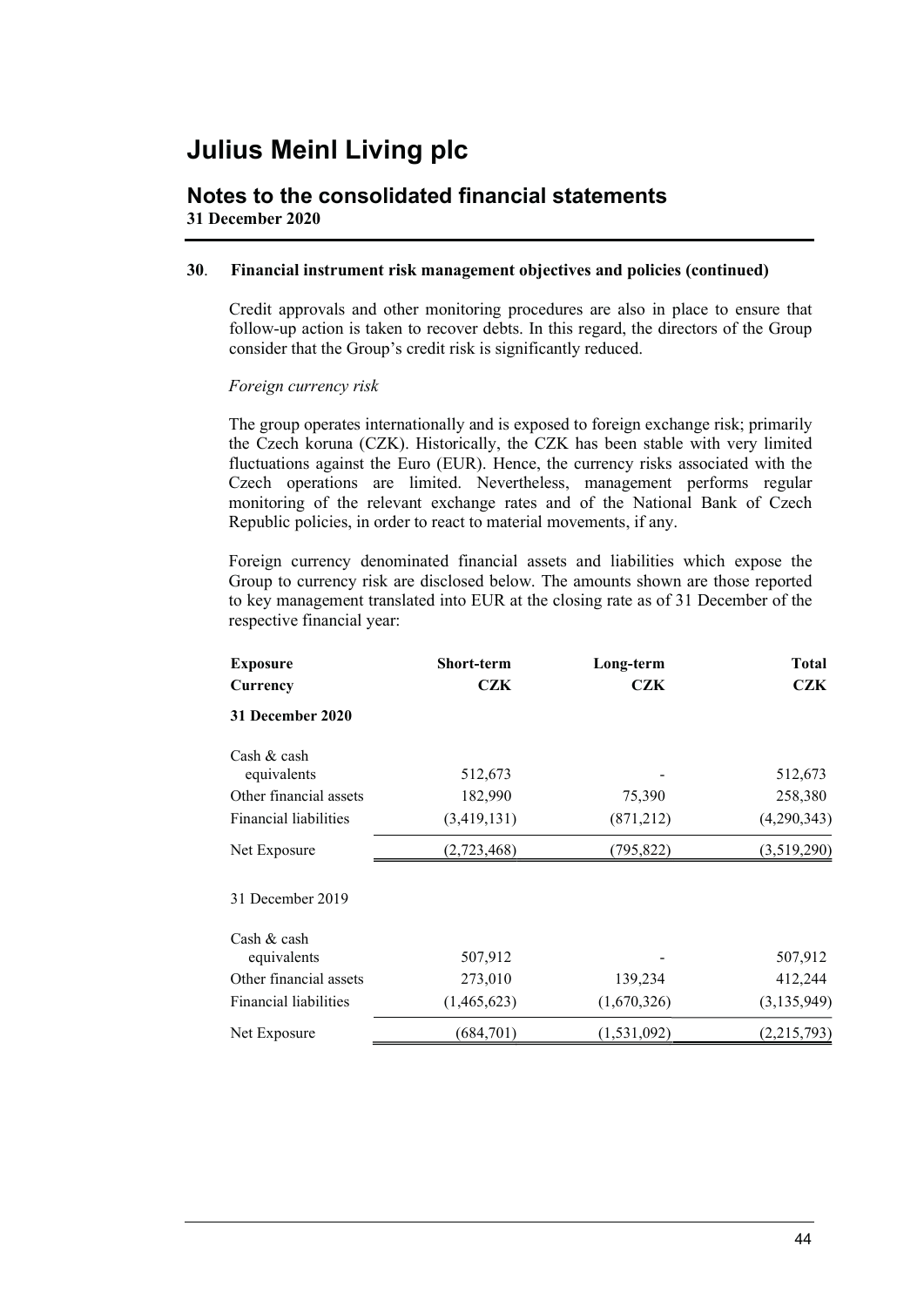# Notes to the consolidated financial statements 31 December 2020

### 30. Financial instrument risk management objectives and policies (continued)

*Foreign currency risk (continued)* 

Volatility is a measure of the fluctuations in the underlying exchange rate over a given time period. It is expressed as a percentage and computed as the annualized standard deviation of percentage change in daily price. High values mean high risk. Volatility for the CZK/EUR currency pair between 1 January and 31 December for the years 2019 and 2020 was approximately 3.64%, and 6.26% respectively. By comparison USD/EUR currency pair volatility over the same periods was 5.33% and 8.03% respectively. The minimum / maximum exchange rates for the for the CZK/EUR currency pair between 1 January and 31 December was approximately 25.39 / 25.99 and 24.83 / 27.85 for the respective years 2019 and 2020 representing a difference between the highest and lowest exchange rates of approximately 4.7% and 12.2% during the respective years 2019 and 2020. Management observed increased CZK/EUR volatility during the FY2020 that is largely explained by the general global uncertainty resulting from the COVID-19 pandemic. Management continues to monitor the CZK/EUR pair closely.

The following table illustrates the sensitivity of profit and equity relating to the Group's financial assets and financial liabilities and the CZK/EUR exchange rate 'all other things being equal'. It assumes a  $+/- 8\%$  change of the CZK/EUR exchange rate for the year ended at 31 December 2020 (2019: 6%). These percentages have been determined based on the management's interpretation of the volatility in exchange rates in the previous twelve months. The sensitivity analysis is based on the Group's foreign currency financial instruments held at each reporting date. The Group does not currently enter into account forward exchange contracts that would offset effects from changes in currency exchange rates.

If the CZK had strengthened against the EUR by 8% (2019: 6%), then this would have had the following impact:

| <b>CZK</b> strengthens vs. EUR | <b>Profit for the year</b> | <b>Equity</b> |  |
|--------------------------------|----------------------------|---------------|--|
|                                | CZK                        | CZK           |  |
| 31 December 2020               | 211,157                    | -             |  |
| 31 December 2019               | 114,561                    |               |  |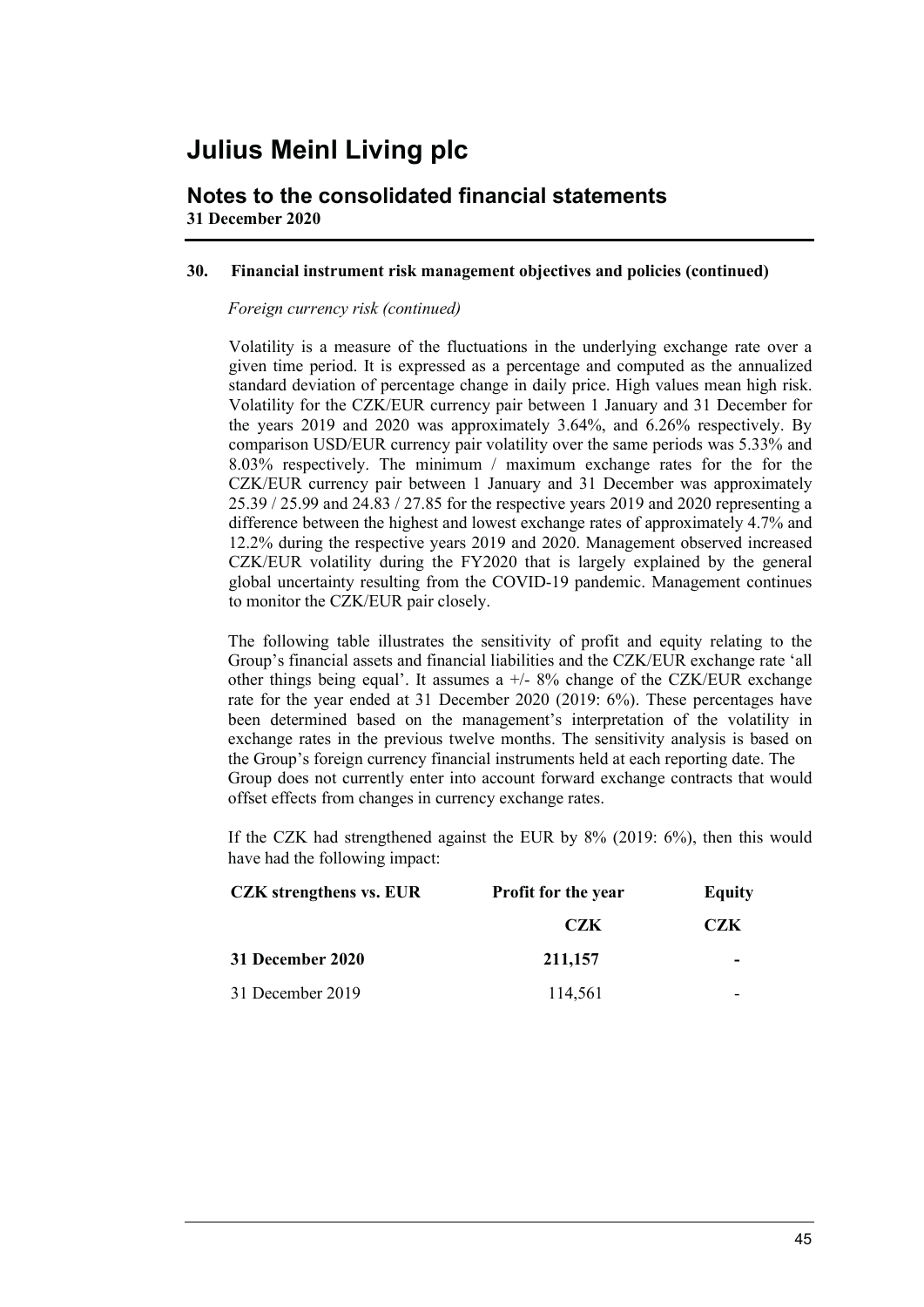# Notes to the consolidated financial statements 31 December 2020

### 30. Financial instrument risk management objectives and policies (continued)

*Foreign currency risk (continued)* 

If the CZK had weakened against the EUR by 8% (2019: 6%) then this would have had the following impact:

| <b>CZK</b> weakens vs. EUR | <b>Profit for the year</b> | <b>Equity</b> |
|----------------------------|----------------------------|---------------|
|                            | CZK                        | <b>CZK</b>    |
| 31 December 2020           | (247, 881)                 |               |
| 31 December 2019           | (101, 592)                 |               |

The higher foreign currency exchange rate sensitivity in profit in 2020 compared with 2019 is attributable to a wider band variance and a net increase in foreign currency denominated debt. Equity is not affected because the Group does not employ hedging instruments or derivatives.

Further, the Group does not see any foreign exchange exposure risk in Serbian dinar (RSD) in connection with assets and liabilities in its Serbia operation due to the stability of RSD/EUR exchange rate for the past three years.

### *Interest rate risk*

The Group has fixed rate debt securities and bank borrowings to finance its operations as disclosed in notes 21 and 22. The interest rates thereon and the terms of such borrowings are disclosed accordingly. There are no other material interestbearing financial assets and financial liabilities.

### *Liquidity risk*

The Group monitors and manages its risk to a shortage of funds by considering the maturity of both its financial assets and financial liabilities and by monitoring the availability of raising funds to meet commitments associated with financial instruments.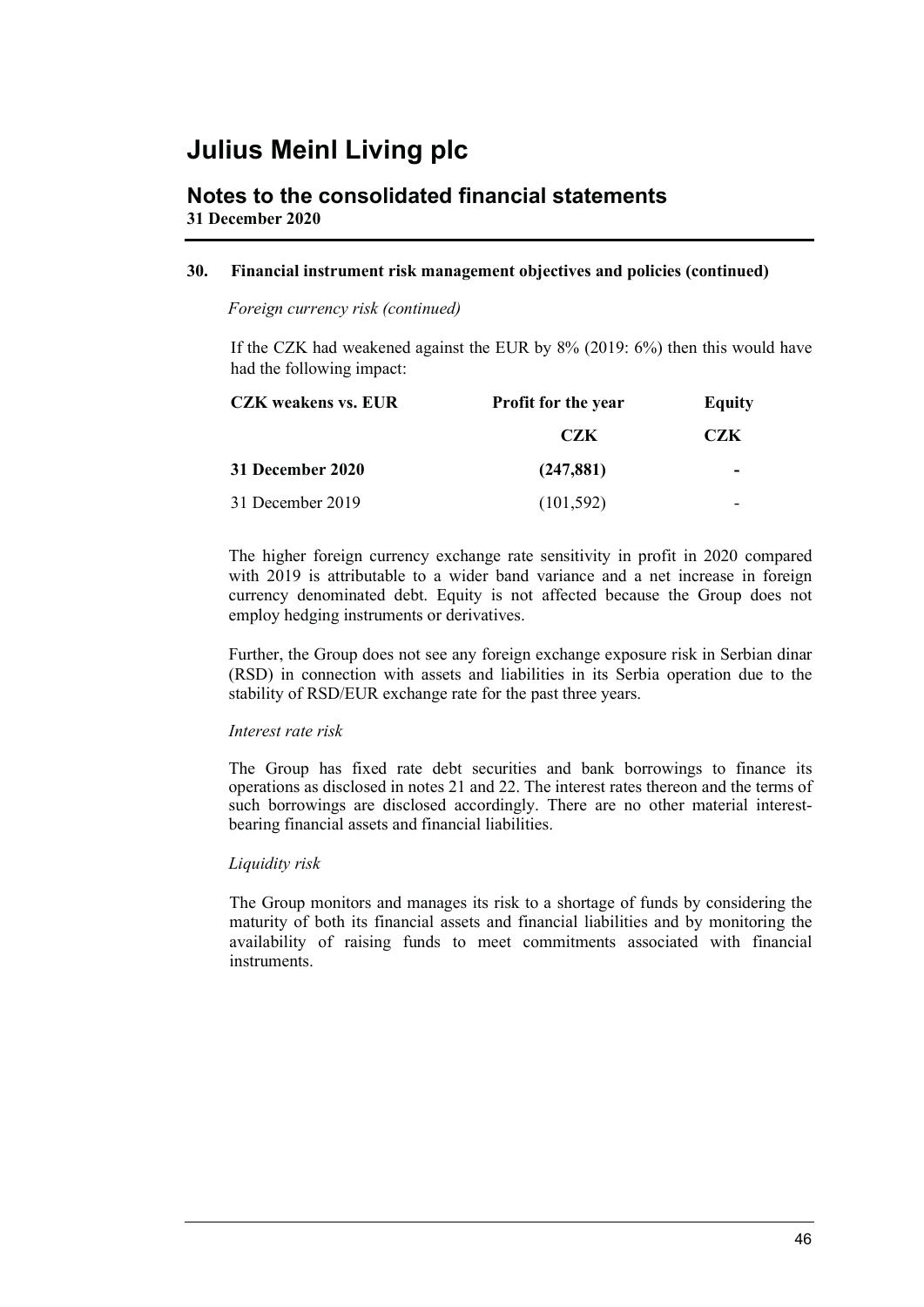# Notes to the consolidated financial statements 31 December 2020

### 30. Financial instrument risk management objectives and policies (continued)

#### *Liquidity risk (continued)*

The maturity analysis of the Group's financial liabilities as at 31 December 2020 and 2019 are given below. These amounts are gross, undiscounted and include estimated interest payments:

|                             | 3 months<br>- 1 year<br>€ | $1 - 5$<br>years<br>€ | <b>Total</b><br>€ |
|-----------------------------|---------------------------|-----------------------|-------------------|
| 31 December 2020            |                           |                       |                   |
| Debt securities in issue    | 1,249,762                 | 28,793,114            | 30,042,876        |
| <b>Bank borrowings</b>      |                           | 2,817,171             | 2,817,171         |
| Trade and other payables    | 2,869,549                 |                       | 2,869,549         |
| Lease liabilities           | 29,641                    | 47,325                | 76,966            |
| Other financial liabilities |                           | 24,478,944            | 24,478,944        |
|                             | 4,148,952                 | 56,136,554            | 60,285,506        |
| 31 December 2019            |                           |                       |                   |
| Debt securities in issue    | 316,500                   | 31,707,280            | 32,023,780        |
| Trade and other payables    | 651,749                   |                       | 651,749           |
| Lease liabilities           | 4,963                     | 79,496                | 84,459            |
| Other financial liabilities |                           | 131,098               | 131,098           |
|                             | 973,212                   | 31,917,874            | 32,891,086        |
|                             |                           |                       |                   |

#### *Summary of financial instruments by category*

The carrying amounts of the Group's financial assets and financial liabilities as recognised at the end of the reporting period under review may also be categorised as follows. See note 4.8 for explanations about how the category of financial instruments affects their subsequent measurement.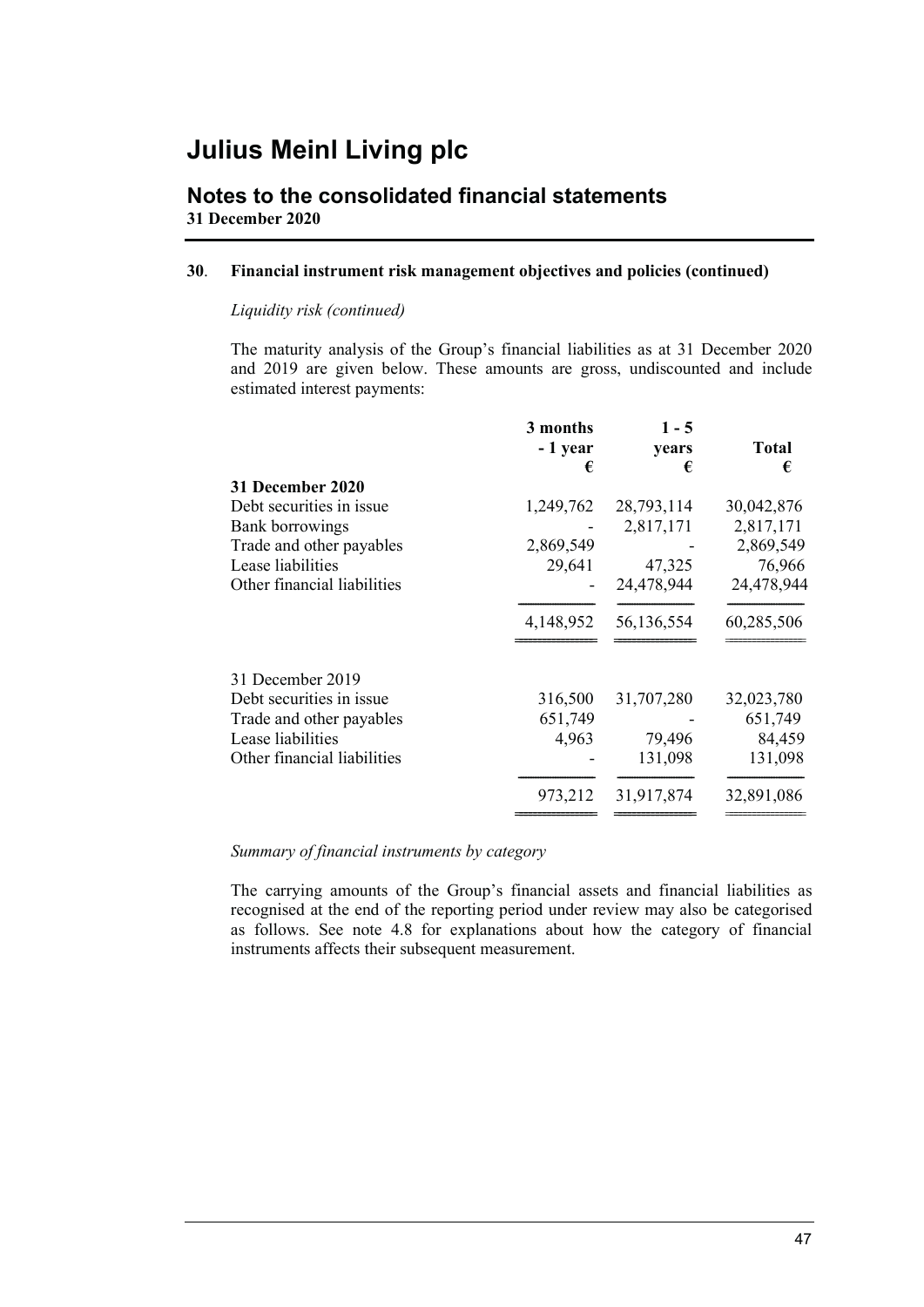# Notes to the consolidated financial statements 31 December 2020

### 30. Financial instrument risk management objectives and policies (continued)

 *Summary of financial instruments by category (continued)* 

|                                |              | 2020       | 2019       |
|--------------------------------|--------------|------------|------------|
|                                | <b>Notes</b> | €          | €          |
| <b>Non-current asset</b>       |              |            |            |
| At amortised cost:             |              |            |            |
| - Loans and receivables        | 16           | 75,390     | 139,234    |
| <b>Current assets</b>          |              |            |            |
| At amortised cost:             |              |            |            |
| - Loans and receivables        | 16           | 654,188    | 786,170    |
| - Cash and cash equivalents    | 18           | 16,518,235 | 20,201,098 |
|                                |              | 17,247,813 | 21,126,502 |
| <b>Non-current liabilities</b> |              |            |            |
| At amortised cost:             |              |            |            |
| - Debt securities in issue     | 21           | 28,793,114 | 24,528,769 |
| - Lease liabilities            | 20           | 47,325     | 79,496     |
| - Other financial liabilities  |              | 24,478,944 | 131,098    |
| - Bank borrowings              | 22           | 2,817,171  |            |
|                                |              | 56,134,554 | 24,739,363 |
| <b>Current liabilities</b>     |              |            |            |
| At amortised cost:             |              |            |            |
| - Debt securities in issue     | 21           | 1,249,762  | 300,000    |
| - Trade and other payables     | 19           | 2,869,549  | 651,749    |
| - Lease liabilities            | 20           | 29,641     | 4,963      |
|                                |              | 4,148,952  | 956,712    |
|                                |              | 60,285,506 | 25,696,075 |

## 31. Capital management policies and procedures

The Group's objectives when managing capital are to safeguard its ability to continue as a going concern and to maximise the return to stakeholders through the optimisation of the debt and equity balance.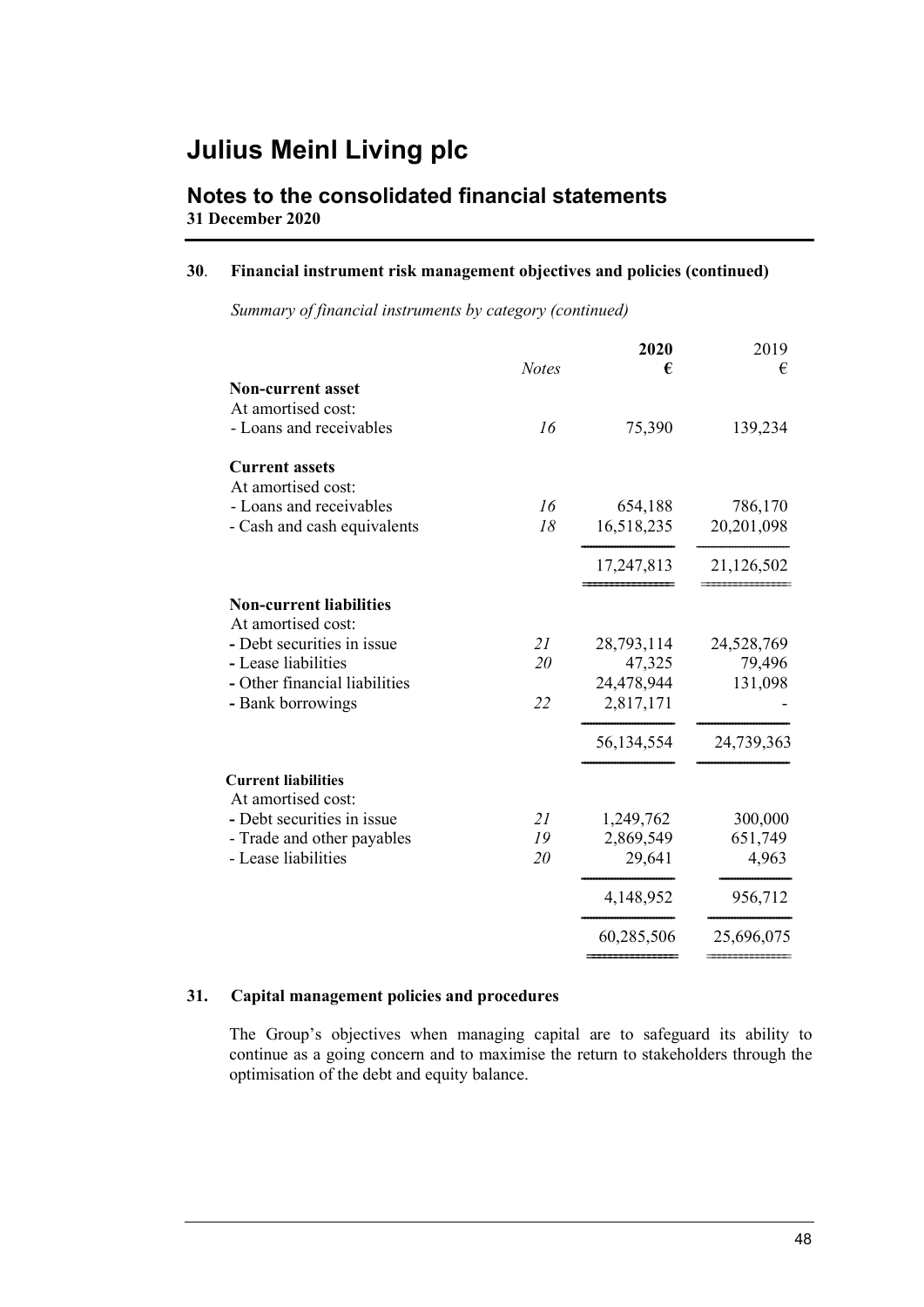# Notes to the consolidated financial statements 31 December 2020

## 31. Capital management policies and procedures (continued)

The capital structure of the Group consists of items presented within equity in the consolidated statement of financial position.

The Group's directors and key management manage the Group's capital structure and make adjustment to it, in light of changes in economic conditions. The capital structure is reviewed on an ongoing basis.

## 32. Events after the end of the reporting period

No adjusting or other significant non-adjusting events have occurred between the end of the reporting period and the date of authorisation by the Board.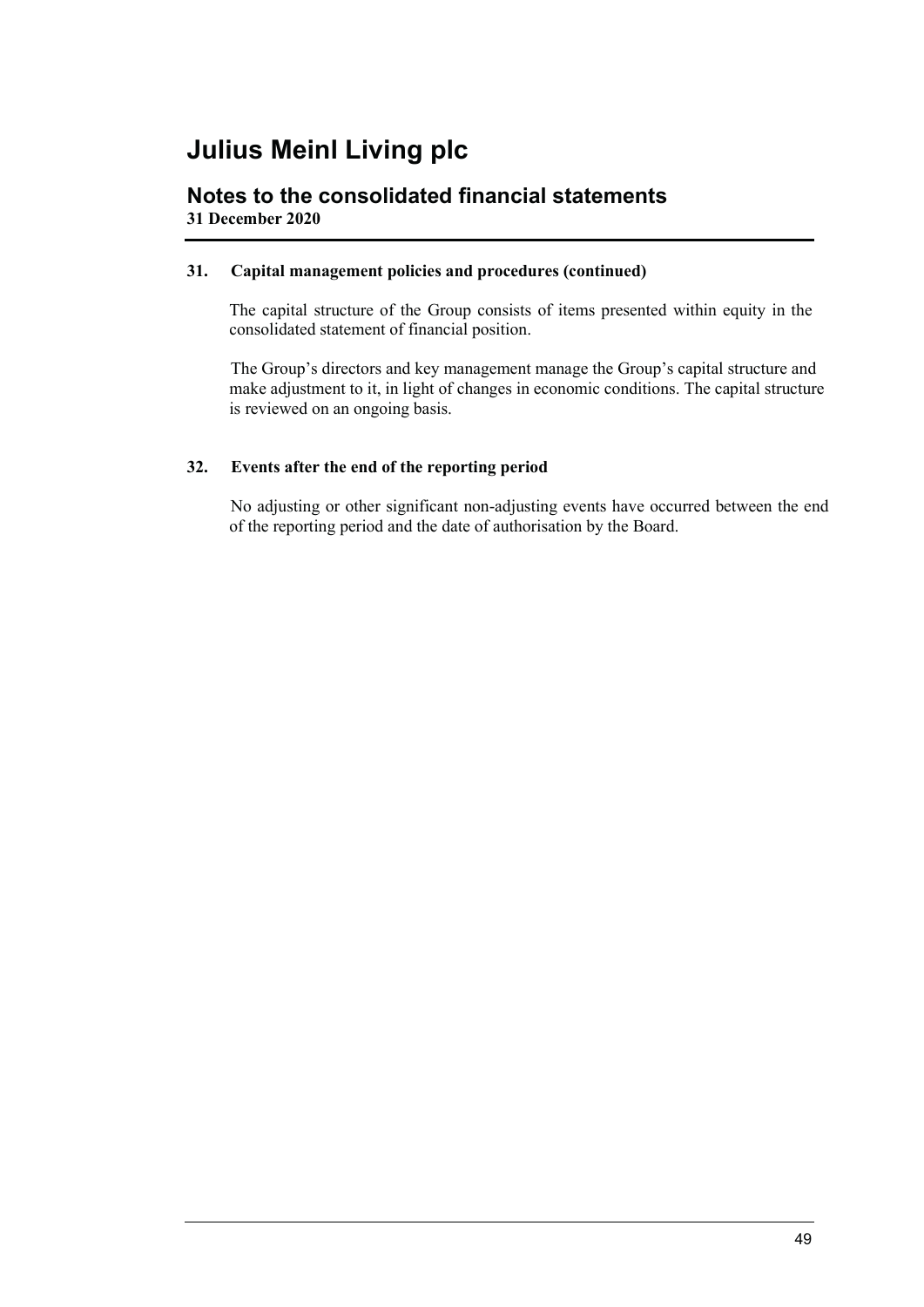# Independent auditor's report

## 31 December 2020

To the shareholders of Julius Meinl Living plc

### Report on the audit of the consolidated financial statements

### Opinion

We have audited the consolidated financial statements of Julius Meinl Living plc (the "Group") set out on pages 7 to 49 which comprise the consolidated statement of financial position as at 31 December 2020, and the consolidated statement of total comprehensive income, consolidated statement of changes in equity and consolidated statement of cash flows for the year then ended, and notes to the consolidated financial statements, including a summary of significant accounting policies.

In our opinion, the accompanying consolidated financial statements give a true and fair view of the consolidated financial position of the Group as at 31 December 2020, and of its consolidated financial performance and its consolidated cash flows for the year then ended in accordance with International Financial Reporting Standards (IFRS), as issued by the International Accounting Standards Board (IASB) and as adopted by the European Union (EU), and have been properly prepared in accordance with the requirements of the Companies Act, Cap 386 (the "Act").

### Basis for opinion

We conducted our audit in accordance with International Standards on Auditing (ISAs). Our responsibilities under those standards are further described in the Auditor's Responsibilities for the Audit of the Consolidated Financial Statements section of our report. We are independent of the Group in accordance with the International Ethics Standards Board for Accountants' Code of Ethics for Professional Accountants (IESBA Code) together with the ethical requirements of the Accountancy Profession (Code of Ethics for Warrant Holders) Directive issued in terms of the Accountancy Profession Act, Cap 281 that are relevant to our audit of the consolidated financial statements in Malta. We have fulfilled our other ethical responsibilities in accordance with these requirements. We believe that the audit evidence we have obtained is sufficient and appropriate to provide a basis for our opinion.

## Emphasis of matter

We draw attention to note 15 of the consolidated financial statements which explains that the uncertainty created by the COVID-19 pandemic and the unknown future impact that COVID-19 might have on the real estate market led to the valuation of the group's investment property to be based on a material valuation uncertainty. Consequently the valuation should be considered with a higher degree of caution than would normally be the case. Our opinion is not qualified in respect of this matter.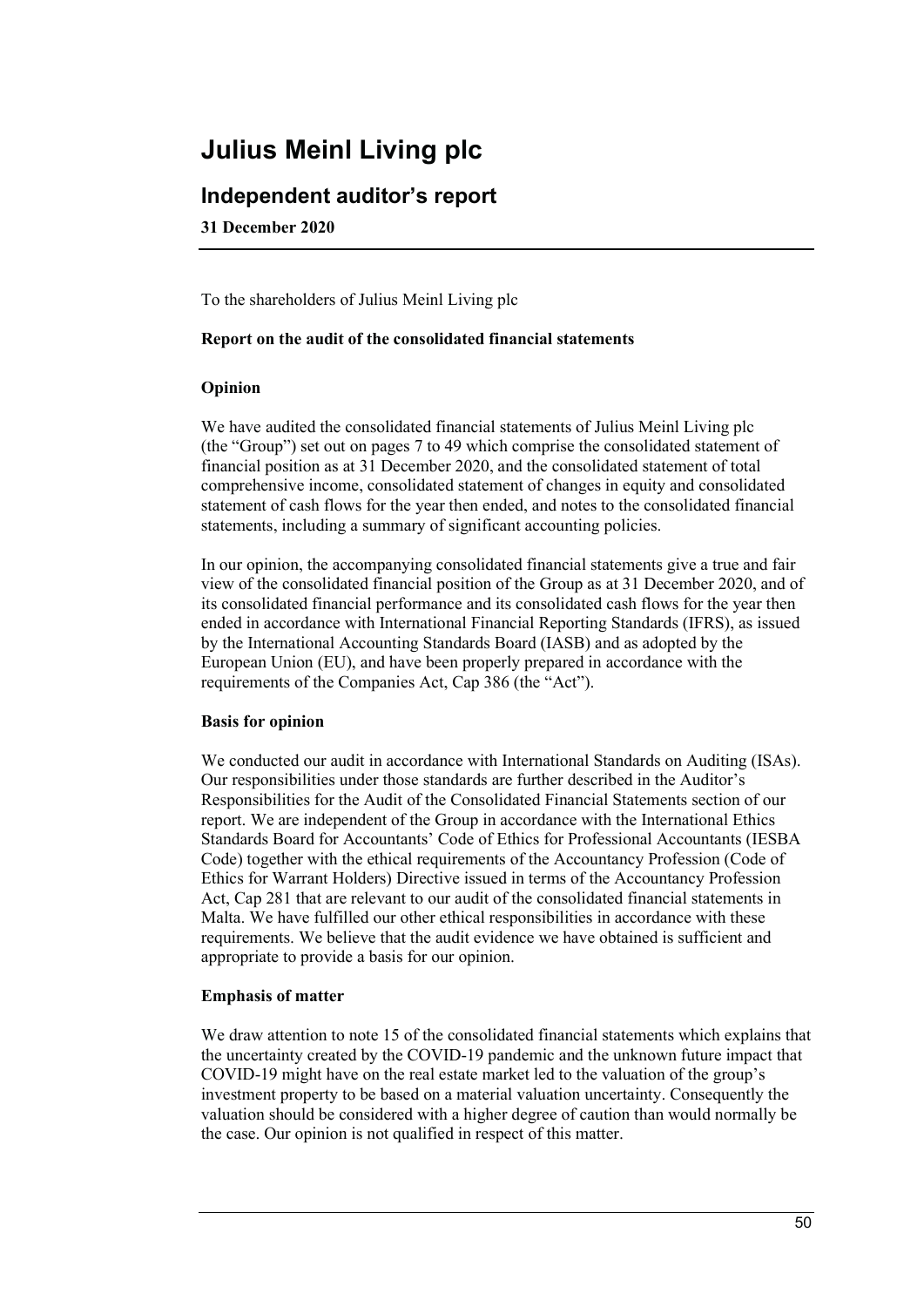# Independent auditor's report

## 31 December 2020

## Other information

The directors are responsible for the other information. The other information comprises the directors' report shown on pages 2 to 5 which we obtained prior to the date of this auditor's report, but does not include the consolidated financial statements and our auditor's report thereon.

Our opinion on the consolidated financial statements does not cover the other information.

In connection with our audit of the consolidated financial statements, our responsibility is to read the other information and, in doing so, consider whether the other information is materially inconsistent with the consolidated financial statements or our knowledge obtained in the audit or otherwise appears to be materially misstated.

With respect to the directors' report, we also considered whether the directors' report includes the disclosures required by Article 177 of the Act.

Based on the work we have performed, in our opinion:

- The information given in the directors' report for the financial year for which the consolidated financial statements are prepared is consistent with the consolidated financial statements, and
- the directors' report has been prepared in accordance with the Act

In addition, in light of the knowledge and understanding of the Group and its environment obtained in the course of the audit, we are required to report if we have identified material misstatements in the directors' report and other information that we obtained prior to the date of this auditor's report. We have nothing to report in this regard.

### Responsibilities of those charged with governance for the consolidated financial statements

The directors are responsible for the preparation of consolidated financial statements that give a true and fair view in accordance with IFRS as adopted by the EU and are properly prepared in accordance with the provisions of the Act, and for such internal control as the directors determine is necessary to enable the preparation of consolidated financial statements that are free from material misstatement, whether due to fraud or error.

In preparing the consolidated financial statements, the directors are responsible for assessing the company's ability to continue as a going concern, disclosing, as applicable, matters relating to going concern and using the going concern basis of accounting unless the directors either intend to liquidate the company or to cease operations, or have no realistic alternative but to do so.

The directors are responsible for overseeing the Group's financial reporting process.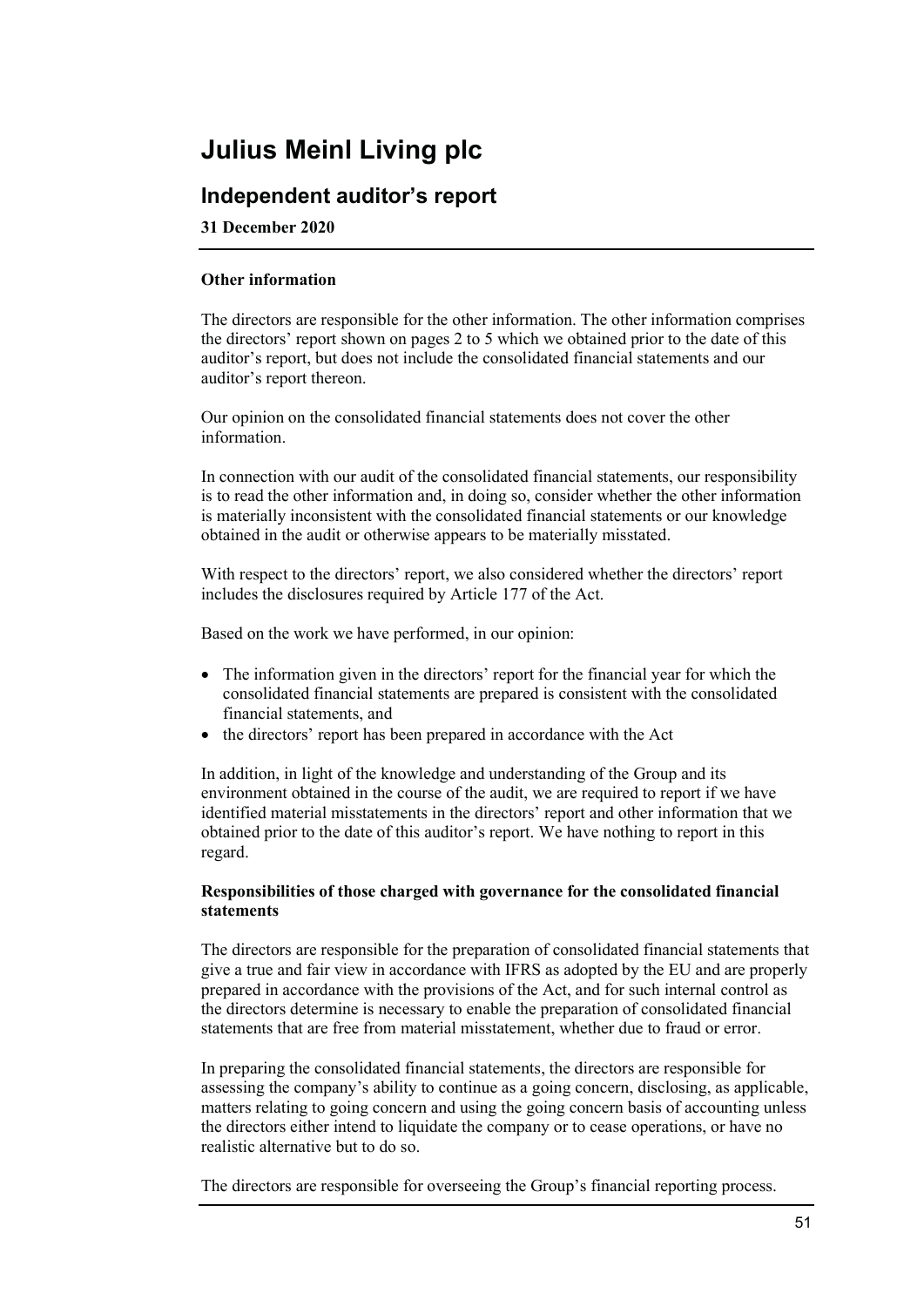# Independent auditor's report 31 December 2020

### Auditor's responsibilities for the audit of the consolidated financial statements

Our objectives are to obtain reasonable assurance about whether the consolidated financial statements as a whole are free from material misstatement, whether due to fraud or error, and to issue an auditor's report that includes our opinion. Reasonable assurance is a high level of assurance, but is not a guarantee that an audit conducted in accordance with ISAs will always detect a material misstatement when it exists. Misstatements can arise from fraud or error and are considered material if, individually or in the aggregate, they could reasonably be expected to influence the economic decisions of users taken on the basis of these consolidated financial statements.

As part of an audit in accordance with the ISAs, we exercise professional judgement and maintain professional scepticism throughout the audit. We also:

- Identify and assess the risks of material misstatement of the consolidated financial statements, whether due to fraud or error, design and perform audit procedures responsive to those risks, and obtain audit evidence that is sufficient and appropriate to provide a basis for our opinion. The risk of not detecting a material misstatement resulting from fraud is higher than for one resulting from error, as fraud may involve collusion, forgery, intentional omissions, misrepresentations, or the override of internal control.
- Obtain an understanding of internal control relevant to the audit in order to design audit procedures that are appropriate in the circumstances, but not for the purpose of expressing an opinion on the effectiveness of the company's internal control.
- Evaluate the appropriateness of accounting policies used and the reasonableness of accounting estimates and related disclosures made by management.
- Conclude on the appropriateness of management's use of the going concern basis of accounting and, based on the audit evidence obtained, whether a material uncertainty exists related to events or conditions that may cast significant doubt on the Group's ability to continue as a going concern. If we conclude that a material uncertainty exists, we are required to draw attention in our auditor's report to the related disclosures in the consolidated financial statements or, if such disclosures are inadequate, to modify our opinion. Our conclusions are based on the audit evidence obtained up to the date of our auditor's report. However future events or conditions may cause the Group to cease to continue as a going concern.
- Evaluate the overall presentation, structure and content of the consolidated financial statements, including the disclosures, and whether the consolidated financial statements represent the underlying transactions and events in a manner that achieves fair presentation.
- Obtain sufficient appropriate audit evidence regarding the financial information of the entities or business activities within the Group to express an opinion on the consolidated financial statements. We are responsible for the direction, supervision and performance of the Group audit. We remain solely responsible for our audit opinion.